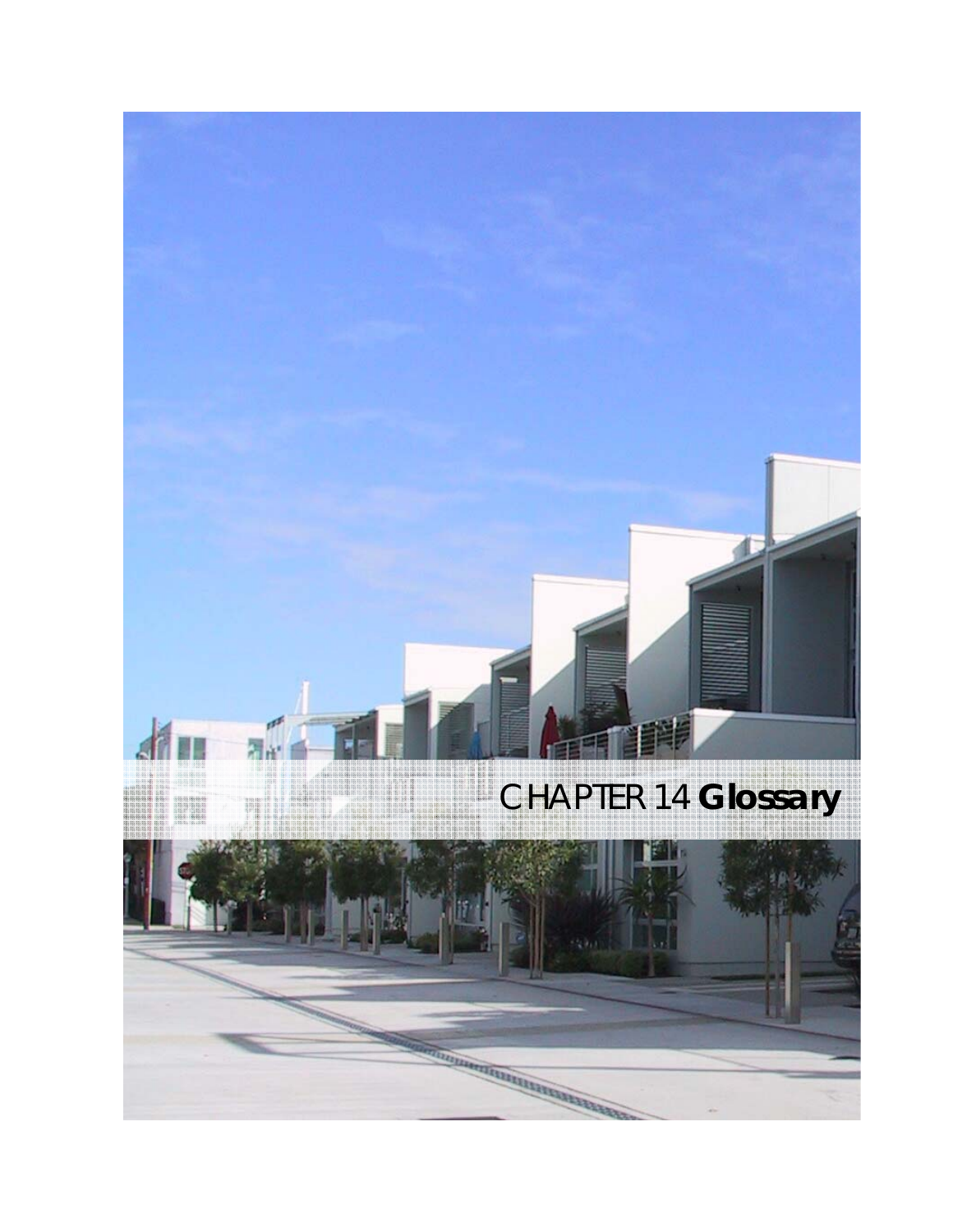## GLOSSARY

**Access**—A way of approaching or entering a property, including ingress (the right to enter) and egress (the right to leave).

**Accrete**—To add new material gradually to pre-existing material; opposite of erode.

**Accretion**—Enlargement of a beach area caused by either natural or artificial means. Natural accretion on a beach is the build-up or deposition of sand or sediments by water or wind. Artificial accretion is a similar build-up due to human activity, such as the accretion due to the construction of a groin or breakwater, or beach fill deposited by mechanical means.

**Acres, Net**—The portion of a site that can actually be built upon. The following generally are not included in the net acreage of a site: public or private road right-of-way, public open space, and floodways.

**ADT**—See Average Daily Traffic

**Air Basin**—One of 14 self-contained regions in California minimally influenced by air quality in contiguous regions.

**Air Pollutant Emissions**—Discharges into the atmosphere, usually specified in terms of weight per unit of time for a given pollutant from a given source.

**Air Pollution**—The presence of contaminants in the air in concentrations that exceed naturally occurring quantities and are undesirable or harmful.

**Airport-related Business**—A use that supports airport operations including, but not limited to, aircraft repair and maintenance, flight instruction, and aircraft chartering.

**Air Quality Standards**—The prescribed level of pollutants in the outside air that cannot be exceeded legally during a specified time in a specified geographical area.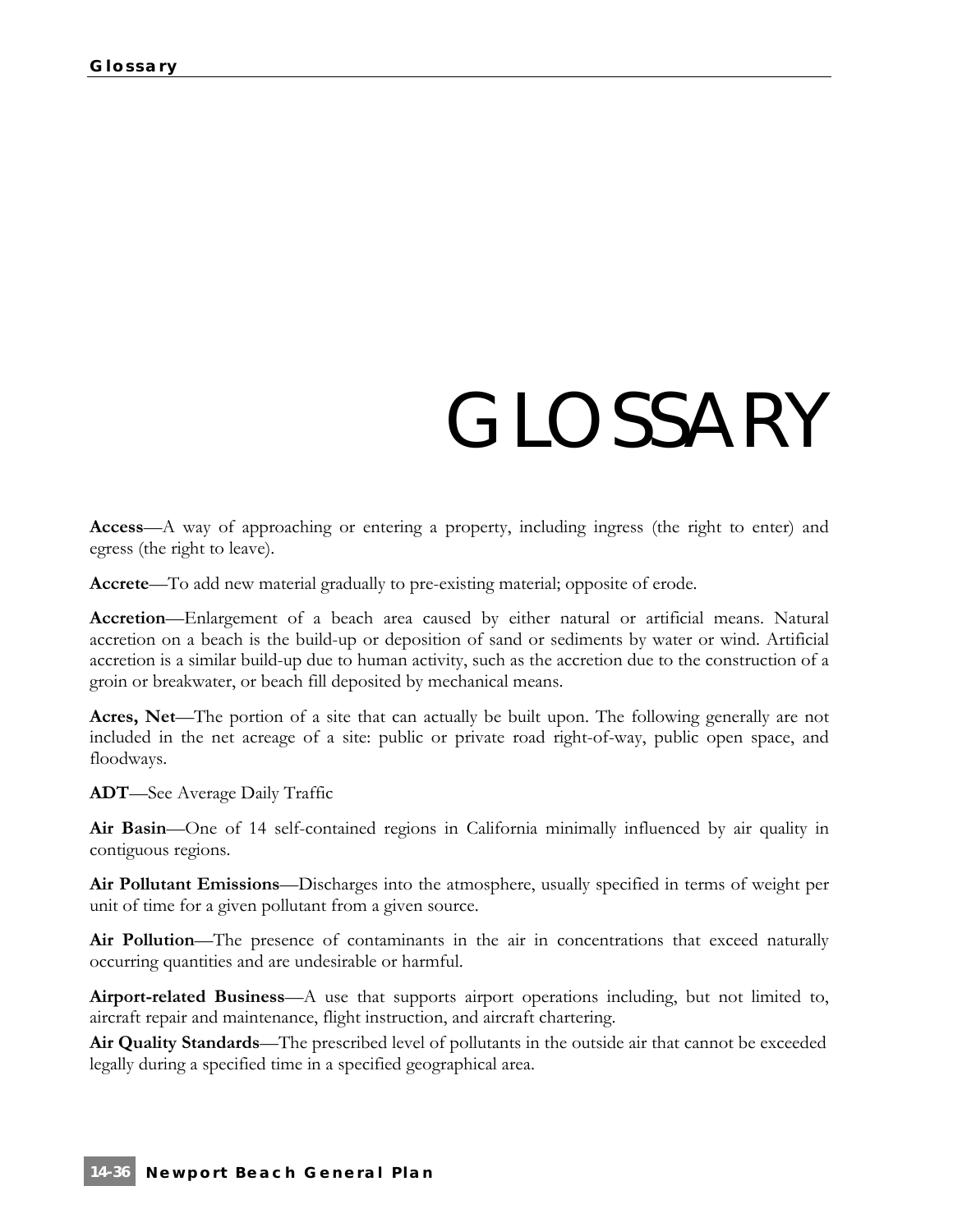**Alley**—A narrow service way, either public or private, that provides a permanently reserved but secondary means of public access not intended for general traffic circulation. Alleys typically are located along rear property lines.

**Alluvial**—Soils deposited by stream action.

**Alquist-Priolo Earthquake Fault Zoning Act**—California state law that mitigates the hazard of surface faulting to structures for human occupancy.

**Ambient**—Surrounding on all sides; used to describe measurements of existing conditions with respect to traffic, noise, air and other environments.

**Ambient Noise Level**– The combination of noise from all sources near and far. In this context, the ambient noise level constitutes the normal or existing level of environmental noise at a given location.

**Anaerobic Soil**—Soil that is devoid of interstitial oxygen. In wetlands this condition most normally occurs because of the sustained presence of water, which limits contact with the atmosphere.

**Anchorage Area**—A water area outside of navigation channels designated for the temporary anchorage of vessels, using their own anchoring tackle.

**Annexation**—The incorporation of a land area into an existing city with a resulting change in the boundaries of that city.

**Apartment**—(1) One or more rooms of a building used as a place to live, in a building containing at least one other unit used for the same purpose. (2) A separate suite, not owner occupied, that includes kitchen facilities and is designed for and rented as the home, residence, or sleeping place of one or more persons living as a single housekeeping unit.

**Appealable Area**—That portion of the coastal zone within an appealable area boundary adopted pursuant to Section 30603 of the *California Coastal Act* and approved by the Coastal Commission and depicted on the Permit and Appeal Jurisdiction Map.

**Approach Zone**—The air space at each end of a landing strip that defines the glide path or approach path of an aircraft and which should be free from obstruction.

**Aquifer**—An underground bed or layer of earth, gravel, or porous stone that contains water.

**Area; Area Median Income**—As used in California housing law with respect to income eligibility limits established by the U.S. Department of Housing and Urban Development (HUD), "area" means metropolitan area or nonmetropolitan county. In non-metropolitan areas, the "area median income" is the higher of the county median family income.

**Armor**—To fortify a topographical feature to protect it from erosion (e.g., constructing a wall to armor the base of a sea cliff).

**Arterial—**A major street carrying the traffic of local and collector streets to and from freeways and other major streets, with controlled intersections and generally providing direct access to nonresidential properties.

**Artificial Hard Structure**—Docks, floats, boat bottoms, bulkheads, seawalls, and other hard surfaces that provide attachment surfaces for marine organisms.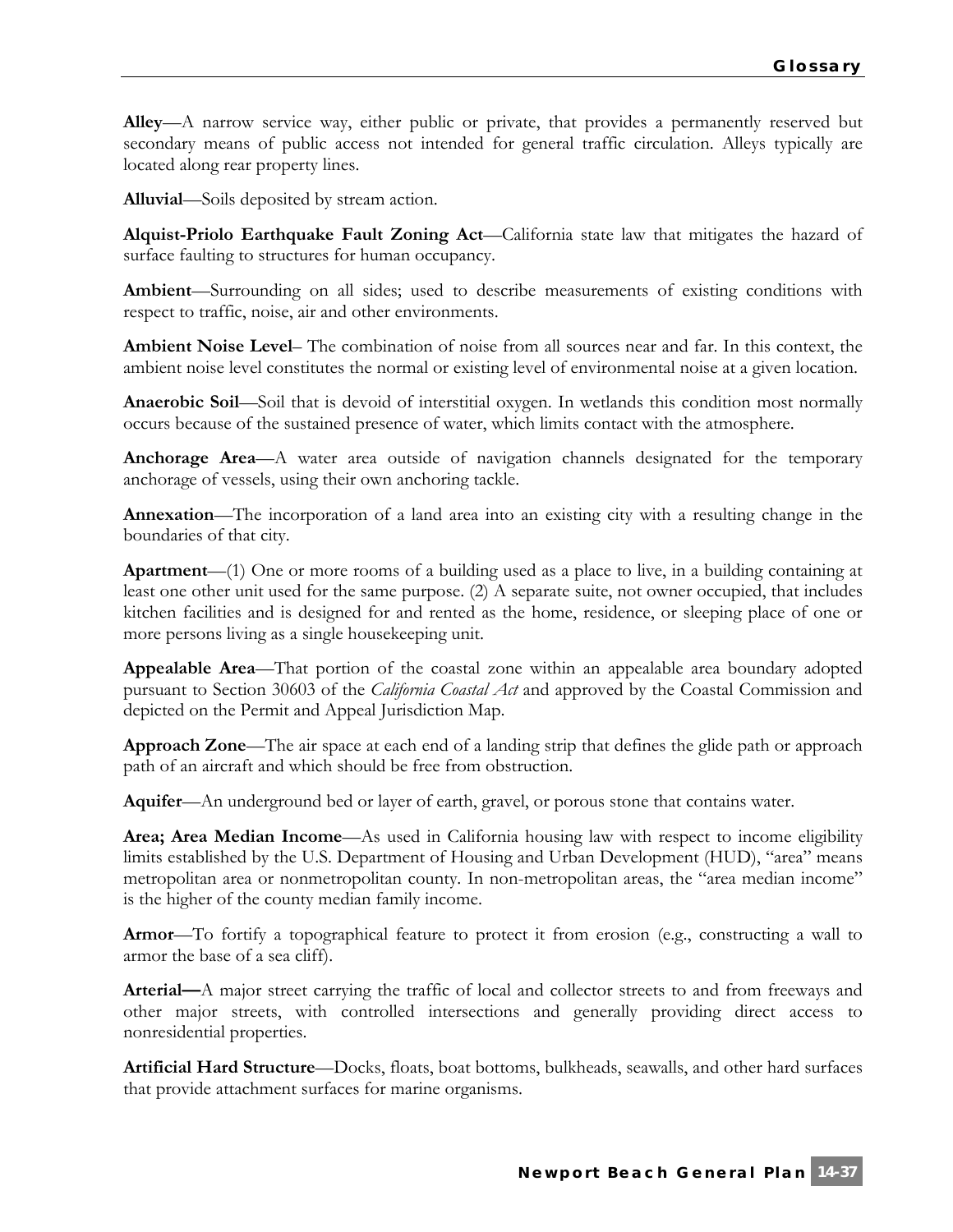**ASBS**—Area of Special Biological Significance designation by the California Water Resources Control Board for a coastal habitat that is susceptible to the effects of waste discharge.

**Assisted Housing**—Generally multi-family rental housing, but sometimes single-family ownership units, whose construction, financing, sales prices, or rents have been subsidized by federal, state, or local housing programs, including, but not limited to, federal Section 8 (new construction, substantial rehabilitation, and loan management set-asides), federal Sections 213, 236, and 202, federal Section 221(d)(3) (below-market interest rate program), federal Section 101 (rent supplement assistance), CDBG, FmHA Section 515, multi-family mortgage revenue bond programs, local redevelopment and in lieu fee programs, and units developed pursuant to local inclusionary housing and density bonus programs.

**Average Daily Traffic (ADT)**—Number of vehicles (cars, trucks, etc.) on a road over a 24-hour period (measured in vehicles per day).

**A-Weighted Decibel or dB(A)**—A numerical method of rating human judgment of loudness. The A-weighted scale reduces the effects of low and high frequencies in order to simulate human hearing.

**Backbeach (Dry Beach)**—The sand area inundated only by storm tides or extreme high tides. These areas supply sands to the dune system.

**Base Flood Elevation**—The highest elevation, expressed in feet above sea level, of the level of flood waters expected to occur during a 100-year flood (i.e., a flood that has one percent likelihood of occurring in any given year).

**Beach Nourishment Program**—Plan for conducting a series of beach nourishment projects at a specific location, typically over a period of 50 years. The program would be based on establishing the technical and financial feasibility of beach nourishment for the site and would include plans for obtaining funding and sources of sand for its duration.

**Beach Nourishment Project**—Placement of sand on a beach to form a designed structure in which an appropriate level of protection from storms is provided and an additional amount of sand (advanced fill) is installed to provide for erosion of the shore prior to the anticipated initiation of a subsequent project. The project may include dunes and/or hard structures as part of the design.

**Beach**—The expanse of sand, gravel, cobble or other loose material that extends landward from the low water line to the place where there is distinguishable change in physiographic form, or to the line of permanent vegetation. The seaward limit of a beach (unless specified otherwise) is the mean low water line.

**Bed and Breakfast**—Usually a dwelling unit, but sometimes a small hotel, that provides lodging and breakfast for temporary overnight occupants, for compensation.

**Bedrock**—Solid rock underlying soil and younger rock layers; generally the oldest exposed geological unit.

**Berm**—A nearly horizontal portion of the beach or backshore formed by the deposit of material by wave action. Some beaches have no berms and others may have one or several.

**Berth**—A generic term defining any location, such as a floating dock, slip, mooring and the related water area (berthing area) adjacent to or around it, intended for the storage of a vessel in water.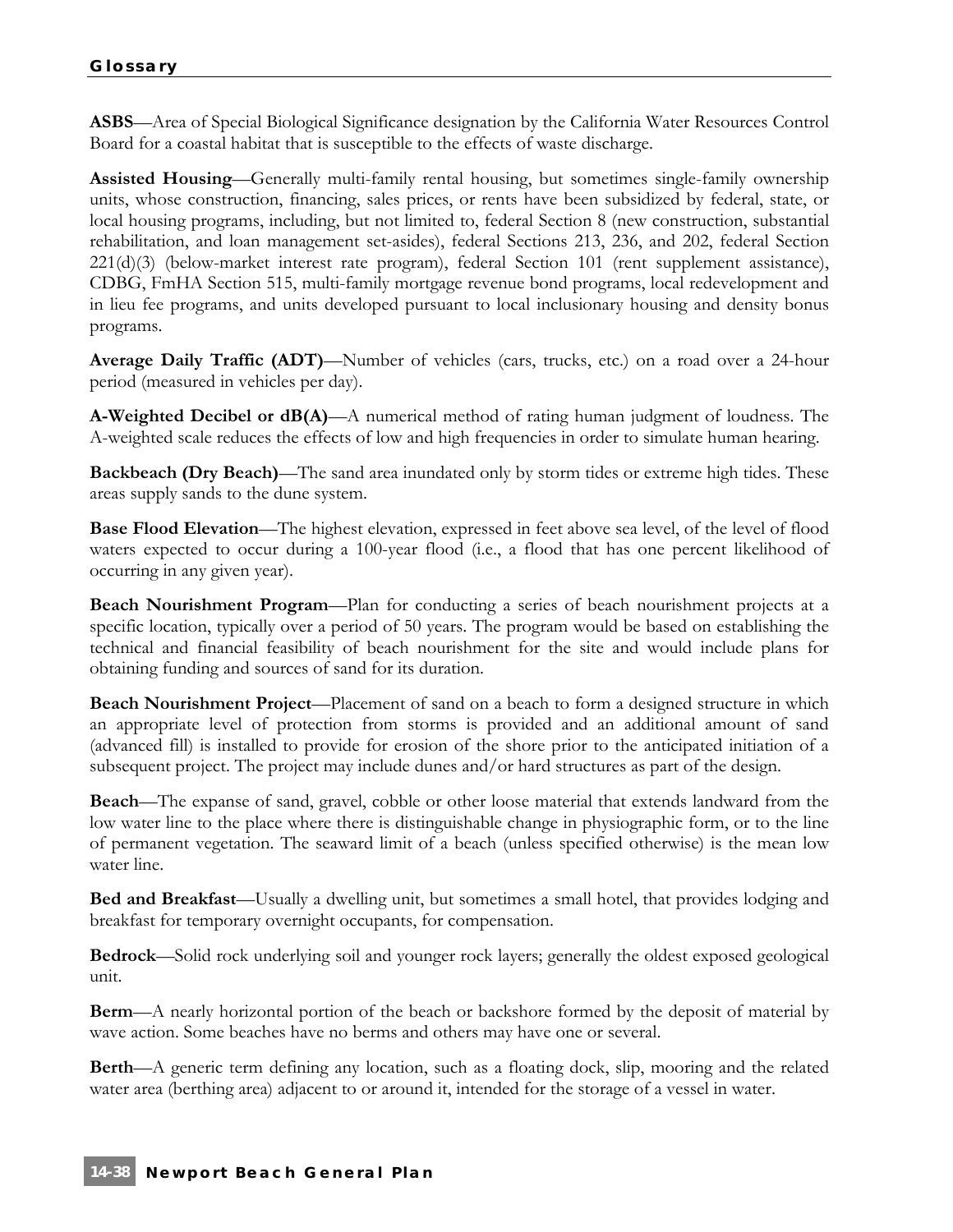**Best Management Practices (BMPs)—Schedules of activities, prohibitions of practices, operation** and maintenance procedures, and other management practices to prevent or reduce the conveyance of pollution in stormwater and urban runoff, as well as, treatment requirements and structural treatment devices designed to do the same.

**Bicycle Lane (Class II facility)**—A corridor expressly reserved for bicycles, existing on a street or roadway in addition to any lanes for use by motorized vehicles.

**Bicycle Path (Class I facility)**—A paved route not on a street or roadway and expressly reserved for bicycles traversing an otherwise unpaved area. Bicycle paths may parallel roads but typically are separated from them by landscaping.

**Bicycle Route (Class III facility)**—A facility shared with motorists and identified only by signs, a bicycle route has no pavement markings or lane stripes.

**Bikeways**—A term that encompasses bicycle lanes, bicycle paths, and bicycle routes.

**Biodiversity—A** term used to quantitatively or qualitatively describe the species richness and abundance of plants and animals within an ecosystem.

**Biological Community**—A naturally occurring group of different plant and animals species that live in a particular environment.

**Bluff Edge—The upper termination of a bluff, cliff, or seacliff:** In cases where the top edge of the bluff is rounded away from the face of the bluff as a result of erosional processes related to the presence of the steep bluff face, the bluff line or edge shall be defined as that point nearest the bluff beyond which the downward gradient of the surface increases more or less continuously until it reaches the general gradient of the bluff In a case where there is a steplike feature at the top of the bluff face, the landward edge of the topmost riser shall be taken to be the bluff edge. Bluff edges typically retreat landward due to coastal erosion, landslides, development of gullies, or by grading (cut). In areas where the bluff top or bluff face has been cut or notched by grading, the bluff edge shall be the landward most position of either the current of historic bluff edge. In areas where fill has been placed near or over the historic bluff edge, the original natural bluff edge, even if buried beneath fill, shall be taken to be the bluff edge.

**Bluff Face**—The portion of a bluff between the bluff edge and the toe of the bluff.

**Bluff Top Retreat (or cliff top retreat)**—The landward migration of the bluff or cliff edge, caused by marine erosion of the bluff or cliff toe and subaerial erosion of the bluff or cliff face.

**Bluff, Coastal**—A bluff overlooking a beach or shoreline or that is subject to marine erosion. Many coastal bluffs consist of a gently sloping upper bluff and a steeper lower bluff or sea cliff. The term "coastal bluff" refers to the entire slope between a marine terrace or upland area and the sea. The term "sea cliff" refers to the lower, near vertical portion of a coastal bluff. For purposes of establishing jurisdictional and permit boundaries coastal bluffs include, (1) those bluffs, the toe of which is now or was historically (generally within the last 200 years) subject to marine erosion; and (2) those bluffs, the toe of which is not now or was not historically subject to marine erosion, but the toe of which lies within an area otherwise identified as an Appealable Area.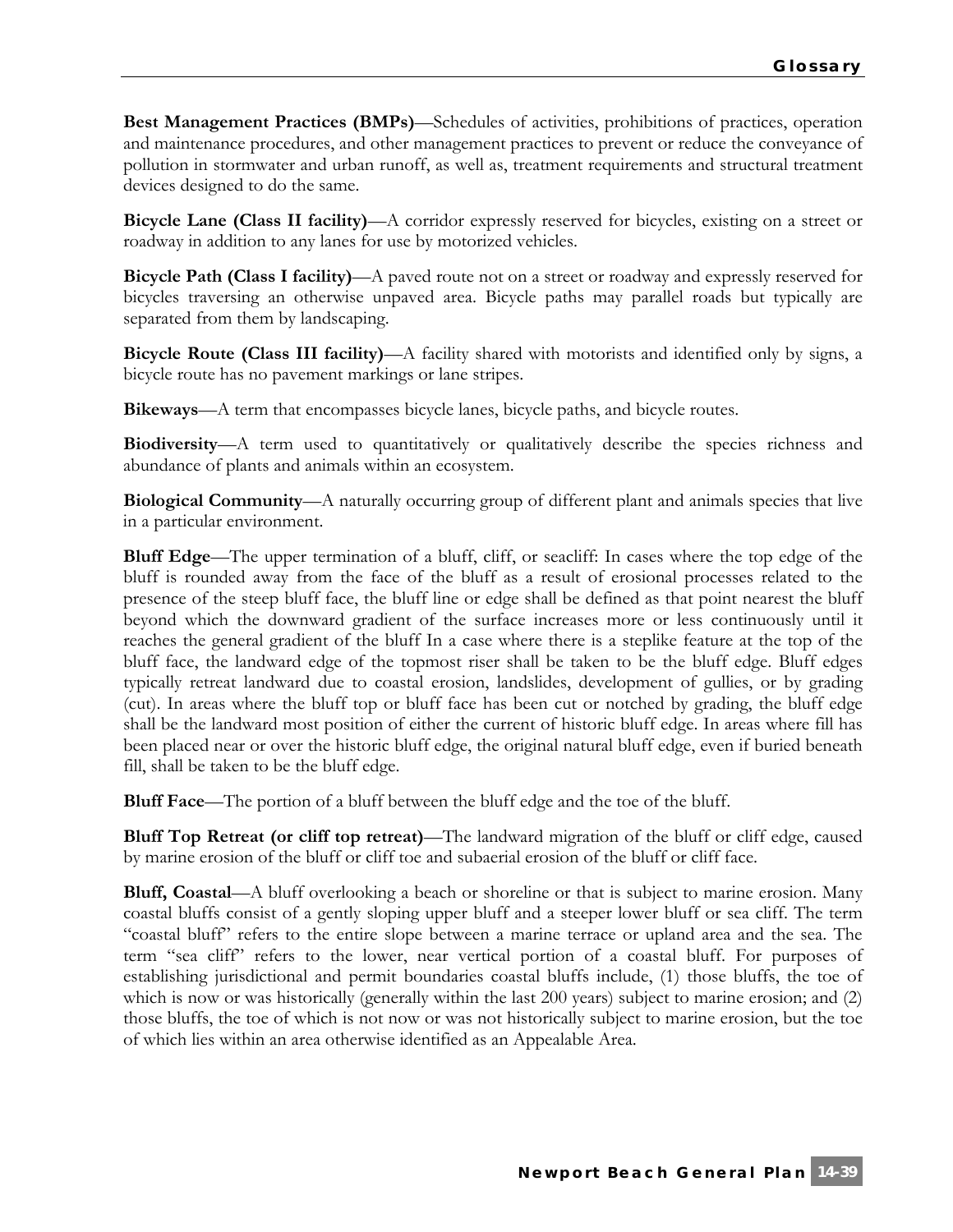**Bluff**—A high bank or bold headland with a broad, precipitous, sometimes rounded cliff face overlooking a plain or body of water. A bluff may consist of a steep cliff face below and a more sloping upper bluff above.

**Breach**—A breakthrough of part, or all, of a protective wall, beach sand barrier, beach berm, or the like by ocean waves, river or stream flow, mechanical equipment, or a combination of these forces. Breaching is sometimes purposefully done to protect a region from river overflow.

**Breakwater**—A structure or barrier protecting a shore area, harbor, anchorage, or basin from waves, usually constructed as a concrete or riprap (rock wall) structure.

**Buffer**—A strip of land designated to protect one type of land use from another incompatible use. Where a commercial district abuts a residential district, for example, additional use, yard, or height restrictions may be imposed to protect residential properties. The term may also be used to describe any zone that separates two unlike zones, such as a multi-family housing zone between single- family housing and commercial uses.

**Building**—Any structure having a roof supported by columns or walls and intended for the shelter, housing or enclosure of any individual, animal, process, equipment, goods, or materials of any kind or nature.

**Building Height**—The vertical distance from the average contact ground level of a building to the highest point of the coping of a flat roof or to the deck line of a mansard roof or to the mean height level between eaves and ridge for a gable, hip, or gambrel roof. The exact definition varies by community. For example, in some communities building height is measured to the highest point of the roof, not including elevator and cooling towers.

**Buildout; Build-out**—Development of land to its full potential or theoretical capacity as permitted under current or proposed planning or zoning designations. (see "Carrying Capacity (3).")

**Bulkhead Line**—Harbor land/water perimeter lines established in Newport Harbor by the federal government, which define the permitted limit of filling or solid structures that may be constructed in the Harbor.

**Bulkhead**—Vertical walls built into and along the Harbor shoreline preventing the erosion of land into the water and to protect the land from wave, tide and current action by the water, similar to a "retaining wall" on land. Bulkheads may be directly bordered by water, or may have sloped stones (riprap) or sand beach between the bulkhead and the water and land areas.

**Busway**—A vehicular right-of-way or portion thereof—often an exclusive lane—reserved exclusively for buses.

**California Environmental Quality Act (CEQA)**—A state law (California Public Resources Code Section 21000 et seq.) requiring state and local agencies to regulate activities with consideration for environmental protection. If a proposed activity has the potential for a significant adverse environmental impact, an Environmental Impact Report (EIR) must be prepared and certified as to its adequacy before taking action on the proposed project. General Plans usually require the preparation of a "Program EIR."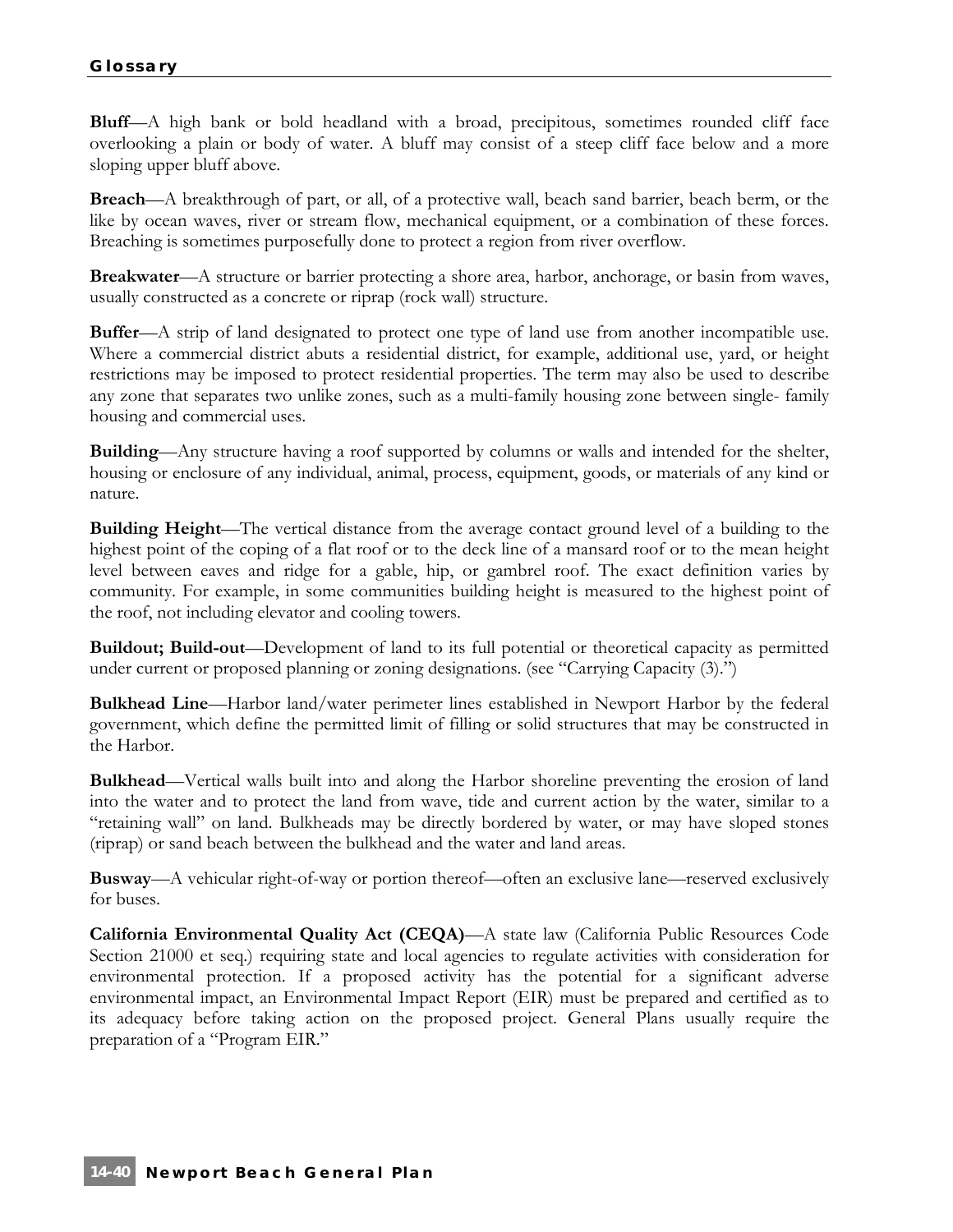**California Housing Finance Agency (CHFA)**—A state agency, established by the *Housing and Home Finance Act of 1975*, authorized to sell revenue bonds and generate funds for the development, rehabilitation, and conservation of low- and moderate-income housing.

**California Least Tern**—An endangered bird species that nests on beaches and in salt marshes along California; smallest of the terns.

**Caltrans**—California Department of Transportation.

**Canyon Edge**—The upper termination of a canyon: In cases where the top edge of the canyon is rounded away from the face of the canyon as a result of erosional processes related to the presence of the canyon face, the canyon edge shall be defined as that point nearest the canyon beyond which the downward gradient of the surface increases more or less continuously until it reaches the general gradient of the canyon. In a case where there is a steplike feature at the top of the canyon face, the landward edge of the topmost riser shall be taken to be the canyon edge.

**Capital Improvement Program (CIP)**—A proposed timetable or schedule of all future capital improvements (government acquisition of real property, major construction project, or acquisition of long lasting, expensive equipment) to be carried out during a specific period and listed in order of priority, together with cost estimates and the anticipated means of financing each project. Capital improvement programs are usually projected five or six years in advance and should be updated annually.

**Carbon Dioxide**—A colorless, odorless, non-poisonous gas that is a normal part of the atmosphere.

**Carbon Monoxide**—A colorless, odorless, highly poisonous gas produced by automobiles and other machines with internal combustion engines that imperfectly burn fossil fuels such as oil and gas.

**Caulerpa Algae**—An invasive Mediterranean seaweed introduced to southern California in 2000 that has a potential to cause severe ecological damage to coastal and nearshore waters.

**CDFG**—California Department of Fish and Game (also known as DFG).

**Census**—The official decennial enumeration of the population conducted by the federal government.

**Channel**—A water area in Newport Harbor designated for vessel navigation, with necessary width and depth requirements, and which may be marked or otherwise designated on federal navigation charts, as well as in other sources.

**Charter Vessel—A** vessel used principally for charter purposes, a "charter" being a rental agreement, generally for a period of one day or more.

**City**—City, with a capital "C," generally refers to the government or administration of a city. City, with a lower case "c" may mean any city.

**City Council**—The governing board of the City. The five-member elected council is responsible to the electorate for keeping pace with changing community needs, for establishing the quality of municipal services through the open conduct of public affairs, and for encouraging constructive citizen participation.

**Clast**—An individual constituent, grain, or fragment of a sediment or rock, produced by the mechanical weathering (disintegration) of a larger rock mass.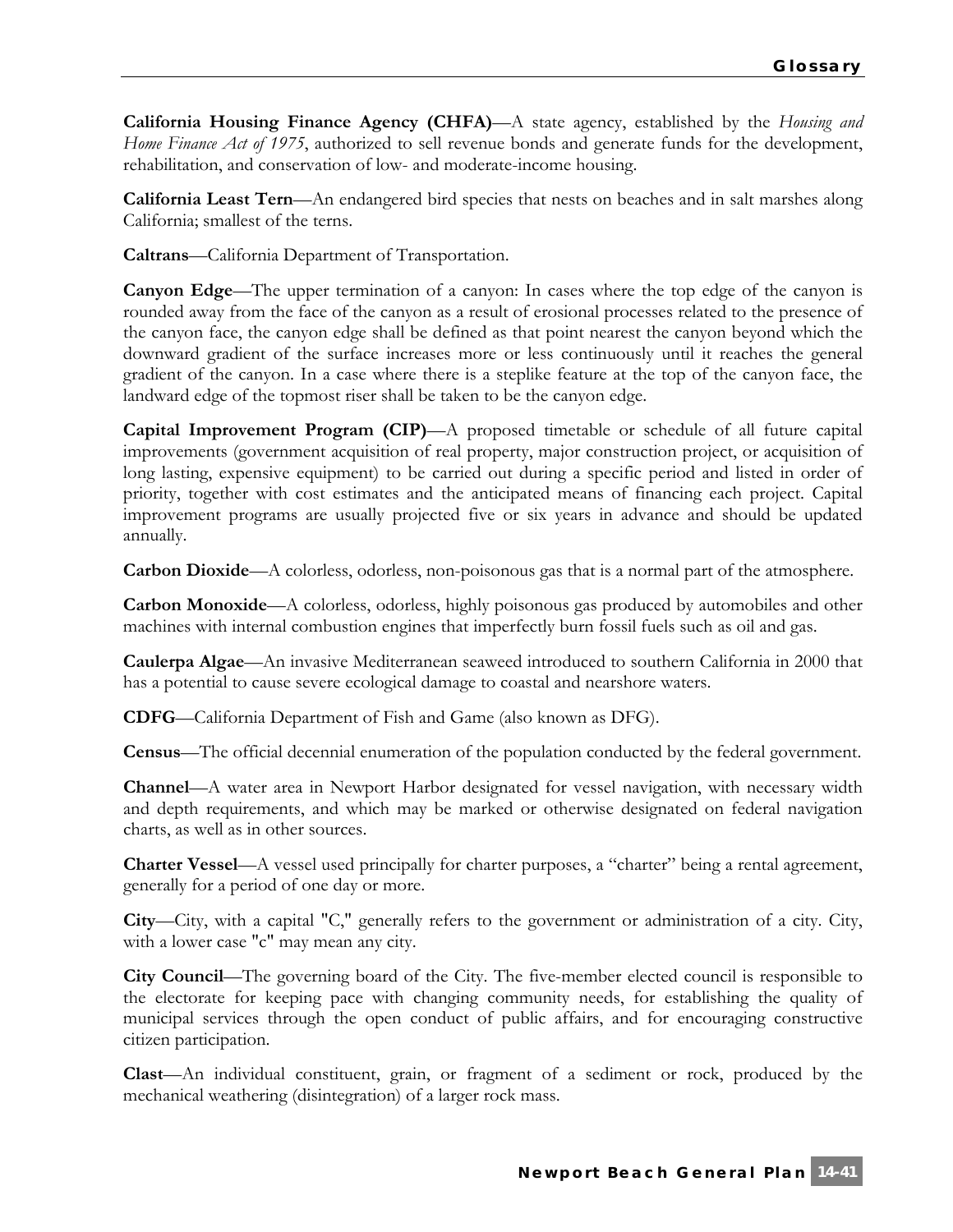**Cliff**—A high, very steep to perpendicular, or overhanging face of rock.

**Cluster Development**—Development in which a number of dwelling units are placed in closer proximity than usual, or are attached, with the purpose of retaining an open space area.

**CNDDB**—California Natural Diversity Database.

**Coastal Access**—The ability of the public to reach, use or view the shoreline of coastal waters or inland coastal recreation areas and trails.

**Coastal Commission**—The California Coastal Commission, the state agency established by state law responsible for carrying out the provisions of the *California Coastal Act* and for review of coastal permits on appeal from local agencies.

**Coastal Development Permit (CDP)**—A permit for any development within the coastal zone that is required pursuant to subdivision (a) of Section 30600.

**Coastal Plan**—The California Coastal Zone Conservation Plan prepared and adopted by the California Coastal Zone Conservation Commission and submitted to the Governor and the Legislature on December 1, 1975, pursuant to the *California Coastal Zone Conservation Act of 1972* (commencing with Section 27000).

**Coastal Zone**—That land and water area of California from the Oregon border to the border of the Republic of Mexico, specified on the maps identified and set forth in Section 17 of that chapter of the Statutes of the 1975/76 Regular Session enacting this division, extending seaward to the state's outer limit of jurisdiction, including all offshore islands, and extending inland generally 1,000 yards from the mean high tide line of the sea. In significant coastal estuarine, habitat, and recreational areas it extends inland to the first major ridgeline paralleling the sea or five miles from the mean high tide line of the sea, whichever is less, and in developed urban areas the zone generally extends inland less than 1,000 yards. The coastal zone does not include the area of jurisdiction of the San Francisco Bay Conservation and Development Commission, established pursuant to Title 7.2 (commencing with Section 66600) of the Government Code, nor any area contiguous thereto, including any river, stream, tributary, creek, or flood control or drainage channel flowing into such area.

**Coastal-dependent Development or Use—**Any development or use which requires a site on, or adjacent to, the sea to be able to function at all.

**Coastal-related Development**—Any use that is dependent on a coastal-dependent development or use.

**Collector**—A street for traffic moving between arterial and local streets, generally providing direct access to properties.

**Collector Roadway**—A collector roadway is a two-to-four-lane, unrestricted access roadway with capacity ranging from 7,000 VPD to 20,000 VPD. It differs from a local street in its ability to handle through traffic movements between arterials.

**Community Care Facility**—Any facility, place, or building which is maintained and operated to provide non-medical residential care, day treatment, adult day care, or foster family agency services for children, adults, or children and adults, including, but not limited to, the physically handicapped, mentally impaired, incompetent persons, and abused or neglected children, and includes residential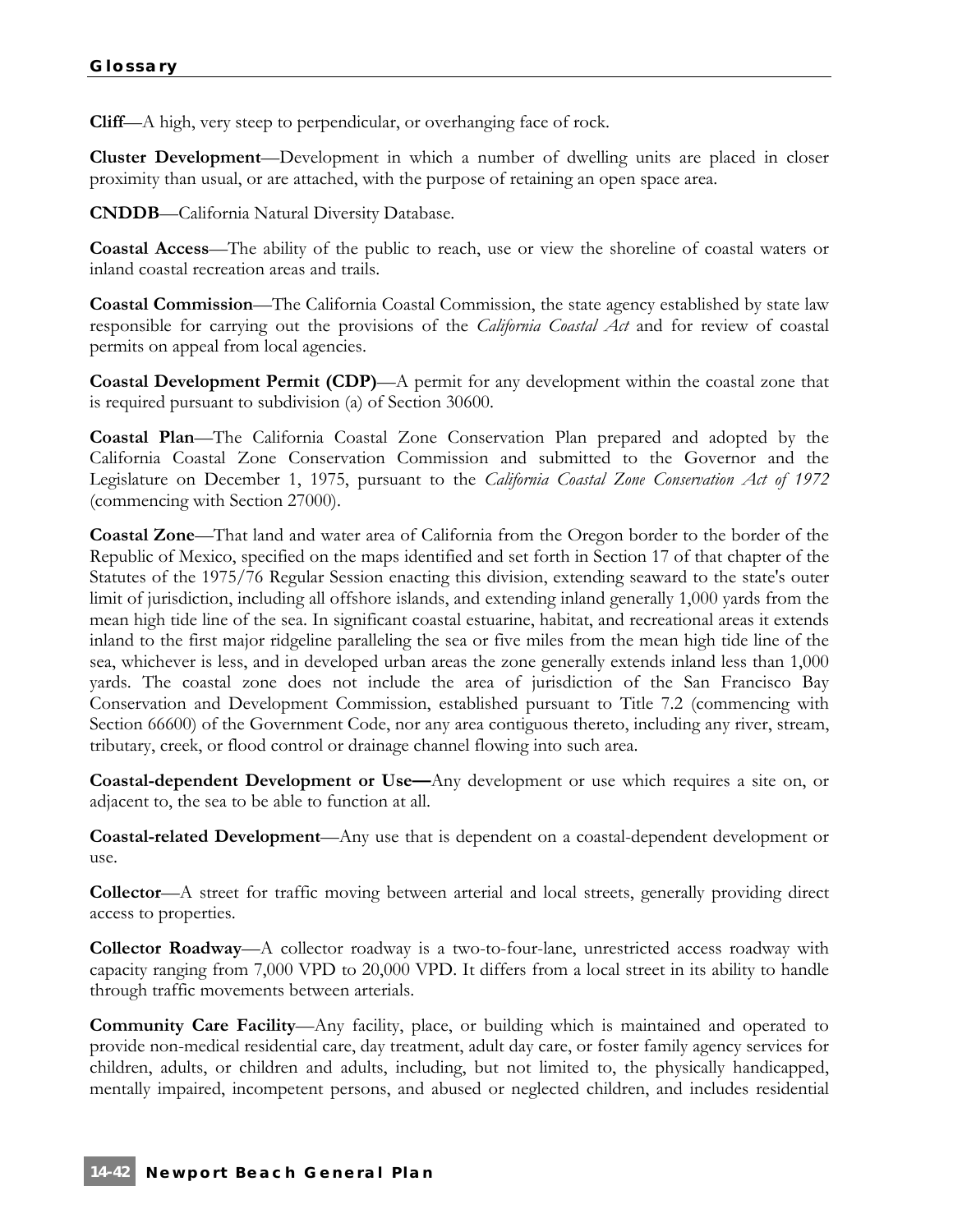facilities, adult day care facilities, day treatment facilities, foster family homes, small family homes, social rehabilitation facilities, community treatment facilities, and social day care facilities.

**Community Development Block Grant (CDBG)**—A grant program administered by the U.S. Department of Housing and Urban Development (HUD) on a formula basis for entitlement communities, and by the State Department of Housing and Community Development (HCD) for non-entitled jurisdictions. This grant allots money to cities and counties for housing rehabilitation and community development, including public facilities and economic development.

**Community Noise Equivalent Level (CNEL)**—The average equivalent sound level during a 24 hour day, obtained after addition of five decibels to sound levels in the evening from 7 p.m. to 10 p.m. and after addition of 10 decibels to sound levels in the night after 10 p.m. and before 7 a.m. See also "A-Weighted Decibel."

**Community Redevelopment Agency (CRA)—A** local agency created under California Redevelopment Law, or a local legislative body that has elected to exercise the powers granted to such an agency, for the purpose of planning, developing, re-planning, redesigning, clearing, reconstructing, and/or rehabilitating all or part of a specified area with residential, commercial, industrial, and/or public (including recreational) structures and facilities. The redevelopment agency's plans must be compatible with adopted community general plans.

**Compatibility**—The characteristics of different uses or activities that permit them to be located near each other in harmony and without conflict. The designation of permitted and conditionally permitted uses in zoning districts are intended to achieve compatibility within the district. Some elements affecting compatibility include: intensity of occupancy as measured by dwelling units per acre; pedestrian or vehicular traffic generated; volume of goods handled; and such environmental effects as noise, vibration, glare, air pollution, or the presence of hazardous materials. On the other hand, many aspects of compatibility are based on personal preference and are much harder to measure quantitatively, at least for regulatory purposes.

**Condominium**—A building, or group of buildings, in which units are owned individually, and the structure, common areas and facilities are owned by all the owners on a proportional, undivided basis.

**Congestion Management Plan (CMP)**—A mechanism employing growth management techniques, including traffic level of service requirements, development mitigation programs, transportation systems management, and capital improvement programming, for the purpose of controlling and/or reducing the cumulative regional traffic impacts of development. AB 1791, effective August 1, 1990, requires all cities, and counties that include urbanized area, to adopt and annually update a Congestion Management Plan.

**Congregate Care Housing**—Generally defined as age-segregated housing built specifically for the elderly that provides services to its residents, the minimum of which is usually an on-site meal program, but which may also include housekeeping, social activities, counseling, and transportation. There is generally a minimum health requirement for acceptance into a congregate facility as most do not offer supportive health care services, thus differing from a nursing home. Residents usually have their own bedrooms and share common areas such as living rooms, dining rooms, and kitchens; bathrooms may or may not be shared.

**Conservation**—The management of natural resources to prevent waste, destruction, or neglect.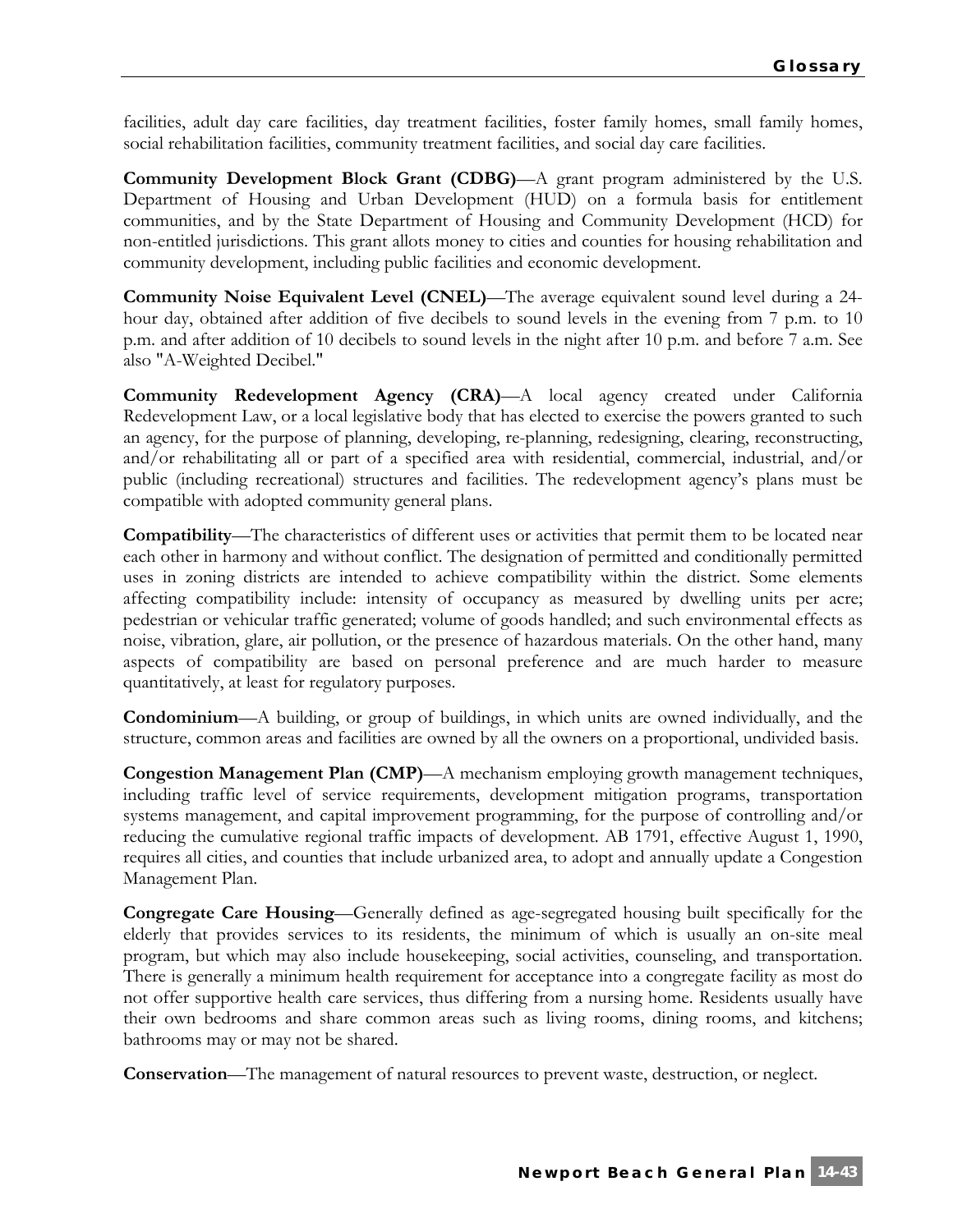**Contour**—A line on a topographic map or bathymetric (depth) chart representing points of equal elevation with relation to a datum (point or set of points). Contour lines are usually spaced into intervals for easier comprehension and utilization.

**Council of Governments (COG)**—A regional planning and review authority whose membership includes representation from all communities in the designated region. The Southern California Association of Governments (SCAG) is an example of a COG in Southern California.

**Coverage**—The proportion of the area of the footprint of a building to the area of the lot on which its stands.

**Cretaceous**—A period of geologic time spanning 136-64 million years ago.

**Critical Facility**—Facilities housing or serving many people which are necessary in the event of an earthquake or flood, such as hospitals, fire, police, and emergency service facilities, utility "lifeline" facilities, such as water, electricity, and gas supply, sewage disposal, and communications and transportation facilities.

**Cul-de-sac**—A short street or alley with only a single means of ingress and egress at one end and with a turnaround at its other end.

**Cumulative Effect (Cumulative Impacts)**—The incremental effects of an individual project shall be reviewed in connection with the effects of past projects, the effects of other current projects, and the effects of probable future projects.

**Current**—A flow of water in a particular direction. Such flows can be driven by wind, temperature or density differences, tidal forces, and wave energy. Currents are often classified by location, such as longshore current, surface current, or deep ocean currents. Different currents can occur in the same general area, resulting in different water flows, for example, a rip current can flow perpendicular to the shore through the surf zone, a long shore current may flow southerly, parallel to the coast and a seasonal deep water current may flow to the north.

**Day-Night Average Level (L<sub>dn</sub>)—The** average equivalent sound level during a 24-hour day, obtained after addition of 10 decibels to sound levels in the night after 10:00 P.M. and before 7:00 A.M. See also "Community Noise Equivalent Level."

**Decibel (dB)—A** unit for describing the amplitude of sound, as it is heard by the human ear. See also "A-Weighted Decibel," "Community Noise Equivalent Level," and "Day-Night Average Level."

**Dedication**—The turning over by an owner or developer of private land for public use, and the acceptance of land for such use by the governmental agency having jurisdiction over the public function for which it will be used. Dedications for roads, parks, school sites, or other public uses often are made conditions for approval of a development by a city.

**Dedication, In lieu of**—Cash payments that may be required of an owner or developer as a substitute for a dedication of land, usually calculated in dollars per lot, and referred to as in lieu fees of in lieu contributions.

**Demolition—The deliberate removal or destruction of the frame or foundation of any portion of a** building or structure for the purpose of preparing the site for new construction or other use.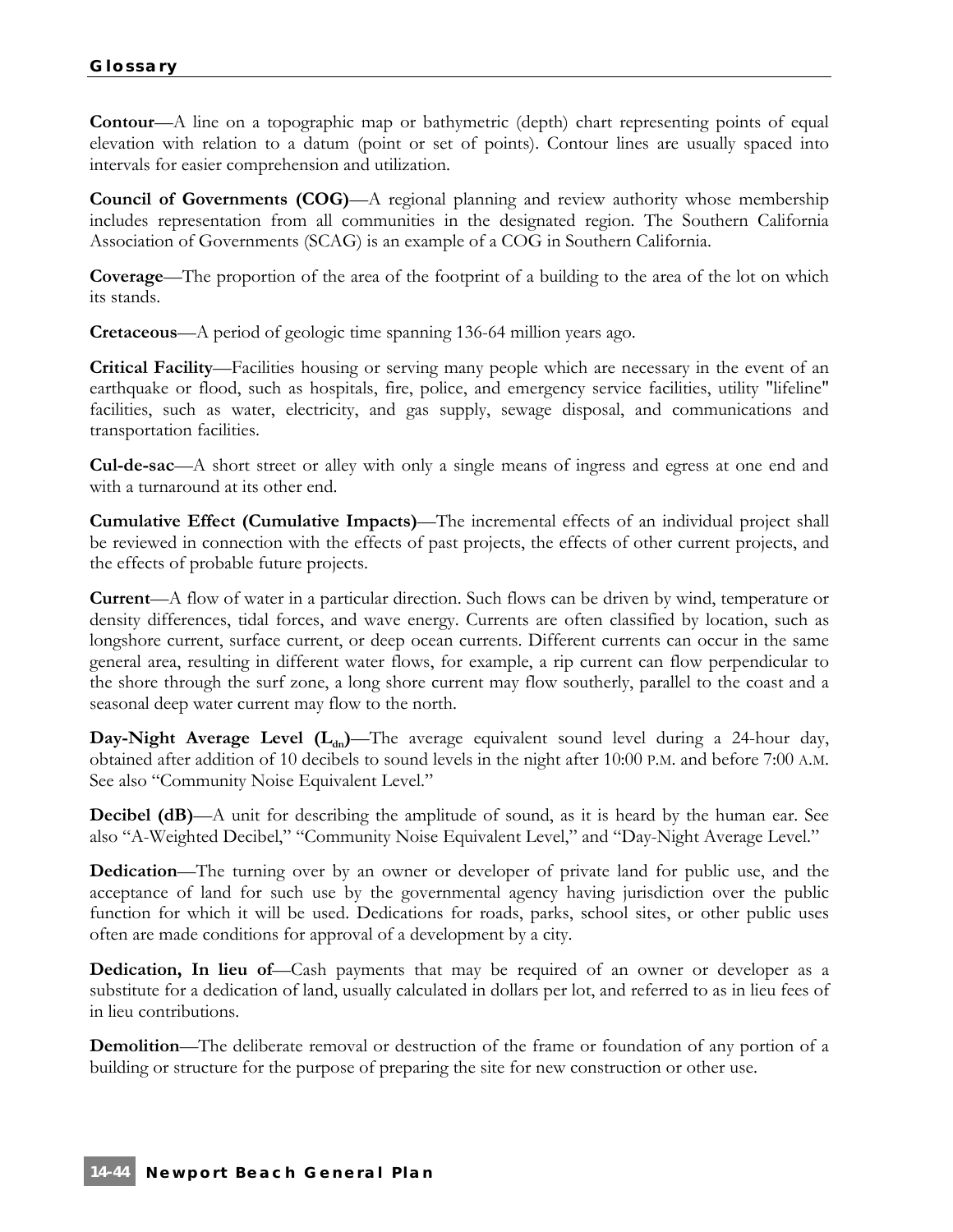**Density**—The number of families, individuals, dwelling units or housing structures per unit of land; usually density is expressed "per acre." Thus, the density of a development of 100 units occupying 20 acres is 5 units per acre.

**Density Bonus—The allocation of development rights that allow a parcel to accommodate** additional square footage or additional residential units beyond the maximum for which the parcel is zoned, usually in exchange for the provision or preservation of an amenity at the same site or at another location.

**Density Transfer—A** way of retaining open space by concentrating densities, usually in compact areas adjacent to existing urbanization and utilities, while leaving unchanged historic, environmentally sensitive, or hazardous areas.

**Developable Acres, Net**—The portion of a site that can be used for density calculations. Some communities calculate density based on gross acreage. Public or private road rights-of-way are not included in the net developable acreage of a site.

**Developable Land—Land** that is suitable as a location for structures and that can be developed free of hazards to, and without disruption of, or significant impact on, natural resource areas.

**Developer**—An individual who or business which prepares raw land for the construction of buildings or causes to be built physical building space for use primarily by others, and in which the preparation of the land or the creation of the building space is in itself a business and is not incidental to another business or activity.

**Development**—The division of a parcel of land into two or more parcels; the construction, reconstruction, conversion, structural alteration, relocation or enlargement of any structure; any mining, excavation, landfill or land disturbance, and any use or extension of the use of land.

**Development Impact Fees—A** fee or charge imposed on developers to pay for the costs to the city of providing services to a new development.

**Development Plan—A** plan, to scale, showing uses and structures proposed for a parcel or multiple parcels of land. It includes lot lines, streets, building sites, public open space, buildings, major landscape features, and locations of proposed utility services.

**Development Rights**—The right to develop land by a landowner that maintains fee-simple ownership over the land or by a party other than the owner who has obtained the rights to develop. Such rights usually are expressed in terms of density allowed under existing zoning. For example, one development right may equal one unit of housing or may equal a specific number of square feet of gross floor area in one or more specified zone districts.

**Disturbed—A** term used to identify a biological habitat that has been altered by natural or man-made events.

**Dock**—A structure generally linked to the shoreline, to which a vessel may be secured. A dock may be fixed to the shore, on pilings, or floating in the water.

**Dominant**—The major plant or animal species in a community.

**Downcoast**—In the United States usage, it is the coastal direction generally trending toward the south; also the way in which current flows.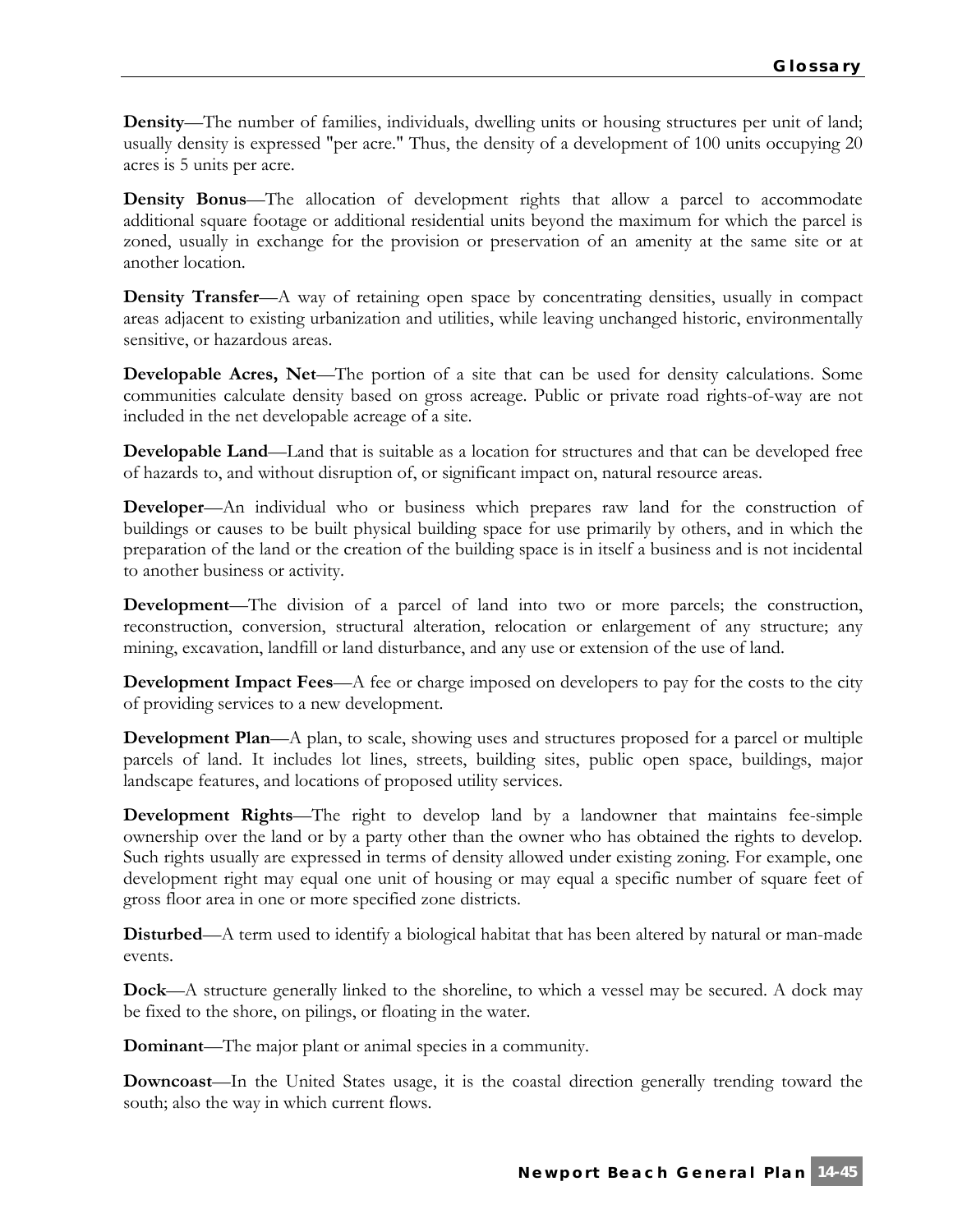**DPR**—California Department of Parks and Recreation.

**Dry Storage**—Dry storage of vessels includes all on-land storage of vessels including vessels normally stored in open or enclosed rack structures, on trailers, on cradles, on boat stands, or by other means.

**Dune**—Ridges or mounds of loose, wind-blown material usually sand. A dune structure often has a back and foredune area. Stable dunes are often colonized by vegetation.

**Duplex—A** detached building under single ownership that is designed for occupation as the residence of two families living independently of each other.

**Dwelling**—A structure or portion of a structure used exclusively for human habitation.

**Dwelling Unit—One or more rooms, designed, occupied or intended for occupancy as separate** living quarters, with cooking, sleeping and sanitary facilities provided within the unit for the exclusive use of a single family maintaining a household.

**Dwelling, Multi-family—A** building containing two or more dwelling units for the use of individual families maintaining households; an apartment or condominium building is an example of this dwelling unit type.

**Dwelling, Single-family Attached**—A one-family dwelling attached to one or more other onefamily dwellings by a common vertical wall; duplexes and townhomes are examples of this dwelling unit type.

**Dwelling, Single-family Detached—A** dwelling which is designed for and occupied by not more than one family and surrounded by open space or yards and which is not attached to any other dwelling by any means.

**DWR**—California Department of Water Resources.

**Easement**—A limited right to make use of a land owned by another, for example, a right of way across the property.

**Ebb Tide**—The period of tide between high water and the succeeding low water; a falling tide  $\text{(opposite = flood tide)}.$ 

**Economic Base**—The production, distribution, and consumption of goods and services within a planning area.

**Eelgrass**—A marine flowering plant (Zostera marina) that is found primarily in coastal bays and estuaries on soft substrate.

**Elderly Housing**—Typically one- and two-bedroom apartments or condominiums designed to meet the needs of persons 62 years of age and older or, if more than 150 units, persons 55 years of age and older, and restricted to occupancy by them. (See "Congregate Care.")

**El Niño**—A term used to describe a cyclic weather pattern caused by changes in tropical ocean current patterns that result in worldwide changes in weather patterns.

**Element**—A division of the General Plan referring to a topic area for which goals, policies, and programs are defined (e.g., land use, housing, circulation).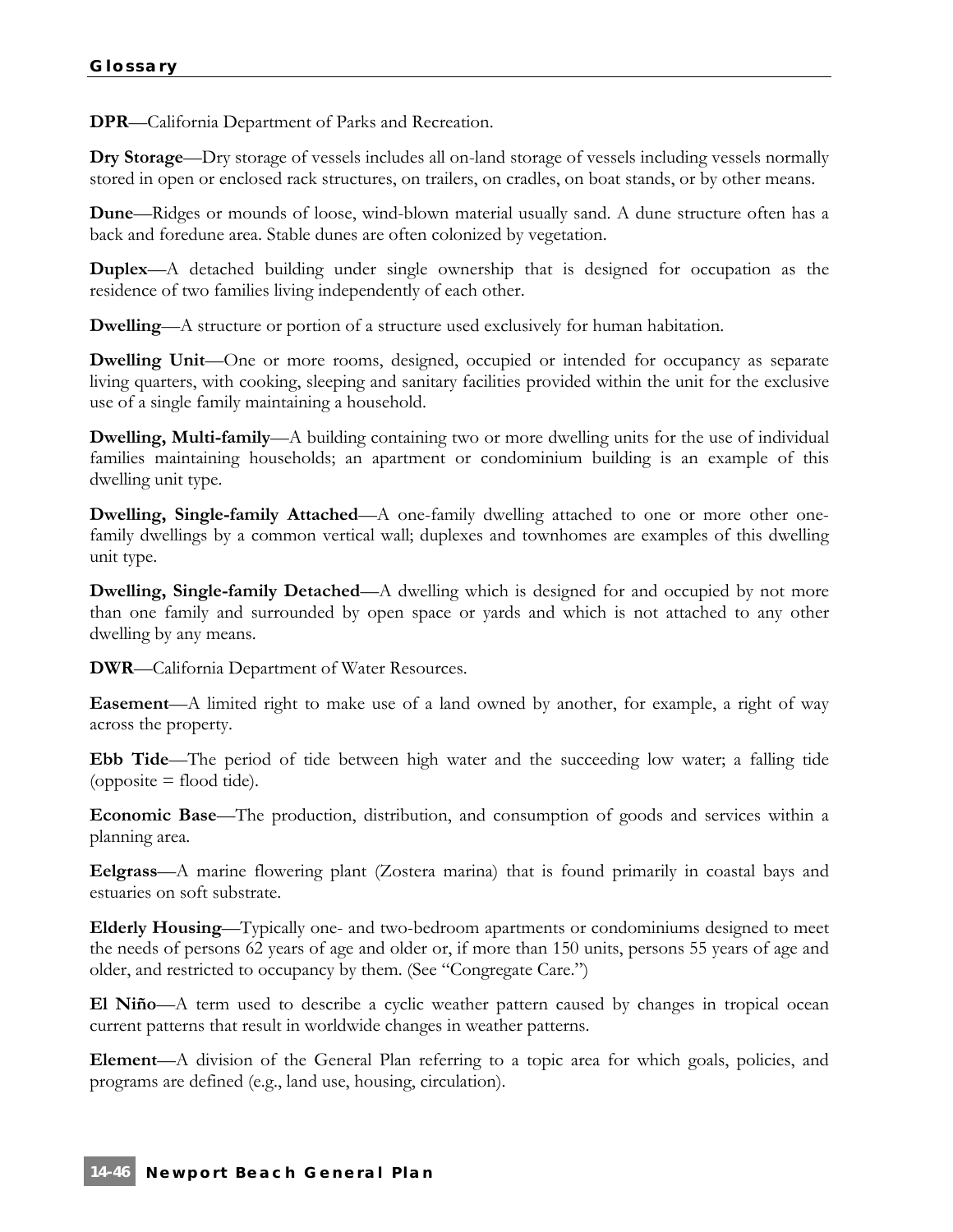**Emergency Shelter**—A facility that provides immediate and short-term housing and supplemental services for the homeless. Shelters come in many sizes, but an optimum size is considered to be 20 to 40 beds. Supplemental services may include food, counseling, and access to other social programs. (See "Homeless" and "Transitional Housing.")

**Eminent Domain**—The authority of a government to take, or to authorize the taking of, with compensation, private property for public use.

**Emission Standard**—The maximum amount of pollutant legally permitted to be discharged from a single source, either mobile or stationary.

**Endangered Species**—A species of animal or plant is endangered when its prospects for survival and reproduction are in immediate jeopardy from one or more causes.

**Energy Facility**—Any public or private processing, producing, generating, storing, transmitting, or recovering facility for electricity, natural gas, petroleum, coal, or other source of energy.

**Entertainment/Excursion Vessels**—Commercial vessels engaged in the carrying of passengers for hire for hire for the purposes of fishing, whale watching, diving, educational activities, harbor and coastal tours, dining/drinking, business or social special events and entertainment.

**Environment**—The sum of all external conditions and influences affecting the life, development, and survival of an organism.

**Environmental Impact Report (EIR)**—A report required of general plans by the *California Environmental Quality Act* and which assesses all the environmental characteristics of an area and determines what effects or impacts will result if the area is altered or disturbed by a proposed action. (See "California Environmental Quality Act.")

**Environmental Study Area (ESA)**—Relatively large, undeveloped areas containing natural habitats and may be capable of supporting sensitive biological resources.

**Environmentally Sensitive Habitat Area (ESHA)**—Any area in which plant or animal life or their habitat are either rare or especially valuable because of their special nature or role in an ecosystem and which could be easily disturbed or degraded by human activities and development (PRC 30107.5).

**Eocene**—A period of geologic time spanning 54-38 million years ago.

**Ephemeral**—Short-lived (e.g., an ephemeral stream only flows immediately after rainfall).

**Equilibrium Beach Width**—The mean distance between the shoreline and backbeach line at which sand contributions and losses are balanced.

**Equivalent Sound Level (LEQ)—**The sound level corresponding to a steady noise level over a given sample period with the same amount of acoustic energy as the actual time varying noise level. The energy average noise level during the sample period.

**Erode**—The gradual wearing away and removal of land surface by various agents such as waves; opposite of accrete.

**Erosion**—The wearing away of land by natural forces. On a beach, the carrying away of beach material by wave action, currents or the wind.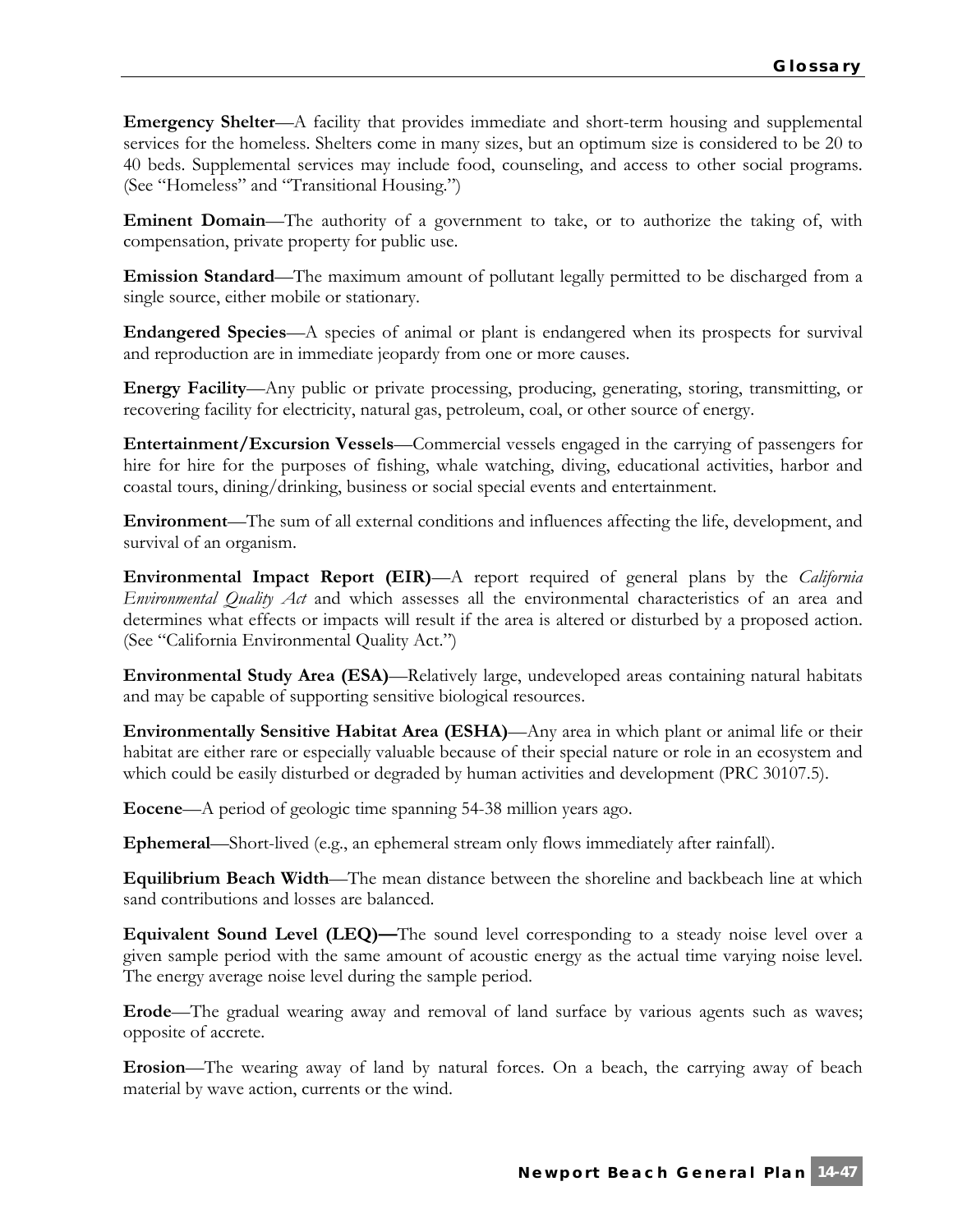**Estuarine System**—Deepwater tidal habitats and adjacent tidal wetlands that are usually semienclosed by land but have open, partly obstructed, or sporadic access to the ocean, with ocean water at least occasionally diluted by freshwater runoff from the land. The upstream and landward limit is where ocean-derived salts measure less than 0.5 parts per thousand during the period of average annual low flow.

**Estuary**—The region near a river mouth in which the fresh water of the river mixes with the salt water of the sea.

**Evaluation**—Process by which a project's performance is determined relative to criteria developed for this purpose.

**Exaction—A** contribution or payment required as an authorized precondition for receiving a development permit; usually refers to mandatory dedication (or fee in lieu of dedication) requirements found in many subdivision regulations.

**Exclusion Area**—That portion of the coastal zone within an exclusion area boundary adopted pursuant to the *California Coastal Act* and approved by the Coastal Commission after the effective date of the delegation of development review authority and depicted on the certified Permit and Appeal Jurisdiction Map. Development within this area is excluded from coastal development permit requirements if certain criteria identified in the adopted exclusion are met.

**Exclusion Areas Map**—A map depicting those areas where specified development types are excluded from the coastal development permit requirements.

**Fast-food Restaurant**—Any retail establishment intended primarily to provide short-order food services for on-site dining and/or take-out, including self-serve restaurants (excluding cafeterias where food is consumed on the premises), drive-in restaurants, and formula restaurants required by contract or other arrangement to offer standardized menus, ingredients, and fast-food preparation.

**Fault, Active—A** fault that has moved within the last 11,000 years and that is likely to move again within the next 100 years.

**Fault, Inactive**—A fault which shows no evidence of movement in the last 11,000 years and no potential for movement in the relatively near future.

**Fault, Potentially Active—A** fault that last moved within the Quaternary Period (the last 2,000,000 to 11,000 years) before the Holocene Epoch (11,000 years to the present); or a fault that, because it is judged to be capable of ground rupture or shaking, poses an unacceptable risk for a proposed structure.

**Fault**—A rock fracture accompanied by displacement.

**Feasible**—Capable of being accomplished in a successful manner within a reasonable period of time, taking into account economic, environmental, social, and technological factors.

**Federal Coastal Act**—The federal *Coastal Zone Management Act of 1972* (16 U.S.C. 1451, et seq.), as amended.

**FEMA**—Federal Emergency Management Agency.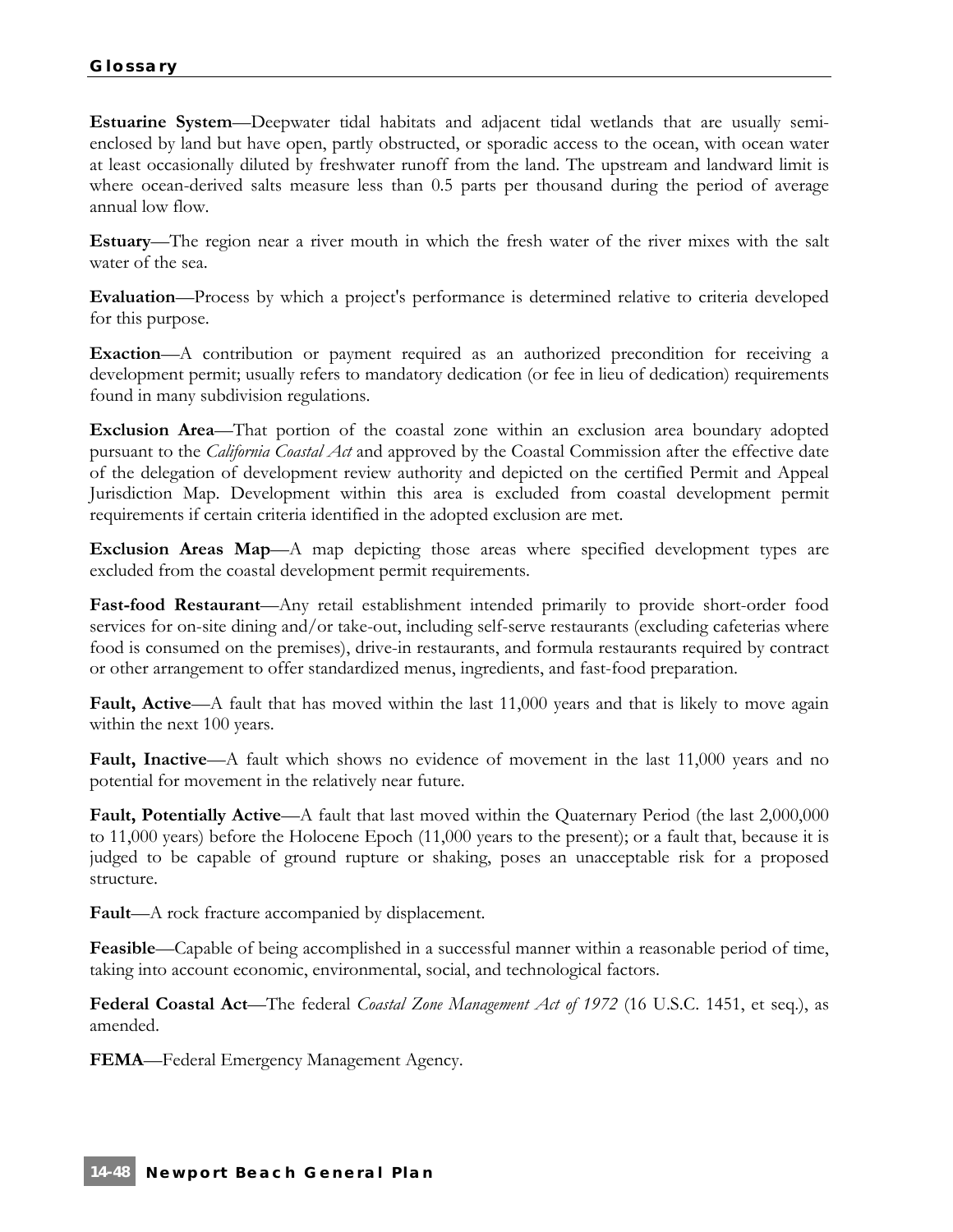**Fen**—A unique type of wetland characterized by a saturated substrate dominated by organic material in which acidic conditions ( $pH < 7$ ) prevail. Contrast with a bog, which has a saturated substrate dominated by organic material in which basic conditions ( $pH > 7$ ) prevail.

**FHWA**—Federal Highway Administration.

**Fill**—Earth or any other substance or material, including pilings placed for the purposes of erecting structures thereon, placed in a submerged area.

**Finding(s)—The result(s)** of an investigation and the basis upon which decisions are made. Findings are used by government agents and bodies to justify action taken by the entity.

**Fire Flow—A** rate of water flow that should be maintained to halt and reverse the spread of a fire.

**Fire Hazard Zone**—An area where, due to slope, fuel, weather, or other five related conditions, the potential loss of life and property from a fire necessitates special fire protection measures and planning before development occurs.

**Fire-resistive**—Able to withstand specified temperatures for a certain period of time, such as a onehour fire wall; not fire-proof.

**First Public Road Paralleling the Sea**—The road that is nearest the sea, as defined in this chapter, and that meets all of the following criteria:

- 1. The road is lawfully open and suitable for uninterrupted use by the public
- 2. The road is maintained by a public agency
- 3. The road contains an improved all-weather surface open to motor vehicle traffic in at least one direction
- 4. The road is not subject to any restrictions on use by the public except during an emergency or for military purposes
- 5. The road connects with other public roads providing a continuous access system and generally parallels and follows the shoreline of the sea so as to include all portions of the sea where the physical features such as bays, lagoons, estuaries and wetlands cause the waters of the sea to extend landward of the generally continuous coastline

**Fiscal Impact Analysis**—A projection of the direct public costs and revenues resulting from population or employment change to the local jurisdiction(s) in which the change is taking place. Enables local governments to evaluate relative fiscal merits of general plans, specific plans, or projects.

**Flood Insurance Rate Map (FIRM)**—For each community, the official map on which the Federal Insurance Administration has delineated areas of special flood hazard and the risk premium zones applicable to that community.

**Flood, Regulatory Base**—Flood having a one percent chance of being equaled or exceeded in any given year (100-year flood).

**Floodplain**—A lowland or relatively flat area adjoining the banks of a river or stream which is subject to a one percent or greater chance or flooding in any given year (i.e., 100-year flood).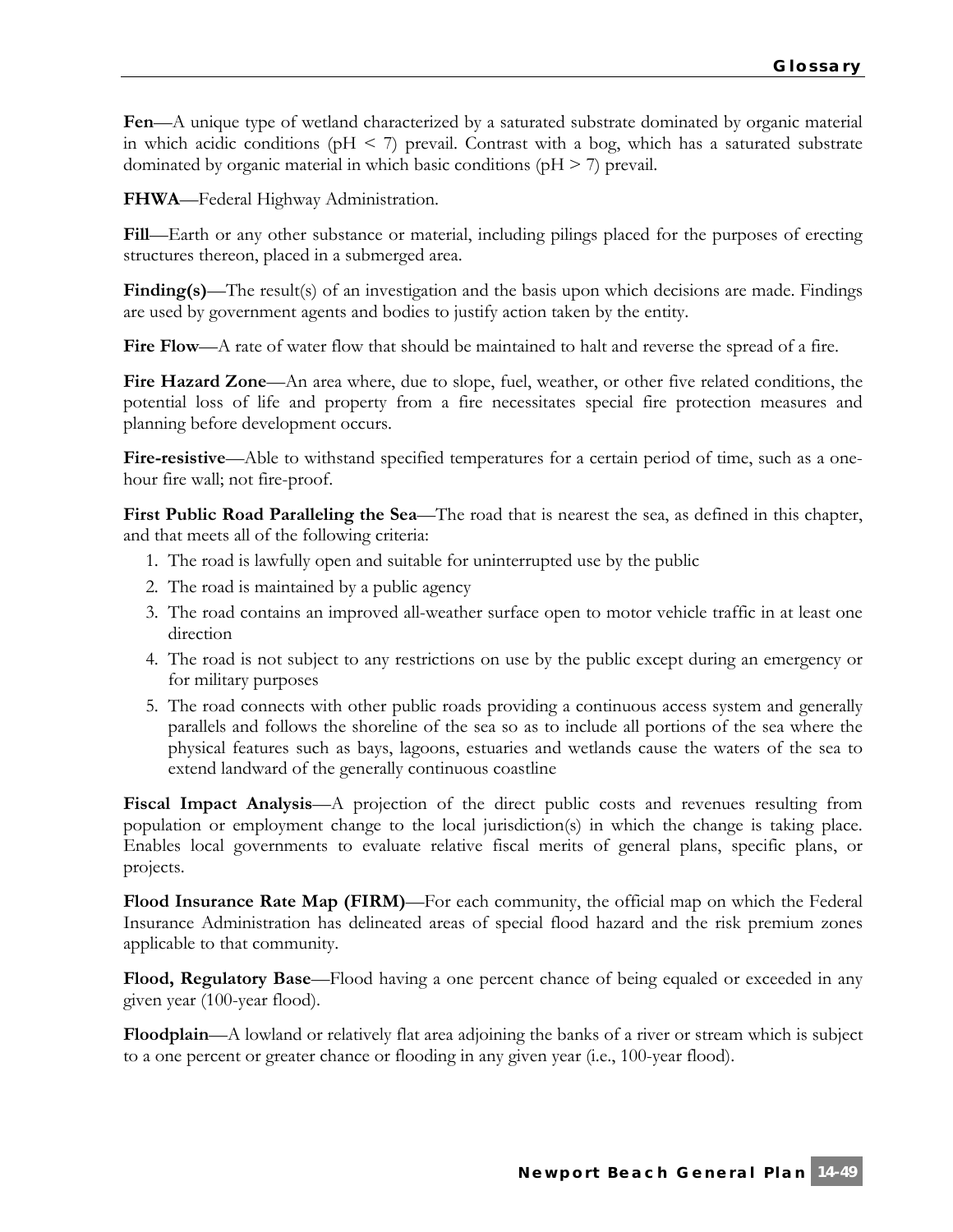**Floodway**—The channel of a watercourse or river, and portions of the flood plain adjoining the channel, which are reasonably required to carry and discharge the base flood of the channel.

Floor Area Ratio (FAR)—The gross floor area of all buildings on a lot divided by the lot area; usually expressed as a numerical value (e.g., a building having 5,000 square feet of gross floor area located on a lot of 10,000 square feet in area has a floor area ratio of 0.5:1).

**Forebeach (Wet Beach)**—The sand area affected regularly by tides and wave action.

**Foreshore (or Beach Face)—Region of the coast extending from the berm crest (or the highest** point of wave wash at high tide) to the low-water mark that is measured at low tide.

**Formation—**A unit of rock that is distinctive and persistent over a large area.

**Fossiliferous**—Rock units containing fossils.

**Frequency—**The number of times per second that a sound pressure signal oscillates about the prevailing atmosphere pressure. The unit of frequency is the hertz. The abbreviation is Hz.

**General Plan**—A legal document that takes the form of a map and accompanying text adopted by the local legislative body. The plan is a compendium of policies regarding the long-term development of a jurisdiction. The state requires the preparation of seven elements or divisions as part of the plan: land use, housing, circulation, conservation, open space, noise, and safety. Additional elements pertaining to the unique needs of an agency are permitted.

**Geographic Information System (GIS)**—A GIS is a computer system capable of assembling, storing, manipulating, and displaying geographically referenced information. A GIS allows analysis of spatial relationships between many different types of features based on their location in the landscape.

**Geohazard**—A risk associated with geologic processes or events.

**Giant Kelp**—A large brown seaweed (*Macrocystis pyrifera*) that grows primarily on rocky substrate and forms a underwater "forest" in which a diverse group of algae, invertebrates, and fishes are found.

**Global Positioning System (GPS)**—A satellite-based navigational system.

**Goal**—The ultimate purpose of an effort stated in a way that is general in nature and immeasurable; a broad statement of intended direction and purpose (e.g., "Achieve a balance of land use types within the city").

**Grade**—The degree of rise or descent of a sloping surface.

**Gravity Walls**—Massive, self-supporting walls which resist horizontal wave forces through their sheer mass.

**Greenbelt**—An open area that may be cultivated or maintained in a natural state surrounding development or used as a buffer between land uses or to mark the edge of an urban or developed area.

**Grid**—City of Newport 2,000 x 3,000-foot aerial reference grid.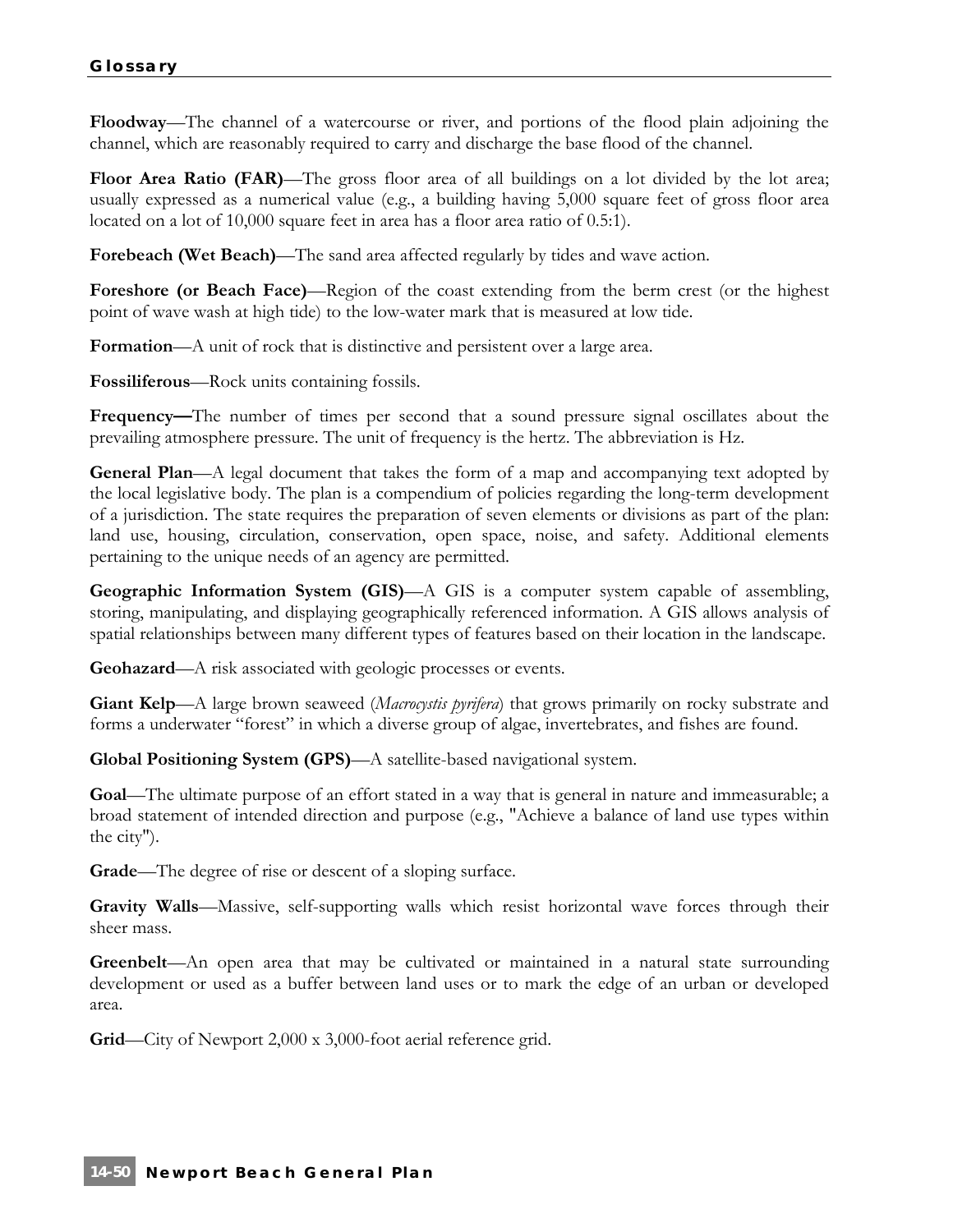**Groin**—A shoreline protection structure built, usually perpendicular to the shoreline, to trap nearshore sediment or retard erosion of the shore. A series of groins acting together to protect a section of beach is known as a groin system or groin field.

**Ground Failure**—Mudslide, landslide, liquefaction (see this Glossary), or the compaction of soils due to ground shaking from an earthquake.

**Ground Shaking**—Ground movement resulting from the transmission of seismic waves during an earthquake.

**Groundwater**—Subsurface water occupying the zone of saturation usually found in porous rock strata and soils.

**Group Quarters**—A dwelling that houses unrelated individuals.

**Growth Management**—Techniques used by government to control the rate, amount, and type of development.

**Habitat**—The physical location or type of environment in which an organism or biological population lives or occurs.

**Harbor Lines**—All established Bulkhead, Pierhead, and Project Lines as defined within Newport Harbor by the federal, state, county and city governments.

**Harbor Maintenance Uses, Equipment, and Facilities**—All uses, and their related equipment, vessels, docking and land storage facilities and access which provide: dredging and beach replenishment; demolition, repair and new construction of docks, piers, bulkheads and other in-andover-water structures; mooring maintenance and repair; waterborne debris and pollution control, collection and removal. This category also includes environmental, survey or scientific vessels and related equipment based, or on assignment, in Newport Harbor: All vessels under this definition may also be referred to as "work boats."

**Harbor Permit Policies**—City of Newport Beach City Council Policy Manual Section H-1, governing permits for structures bayward of the bulkhead line, and related parking, sanitary, utility and related support requirements

**Harbor Regulations**—Title 17 of the Newport Beach Municipal Code governing structures, uses and activities within the Harbor.

**Hardscape Habitat**—Hard surfaces of pilings, docks, floats, wharves, seawalls, bulkheads, jetties, and rock groins, and natural intertidal and subtidal reefs that are colonized by marine organisms

**Hazardous Materials**—An injurious substance, including pesticides, herbicides, toxic metals and chemicals, liquefied natural gas, explosives, volatile chemicals and nuclear fuels.

**HCD**—California Department of Housing and Community Development.

**HDC**—Nonprofit Housing Development Corporation.

**Headland (Head)**—A high, steep-faced projection extending into the sea, usually marking an area of fairly stable and rigid landform.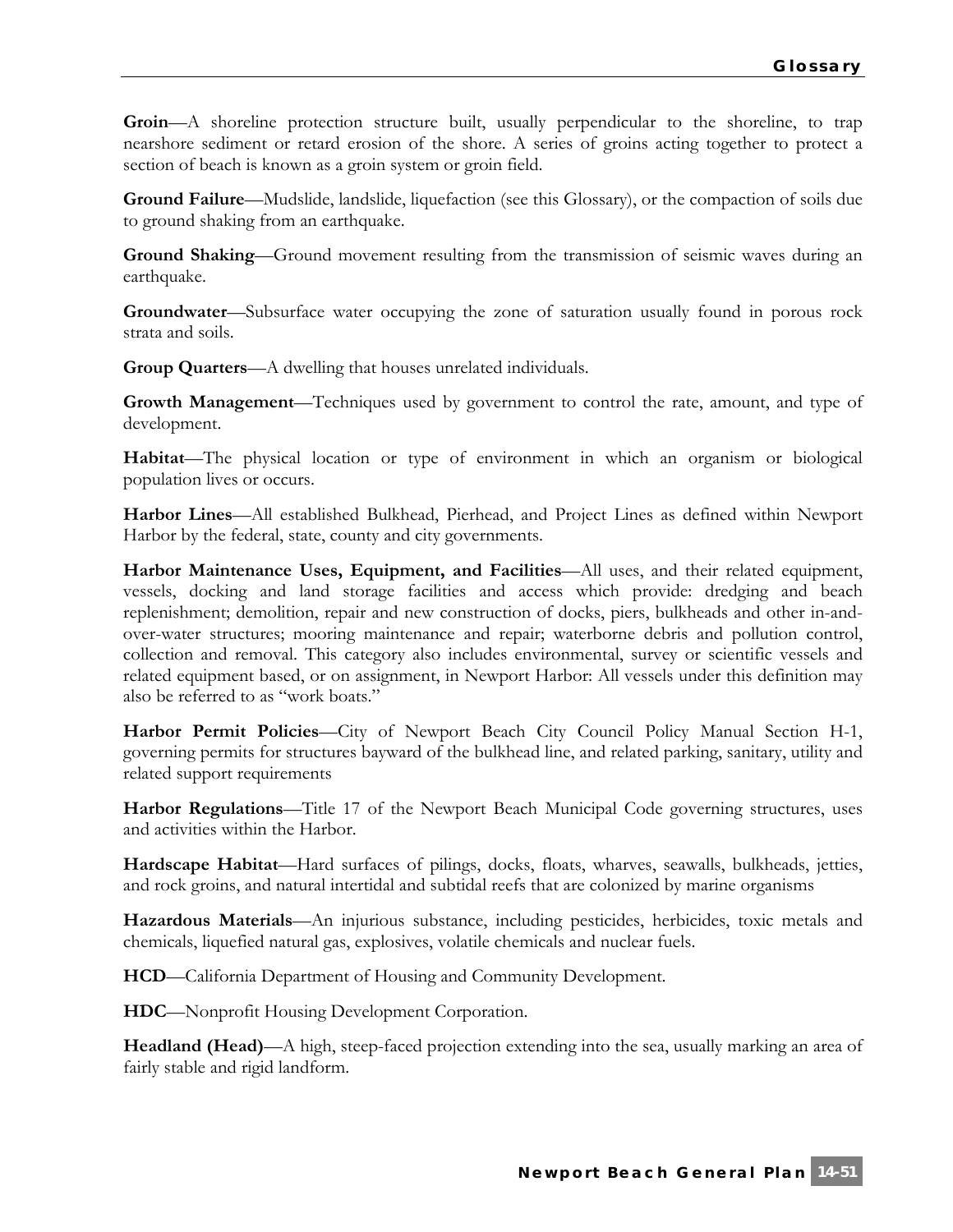**High Occupancy Vehicle—Vehicle transporting more than one person (at least one passenger, in** addition to the driver).

**Historic Building or Structure**—See Historic Resource.

**Historic District**—A geographic area which contains a concentration of historic buildings, structures, or sites united historically, culturally, or architecturally.

**Historic Preservation**—The preservation of historically significant structures and neighborhoods until such time as, and in order to facilitate, restoration and rehabilitation of the building(s) to a former condition.

**Historic Resource**—Any object, building, structure, site, area, place, record, or manuscript which is historically or archeologically significant, or which is significant in the architectural, engineering, scientific, economic, agriculture, educational, social, political, military, or cultural history of the City of Newport Beach and/or California and/or the United States.

**Holocene**—n geologic time, less than 11,000 years ago; also called Recent.

**HOME**—Home Investment Partnership Act.

**Homeless**—Persons and families who lack a fixed, regular, and adequate nighttime residence. Includes those staying in temporary or emergency shelters or who are accommodated with friends or others with the understanding that shelter is being provided as a last resort. California Housing Element law,  $\delta$ 6583(c)(1) requires all cities and counties to address the housing needs of the homeless. (See "Emergency Shelter" and "Transitional Housing.")

**Hotel**—A facility in which guest rooms or suites are offered to the general public for lodging with or without meals and for compensation, and where no provisions is made for cooking in any individual guest room or suite. (See "Motel.")

**Household**—According to the U.S. Census, a household is all persons living in a dwelling unit whether or not they are related. Both a single person living in an apartment and a family living in a house are considered households.

**Household Income**—The total income of all the people living in a household. Households are usually described as very low income, low income, moderate income, and upper income for that household size, based on their position relative to the regional median income.

**Housing Affordability**—Based on state and federal standards, housing is affordable when the housing costs are no more than 30 percent of household income.

**Housing Unit**—A room or group of rooms used by one or more individuals living separately from others in the structure, with direct access to the outside or to a public hall and containing separate toilet and kitchen facilities.

**HUD**—U.S. Department of Housing and Urban Development.

**Hydric Soil**—A type of soil with characteristics resulting from prolonged saturation and chemically reducing conditions such as occurs under anaerobic conditions.

**Hydrology**—The dynamic processes of the water within an environment including the sources, timing, amount, and direction of water movement.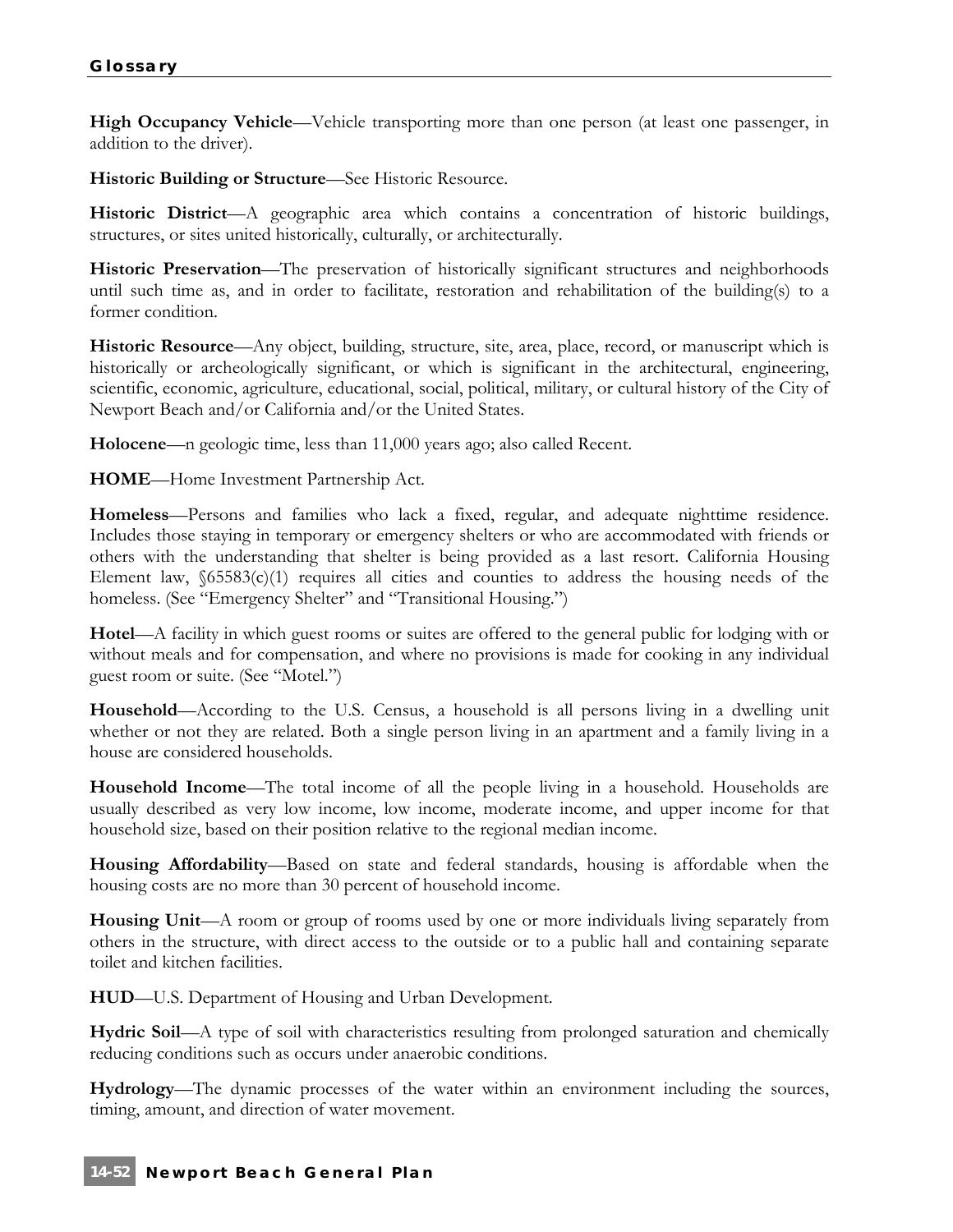**Hydrophytic Vegetation**—Plants that have adapted to living in aquatic environments. These plants are also called hydrophytes. In wetlands, hydrophytic species occur where at least the root zone of the plant is seasonally or continually found in saturated or submerged soil.

**Impact**—The effect of any direct man-made actions or indirect repercussions of man-made actions on existing physical, social, or economic conditions.

**Implementation Measure**—An action, procedure, program, or technique that carries out general plan policy.

**In Situ**—A Latin phrase meaning "in place." Archaeologically it refers to an artifact or object being found in its original, undisturbed position.

**Income Categories**—Four categories for classifying households according to income based on the median income for each County. The categories are as follows: Very Low (0-50% of County median); Low (50-80% of County median); Moderate (80-120% of County median); and Upper (over 120% of County median).

**Industrial**—The manufacture, production, and processing of consumer goods. Industrial is often divided into "heavy industrial" uses, such as construction yards, quarrying, and factories; and "light industrial" uses, such as research and development and less intensive warehousing and manufacturing.

**Infrastructure**—The physical systems and services which support development and population, such as roadways, railroads, water, sewer, natural gas, electrical generation and transmission, telephone, cable television, storm drainage, and others.

**Intensity**—A measure of the amount or level of development often expressed as the ratio of building floor area to lot area (floor area ratio) for commercial, business, and industrial development, or units per acre of land for residential development (also called "density").

**Intersection**—A location where two or more roads meet or cross at grade.

**Intertidal—**Located between the low and high tide tidal extremes.

**Invertebrates**—Animals without backbones.

**Issue**—A problem, constraint, or opportunity requiring community action.

**Jetty**—On open seacoasts, a structure extending away from the shore, which is designed to prevent shoaling of a channel and to direct and confine the stream or tidal flow. Jetties are built at the mouths of rivers, harbors, or tidal inlets to help deepen and stabilize the access channel.

**Jobs/Housing Balance; Jobs/Housing Ratio**—The jobs/housing ratio divides the number of jobs in an area by the number of employed residents. A ratio of 1.0 indicates a balance. A ratio greater than 1.0 indicates a net in-commute of employed persons; less than 1.0 indicates a net out-commute of employed persons.

**Lacustrine System**—Wetlands and deepwater habitats (1) situated in a topographic depression or dammed river channel; (2) lacking trees, shrubs, persistent emergents, emergent mosses, or lichens with greater than 30% area coverage; and (3) whose total area exceeds 8 hectares (20 acres); or area less than 8 hectares if the boundary is active wave-formed or bedrock or if water depth in the deepest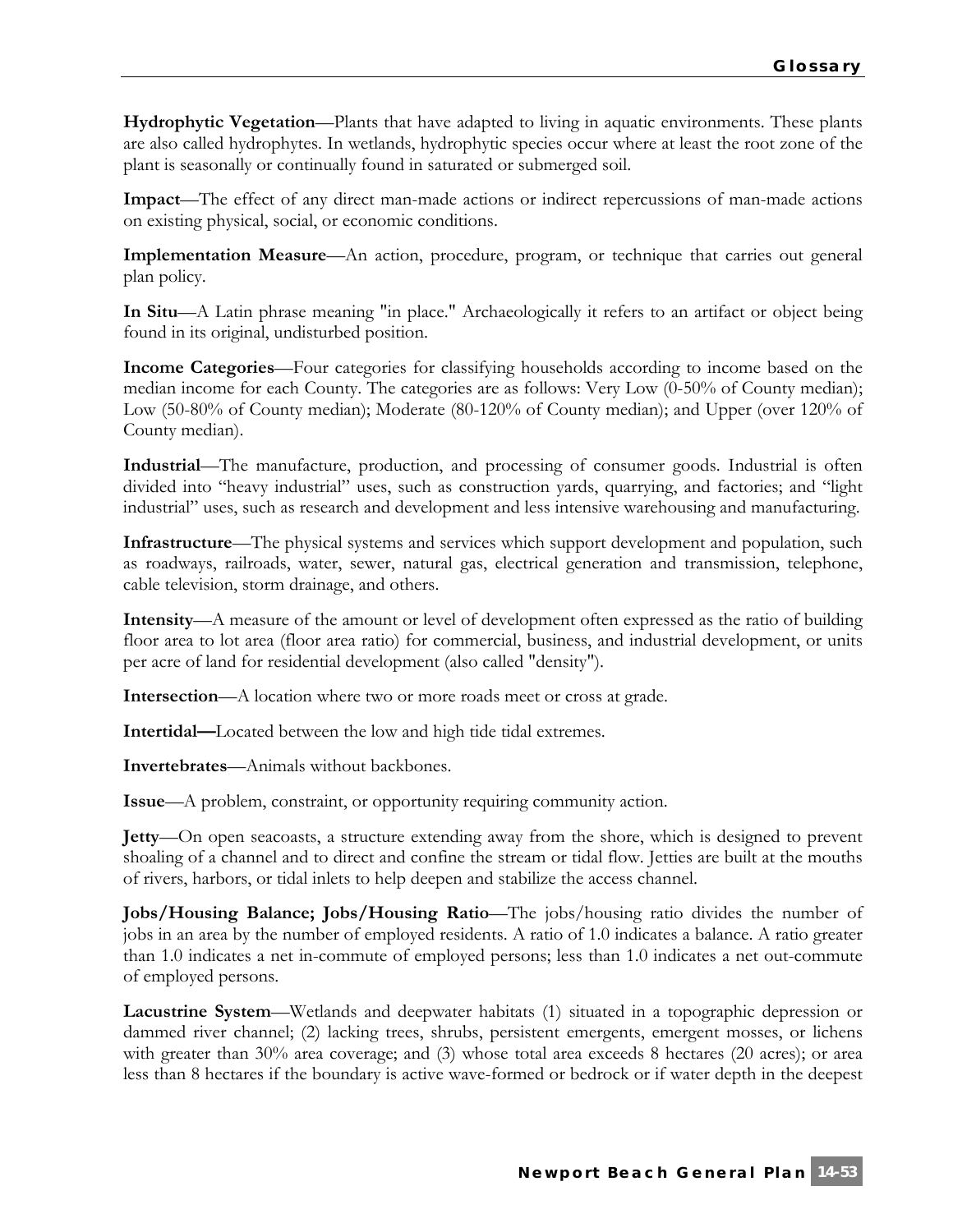part of the basin exceeds 2 meters (6.6 ft) at low water. Ocean-derived salinities are always less than 0.5 parts per thousand.

**Lagoon**—A shallow body of water, such as a pond or lake, usually located near or connected to the sea.

**Land Use**—A description of how land is occupied or used.

**Land Use Plan**—The relevant portions of a local government's general plan, or local coastal element which are sufficiently detailed to indicate the kinds, location, and intensity of land uses, the applicable resource protection and development policies and, where necessary, a listing of implementing actions.

**Landslide**—A general term for a falling or sliding mass of soil or rocks.

**Launching Facility**—A generic term referring to any location, structures (ramps, docks) and equipment (cranes, lifts, hoists, etc.) where vessels may be placed into, and retrieved from the Harbor waters.

**LCP**—See Local Coastal Program.

**Leeward**—The direction toward which the wind is blowing.

**Liquefaction**—A process by which water-saturated granular soils transform from a solid to a liquid state due to groundshaking. This phenomenon usually results from shaking from energy waves released in an earthquake.

**Littoral Cell**—A region that encompasses most features affecting sediment transport. The boundaries of the cell are usually delineated by river drainage areas, promontory headlands, or submarine canyons on the periphery, the continental shelf-continental slope boundary on the seaward side and by inland ridges and river inlets on the landward side. Sediment within these cells generally travel seaward by river drainage, southward (downcoast) by longshore currents, and are eventually lost to the continental slope area or submarine canyon.

**Littoral Drift**—The sedimentary material moved in the littoral zone under the influence of waves and currents; consisting of silt, sand, gravel, cobbles, and other beach material.

**Littoral Transport**—The movement of sediment in the littoral zone by waves, currents, and tides. This includes movement parallel (longshore transport) and perpendicular (on-offshore transport) to the shore.

**Littoral Zone**—The region where waves, currents, and winds interact with the land and its sediments. This region comprises a backshore, foreshore, inshore, and offshore and is broken down into littoral cells.

**Littoral**—Of or pertaining to a shore, especially of the sea.

**Liveaboard**—Any person who uses a vessel as a domicile as that term is defined in Section 200 of the Elections Code of California, including permanently or on a temporary basis for a period exceeding 3 days.

**Local Agency Formation Commission (LAFCO)**—A five or seven-member commission within each county that reviews and evaluates all proposals for formation of special districts, incorporation of cities, annexation to special districts or cities, consolidation of districts, and merger of districts with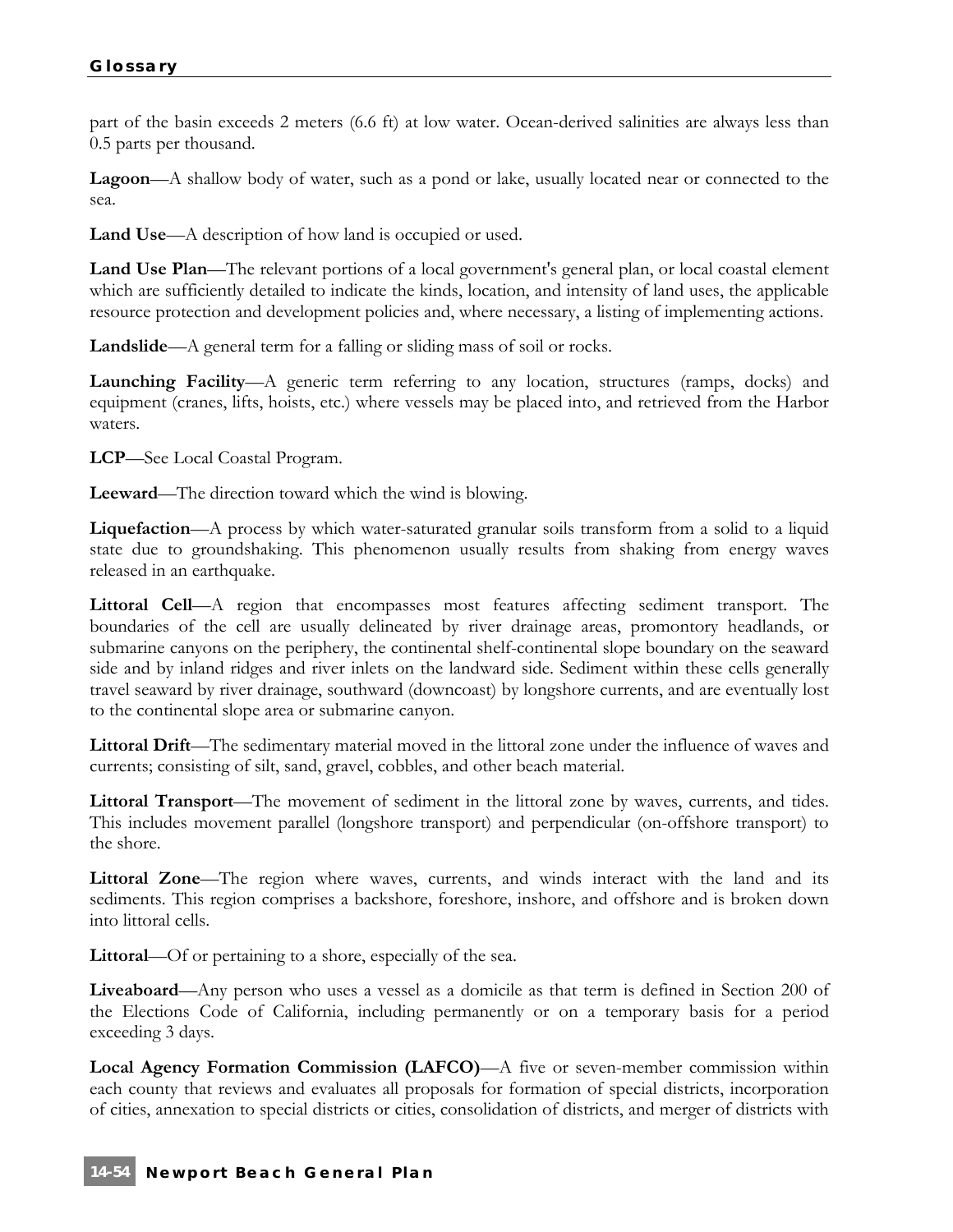cities. Each county's LAFCO is empowered to approve, disapprove, or conditionally approve such proposals.

**Local Coastal Program**—A local government's *(a)* land use plans, *(b)* zoning ordinances, *(c)* zoning district maps, and *(d)* within sensitive coastal resources areas, other implementing actions, which, when taken together, meet the requirements of, and implement the provisions and policies of, the *California Coastal Act* at the local level.

**Local Government**—Any chartered or general law city, chartered or general law county, or any city and county.

**Local Street**—A street providing direct access to properties and designed to discourage throughtraffic.

**Longshore Current**—A flow of water in the breaker zone, moving essentially parallel to the shore, usually generated by waves breaking at an angle to the shoreline.

**Longshore**—Parallel to and near the shoreline.

**LOS**—Level of Service, a descriptor of traffic operating conditions based on an intersection's volume-to-capacity ratio.

**Lot**—The basic unit of land development. A designated parcel or area of land established by plat, subdivision, or as otherwise permitted by law, to be used, developed, or built upon as a unit.

**Major Arterial**—A Major arterial highway is typically a six-lane divided roadway. A Major arterial is designed to accommodate 45,000 to 65,000 vehicles per day. Major arterials carry a large volume of regional through traffic not handled by the freeway system.

**Marina**—A berthing facility (other than moorings or anchorage) in which five or more vessels are wet-stored (in water) and/ or dry-stored (on land/racks or on floating docks).

**Marine Conservation Area**—A "state marine conservation area," is a non-terrestrial marine or estuarine area that is designated so the managing agency may achieve one or more of the following:

- 1. Protect or restore rare, threatened, or endangered native plants, animals, or habitats in marine areas
- 2. Protect or restore outstanding, representative, or imperiled marine species, communities, habitats, and ecosystems
- 3. Protect or restore diverse marine gene pools
- 4. Contribute to the understanding and management of marine resources and ecosystems by providing the opportunity for scientific research in outstanding, representative, or imperiled marine habitats or ecosystems
- 5. Preserve outstanding or unique geological features
- 6. Provide for sustainable living marine resource harvest

**Marine Park—A** "state marine park," is a nonterrestrial marine or estuarine area that is designated so the managing agency may provide opportunities for spiritual, scientific, educational, and recreational opportunities, as well as one or more of the following:

1. Protect or restore outstanding, representative, or imperiled marine species, communities, habitats, and ecosystems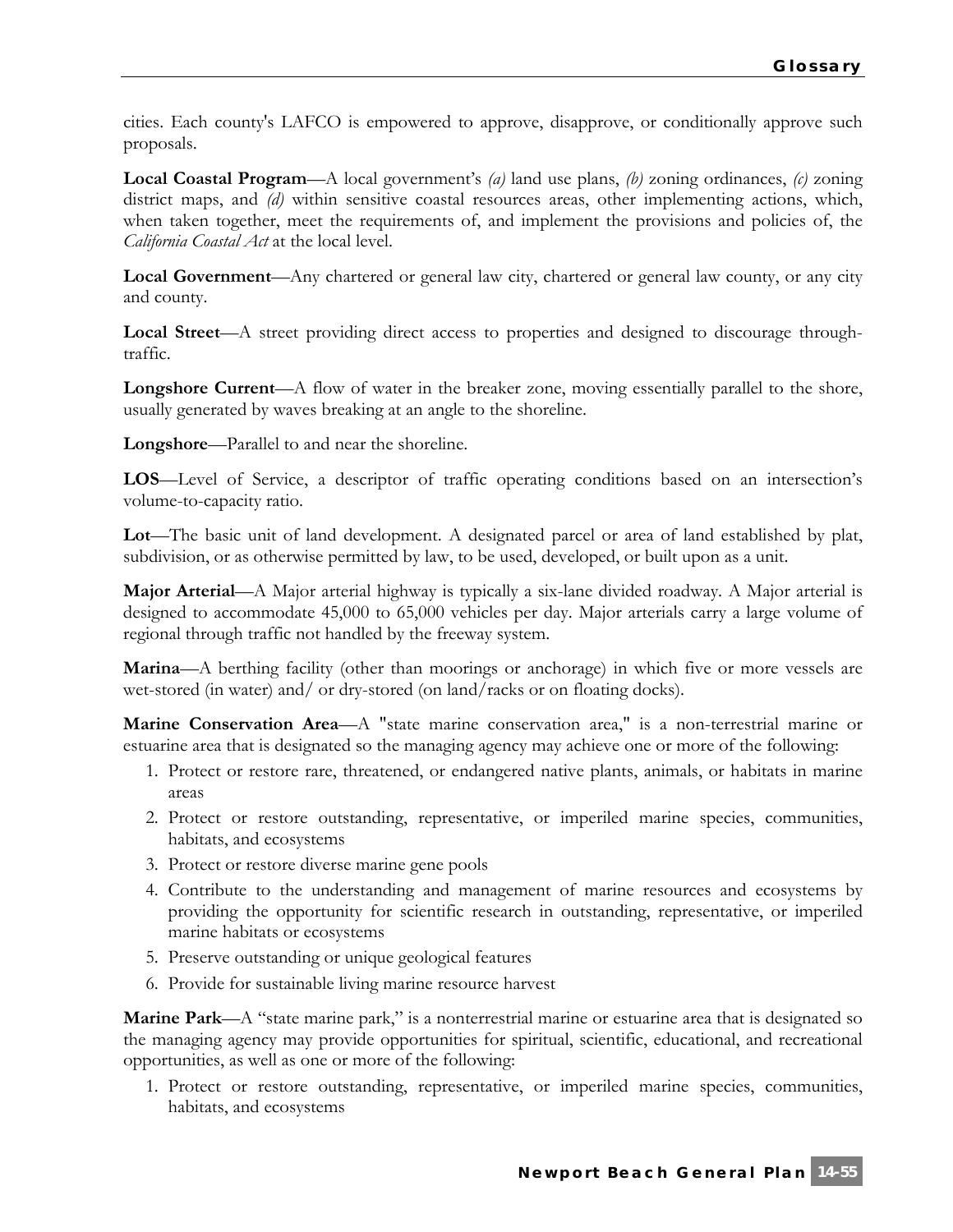- 2. Contribute to the understanding and management of marine resources and ecosystems by providing the opportunity for scientific research in outstanding, representative, or imperiled marine habitats or ecosystems
- 3. Preserve cultural objects of historical, archaeological, and scientific interest in marine areas
- 4. Preserve outstanding or unique geological features

**Marine Protected Area (MPA)—A** named discrete geographic area that has been designated by law, administrative action, or voter initiative to protect or conserve marine life and habitat.

Marine Reserve—A "state marine reserve," is a nonterrestrial marine or estuarine area that is designated so the managing agency may achieve one or more of the following:

- 1. Protect or restore rare, threatened, or endangered native plants, animals, or habitats in marine areas
- 2. Protect or restore outstanding, representative, or imperiled marine species, communities, habitats, and ecosystems
- 3. Protect or restore diverse marine gene pools
- 4. Contribute to the understanding and management of marine resources and ecosystems by providing the opportunity for scientific research in outstanding, representative, or imperiled marine habitats or ecosystems

**Marine Sales and Service Uses & Vessels**—Uses and vessels, as well as related equipment, which provide repair, maintenance, new construction, parts and supplies, fueling, waste removal, cleaning, and related services to vessels berthed in, or visiting, Newport Harbor. Typical service uses include, but are not limited to, all uses and vessels described under Section 20.05.050 of the City of Newport Beach Municipal Code.

**Marine System**—Open ocean overlying the continental shelf and coastline exposed to waves and currents of the open ocean shoreward to (1) extreme high water of spring tides; (2) seaward limit of wetland emergents, trees, or shrubs; or (3) the seaward limit of the Estuarine System, other than vegetation. Salinities exceed 30 parts per thousand.

**Marine Terrace**—A flat or gentle seaward sloping wave-cut bench, which is a remnant of an old coastline. Marine terraces are conspicuous along most of the California coast where uplift has occurred.

**Market Value**—For purposes of determining "substantial improvement," the replacement cost as determined by its replacement value according to the valuation figures established by the City of Newport Beach.

**Maximum Credible Earthquake (MCE)—The largest possible earthquake that could reasonably** occur along recognized faults or within a particular seismic source.

**Mean High Water**—The 19-year average of all high water heights (if the tide is either semidiurnal or mixed) or the higher high water heights if the tide is diurnal. For diurnal tides high water and higher high water are the same.

**Mean Higher High Water**—The 19-year average of only the higher high water heights.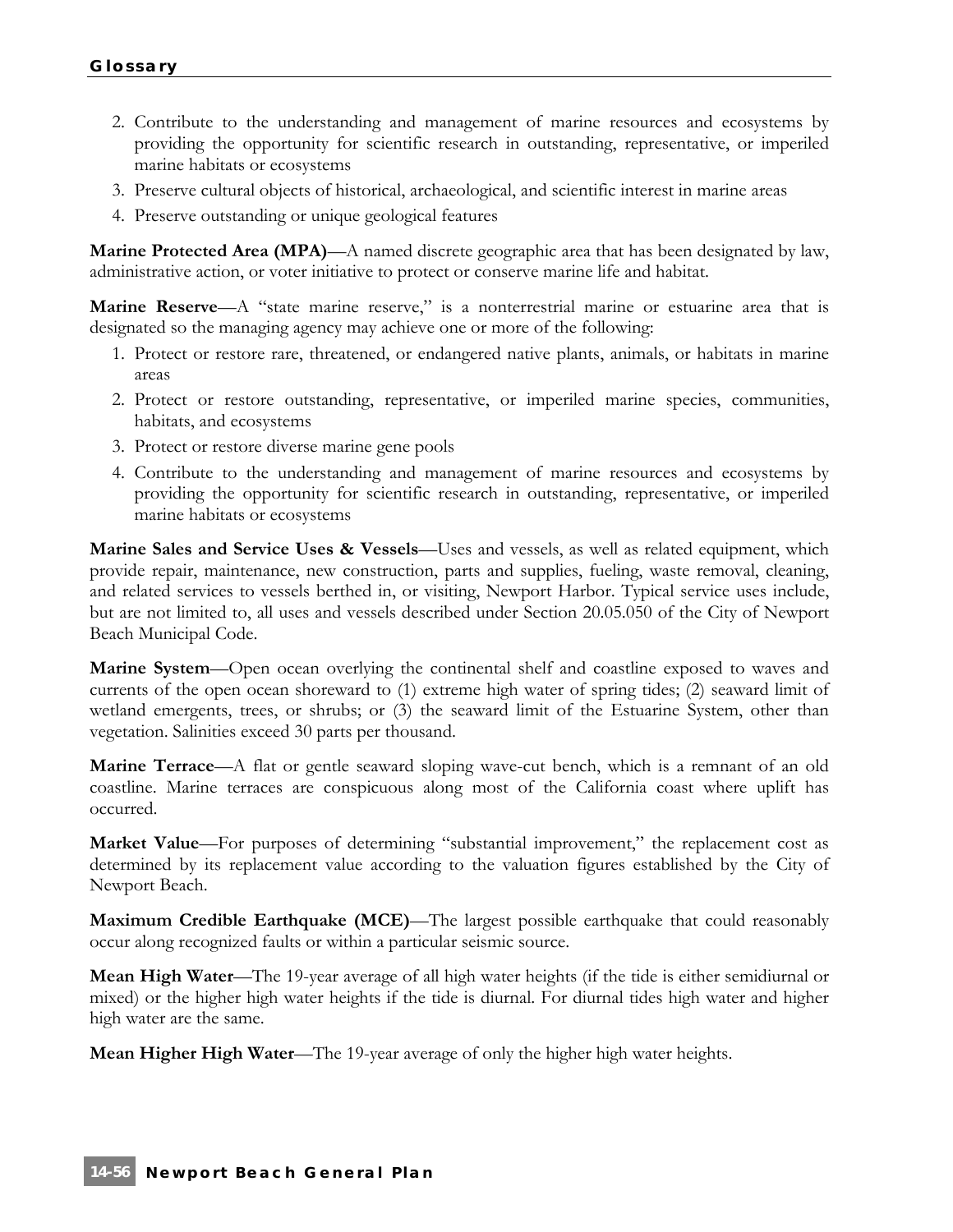**Mean Low Water**—The 19-year average of all low water heights (if the tide is either semidiurnal or mixed) or the lower low water heights if the tide is diurnal. For diurnal tides low water and lower low water are the same.

**Mean Lower Low Water**—The 19-year average of only the lower low water heights.

**Mean Sea Level**—The 19-year average height of the surface of the sea for all stages of the tide, usually determined from hourly height readings (see NGVD of 1929).

**Median Income**—The annual income for each household size which is defined annually by the federal Department of Housing and Urban Development. Half of the households in the region have incomes above the median and half are below.

**Mesa**—An isolated, relatively flat geographical feature, often demarcated by canyons (from Spanish mesa, table).

**MGD**—Million gallons per day.

**Miocene**—A period of geologic time spanning 27-26 million years ago.

**Mitigate**—To ameliorate, alleviate, or avoid to the extent reasonably feasible.

**Mitigation Measures**—Measures imposed on a project consistent with Section 15370 of the State Guidelines for Implementation of the *California Environmental Quality Act* to avoid, minimize, eliminate, or compensate for adverse impacts to the environment.

**Mitigation**—As defined in Section 15370 of the State Guidelines for Implementation of the *California Environmental Quality Act*, mitigation includes the following:

- 1. Avoiding the impact altogether by not taking a certain action or parts of an action.
- 2. Minimizing impacts by limiting the degree or magnitude of the action and its implementation.
- 3. Rectifying the impact by repairing, rehabilitating, or restoring the impacted environment.
- 4. Reducing or eliminating the impact over time by preservation and maintenance operations during the life of the action.
- 5. Compensating for the impact by replacing or providing substitute resources or environments."

**Monitoring**—The systematic collection of physical, biological, or economic data or a combination of these data in order to make decisions regarding project operation or to evaluate project performance. Monitoring is typically required for beach nourishment projects and habitat restoration projects.

**Mooring Area**—An area designated for a group of moorings.

**Mooring**—A device consisting of a floating ball, can, or other object that is secured permanently to the Harbor bottom by an anchor system for purposes of securing a vessel.

**MS4**—Municipal Separate Storm Sewer Systems.

**MWD**—Metropolitan Water District of Southern California.

**MWDOC**—Municipal Water District of Orange County.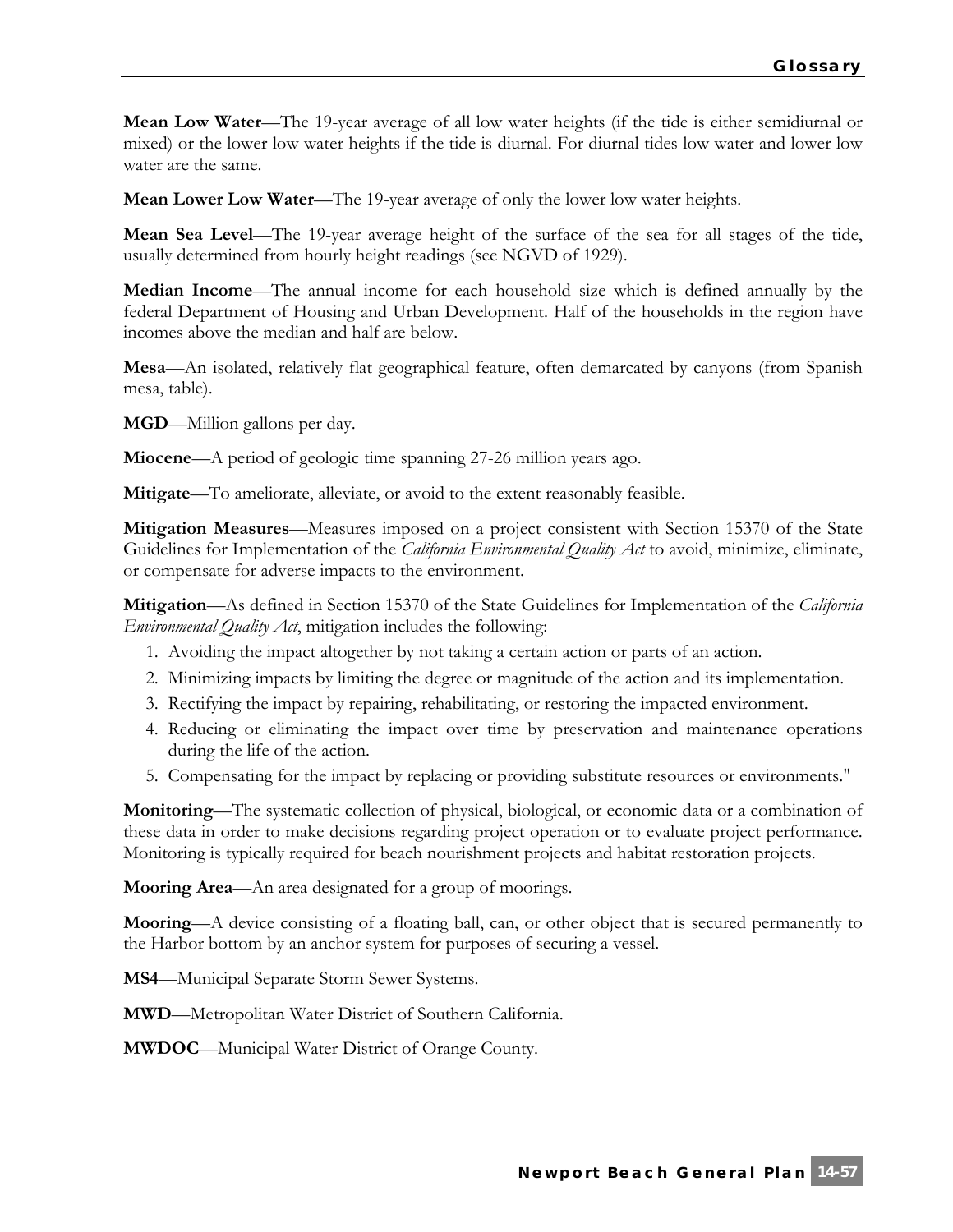**National Flood Insurance Program (NFIP)**—The National Flood Insurance Program, managed by FEMA, makes Federally-backed flood insurance available in communities that agree to adopt and enforce floodplain management ordinances to reduce future flood damage.

**National Geodetic Vertical Datum of 1929 (NGVD)**—A fixed reference for elevations, equivalent to the 1929 Mean Sea Level Datum. The geodetic datum is fixed and does not take into account the changing stands of sea level. NGVD should not be confused with mean sea level (see Mean Sea Level).

**National Historic Preservation Act**—A 1966 federal law that establishes a National Register of Historic Places and the Advisory Council on Historic Preservation, and that authorized grants-in-aid for preserving historic properties.

**National Register of Historic Places**—The official list, established by the National Historic Preservation Act, of sites, districts, buildings, structures, and objects significant in the nation's history or whose artistic or architectural value is unique.

**Nearshore Zone**—An indefinite zone extending seaward from the shoreline well beyond the breaker zone; it defines the area of nearshore currents.

**Newport Bay**—The terms "Newport Bay" and "Newport Harbor" are often used interchangeably. However, Newport Bay is an estuary consisting of the Lower Newport Bay (south of Pacific Coast Highway) and the Upper Newport Bay (north of Pacific Coast Highway). Newport Harbor generally refers to all the water area within Lower Newport Bay and within the Upper Newport Bay, exclusive of the Upper Newport Bay Ecological Reserve.

**Newport Bay**—The terms "Newport Bay" and "Newport Harbor" are often used interchangeably. However, Newport Bay is an estuary consisting of the Lower Newport Bay (south of Pacific Coast Highway) and the Upper Newport Bay (north of Pacific Coast Highway). Newport Harbor generally refers to all the water area within Lower Newport Bay and within the Upper Newport Bay, exclusive of the Upper Newport Bay Marine Park.

**NMFS**—National Marine Fisheries Service.

**Noise**—Any undesired audible sound.

**Noise Attenuation—**The ability of a material, substance, or medium to reduce the noise level from one place to another or between one room and another. Noise attenuation is specified in decibels

**Noise Exposure Contours**—Lines drawn about a noise source indicating constant energy levels of noise exposure. CNEL and  $L_{dn}$  are the metrics utilized to describe community noise exposure.

**Noise Referral Zones**—Such zones are defined as the area within the contour defining a CNEL level of 60 decibels. It is the level at which either state or federal laws and standards related to land use become important and , in some cases, preempt local laws and regulations. Any proposed noise sensitive development which may be impacted by a total noise environment of 60 dB CNEL or more should be evaluated on a project specific basis.

**Noise Sensitive Land Use**—Those specific land uses which have associated indoor and/or outdoor human activities that may be subject to stress and/or significant interference from noise produced by community sound sources. Such human activity typically occurs daily for continuous periods of 24 hours or is of such a nature that noise is significantly disruptive to activities that occur for short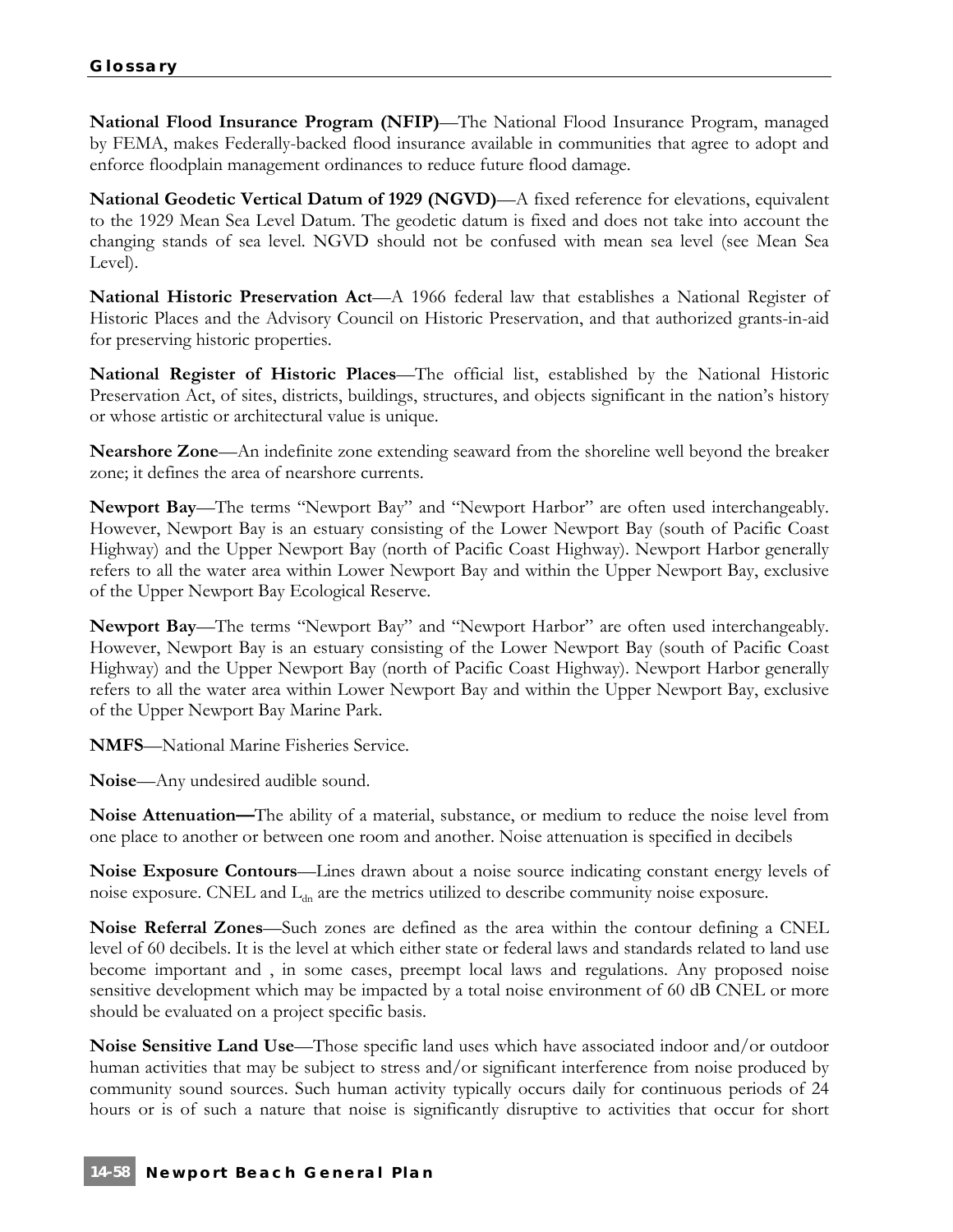periods. Specifically, noise sensitive land uses include: residences of all types, hospitals, rest homes, convalescent hospitals places of worship and schools.

**Non-Attainment**—The condition of not achieving a desired or required level of performance. Frequently used in reference to air quality.

**Non-conforming Structure**—A structure that was lawfully erected, but which does not conform with the property development regulations prescribed in the regulations for the district in which the structure is located by reason of adoption or amendment of this code or by reason of annexation of territory to the City.

**Non-conforming Use**—A use of a structure or land that was lawfully established and maintained, but which does not conform with the use regulations or required conditions for the district in which it is located by reason of adoption or amendment of this code or by reason of annexation of territory to the City.

**Nourishment**—The process of replenishing or enlarging a beach. It may be brought about naturally by longshore transport or artificially by the deposition of dredged materials.

**NPDES**—National Pollutant Discharge Elimination System.

**NPS**—National Park Service.

**NPS**—Nonpoint source pollution or polluted runoff.

**OC**—Orange County.

**OCFCD**—Orange County Flood Control District.

**Offer to Dedicate (OTD)—An** OTD is a document, recorded against the title to a property, which is an offer of dedication to the people of California of an easement over the property or a portion of the property. Generally, an OTD allows for specific uses in of the area of the property involved (for example, allowing the public to walk across the area). The offer conveys an easement in perpetuity only upon its acceptance on behalf of the people by a public agency or by a nonprofit private entity approved by the executive director of the Coastal Commission.

**Offshore**—Off or away from the shore. This area extends from beyond the breaker zone to the outer limit of the littoral zone and beyond.

**Oil Seep**—Natural springs where liquid hydrocarbons (mixtures of crude oil, tar, natural gas, and water) leak out of the ground.

**Onshore (Inshore)—The region between the seaward edge of the foreshore and the seaward edge of** the breakers or waves.

**Open Coastal Waters**—The area composed of submerged lands at extreme low-water of spring tide extending seaward to the boundaries of the Exclusive Economic Zone (12-200 miles). This includes navigation channels, turning basins, vessel berthing, anchorage, and mooring areas of Newport Bay.

**Open Space**—Any parcel or area of land or water essentially unimproved and set aside, designated, dedicated, or reserved for public or private use or enjoyment.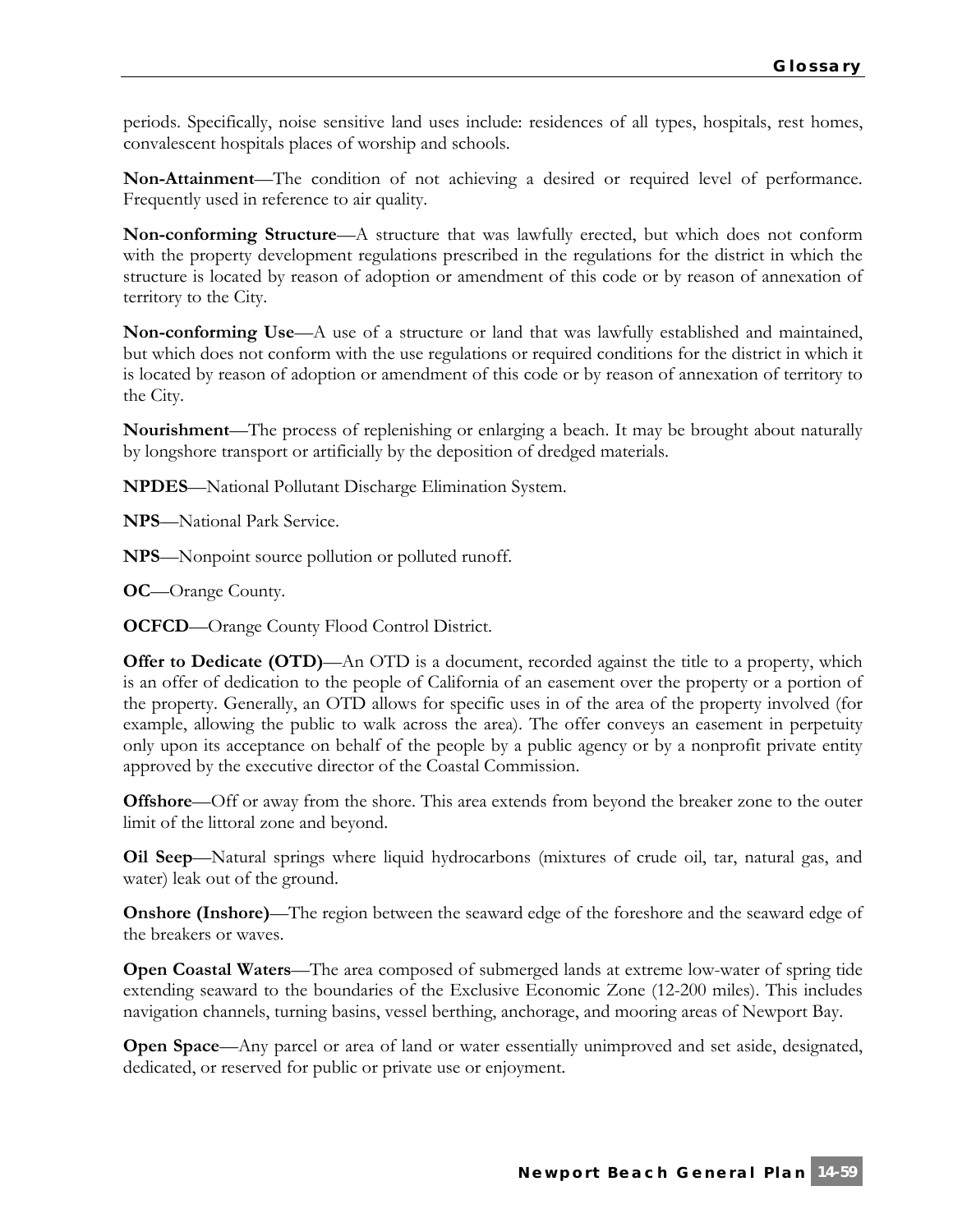**Ordinance—A** law or regulation set forth and adopted by a governmental authority, usually a city or county.

**Overcrowding**—As defined by the California Department of Housing and Community Development, a household with greater than one person per room, excluding bathrooms, kitchens, hallways, and porches.

**Overlay**—A land use designation on the Land Use Map, or a zoning designation on a zoning map, that modifies the basic underlying designation in some specific manner.

**Palustrine System**—All non-tidal wetlands dominated by trees, shrubs, persistent emergents, emergent mosses, or lichens, and all such tidal wetlands where ocean-derived salinities are below 0.5 parts per thousand. This category also includes wetlands lacking such vegetation but with all of the following characteristics: (1) area less than 8 hectares (20 acres); (2) lacking an active wave-formed or bedrock boundary; (3) water depth in the deepest part of the basin less than 2 meters (6.6 ft) at low water; and (4) ocean-derived salinities less than 0.5 parts per thousand.

**Para-transit**—Refers to transportation services that operate vehicles, such as buses, jitneys, taxis, and vans for senior citizens, and/or mobility-impaired.

**Parcel**—A lot or tract of land.

**Parking, Shared—**A public or private parking area used jointly by two or more uses.

**Parking Area, Public—An** open area, excluding a street or other public way, used for the parking of automobiles and available to the public, whether for free or for compensation.

**Parking Management**—An evolving TDM technique designed to obtain maximum utilization from a limited number of parking spaces. Can involve pricing and preferential treatment for HOVs, nonpeak period users, and short-term users. (see "High Occupancy Vehicle" and "Transportation Demand Management.")

**Parking Ratio**—The number of parking spaces provided per 1,000 square of floor area, e.g., 2:1 or "two per thousand."

**Permit and Appeal Jurisdiction Map—A** map depicting those areas where the Coastal Commission retains permit and appeal jurisdiction.

**Permit**—Any license, certificate, approval, or other entitlement for use granted or denied by any public agency.

**Person**—Any individual, organization, partnership, limited liability company, or other business association or corporation, including any utility, and any federal, state, local government, or special district or an agency thereof.

**Pier, Private—A** pier used for private recreational purposes by the owner(s) or occupant(s) of the abutting upland property without payment of a separate rental or lease fee, except for permit fees to City.

**Pier, Public**—A pier used for public recreational purposes provided by a public agency.

**Pier**—A fixed structure extending from the shore into a body of water.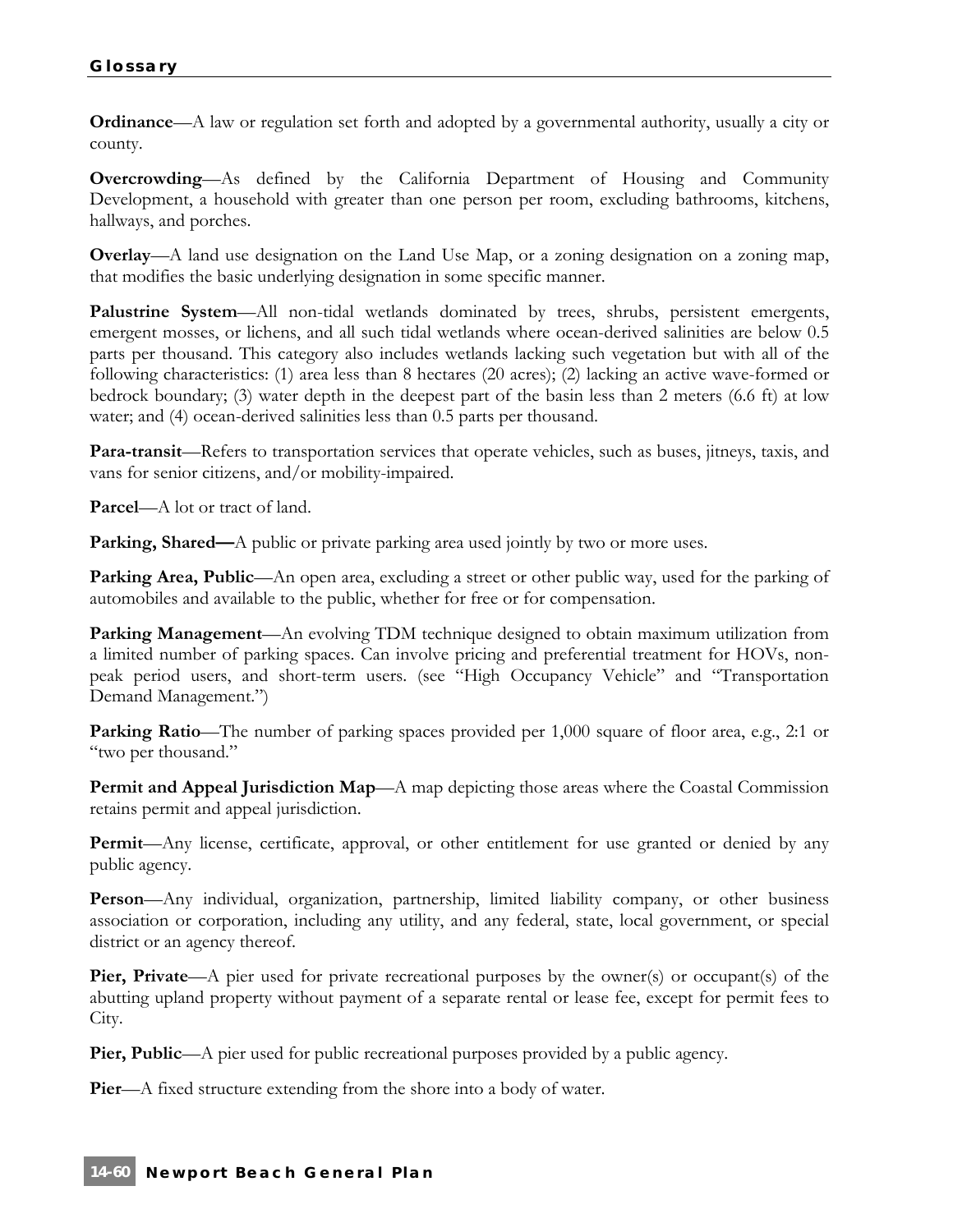**Pierhead Line**—Harbor water area perimeter lines established in Newport Harbor by the federal government that define the permitted limit of fixed pier, floating dock and other in-water structures which may be constructed in the Harbor.

**Pile**—A long, heavy timber or section of concrete or metal driven or drilled into the earth or seabed to serve as a support or protection.

**Planned Community**—A large-scale development whose essential features are a definable boundary; a consistent, but not necessarily uniform, character; overall control during the development process by a single development entity; private ownership of recreation amenities; and enforcement of covenants, conditions, and restrictions by a master community association.

**Planning Area**—The Planning Area is the land area addressed by the General Plan. Typically, the Planning Area boundary coincides with the Sphere of Influence which encompasses land both within the City limits and potentially annexable land.

**Planning Commission**—A group of people appointed by the city council that administer planning and land use regulations for the city and provide recommendations on a wide array of land use and land use policy issues.

**Pleistocene**—A period of geologic time spanning 2 million - 11,000 years ago.

**Pliocene**—A period of geologic time spanning 7-2 million years ago.

**Pocket Beach**—A small beach formed between two points or headlands, often at the mouth of a coastal stream. Pocket beaches are common throughout the California coastline.

**Policy**—Statements guiding action and implying clear commitment found within each element of the general plan (e.g., "Provide incentives to assist in the development of affordable housing").

**Pollution—The presence of matter or energy whose nature, location, or quantity produces undesired** environmental effects.

**Pollution, Non-Point**—Sources for pollution that are less definable and usually cover broad areas of land, such as agricultural land with fertilizers that are carried from the land by runoff, or automobiles.

**Pollution, Point—In** reference to water quality, a discrete source from which pollution is generated before it enters receiving waters, such as a sewer outfall, a smokestack, or an industrial waste pipe.

**Predominant Line of Development**—The most common or representative distance from a specified group of structures to a specified point or line (e.g. topographic line or geographic feature). For example, the predominant line of development for a block of homes on a coastal bluff (a specified group of structures) could be determined by calculating the median distance (a representative distance) these structures are from the bluff edge (a specified line).

**Primary Arterial**—Typically a four-lane divided roadway. A Primary arterial is designed to accommodate 30,000 to 40,000 VPD. A Primary arterial's function is similar to that of a Principal or Major arterial; the chief difference is capacity.

**Principal Arterial** –Typically an eight-lane divided roadway. A Principal arterial is designed to accommodate 60,000 to 75,000 vehicles per day (VPD). Principal arterials carry a large volume of regional through traffic not handled by the freeway system.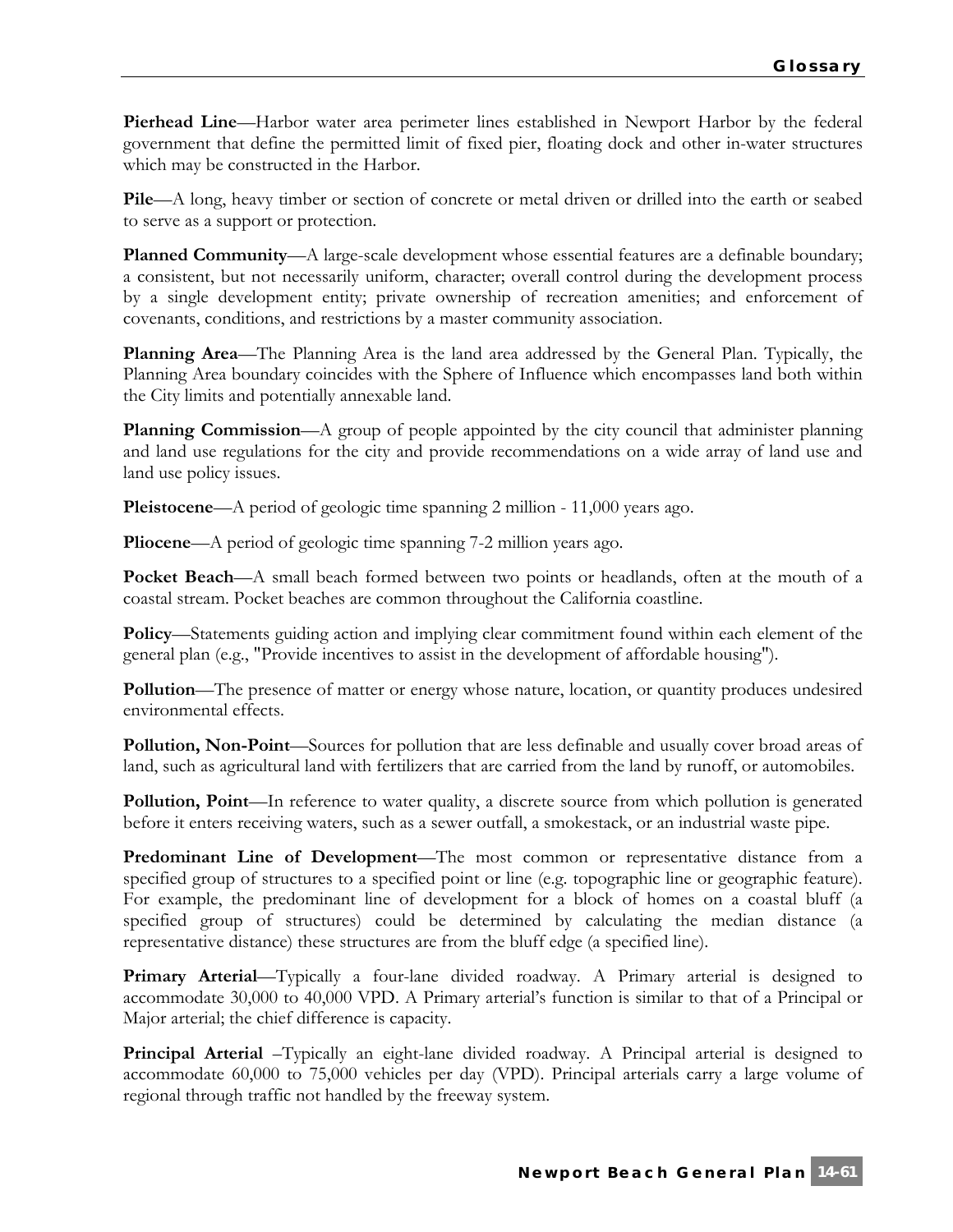**Program**—A coordinated set of specific measures and actions (e.g., zoning, subdivision procedures, and capital expenditures) the local government intends to use in carrying out the policies of the general plan.

**Project Lines**—Harbor water area channel lines of the improvements constructed by the federal government in 1935-1936, and as shown on navigation charts of Newport Harbor. Also referred to as the "Federal Channel." (see Newport Beach City Design Criteria and Standard Drawings for Harbor Construction).

**Public Trust Lands**—Public Trust lands shall be defined as all lands subject to the Common Law Public Trust for commerce, navigation, fisheries, recreation, and other public purposes. Public Trust Lands include tidelands, submerged lands, the beds of navigable lakes and rivers, and historic tidelands and submerged lands that are presently filled or reclaimed and which were subject to the Public Trust at any time (from California Code of Regulations, Section 13577; see tidelands and submerged lands).

**Public View Corridors—The line of sight—as identified as to height, width, and distance—of an** observer looking toward an object of significance (e.g., ocean or bay); the route that attracts the viewer's attention.

## **Public Works**—

- 1. All production, storage, transmission, and recovery facilities for water, sewerage, telephone, and other similar utilities owned or operated by any public agency or by any utility subject to the jurisdiction of the Public Utilities Commission, except for energy facilities
- 2. All public transportation facilities, including streets, roads, highways, public parking lots and structures, ports, harbors, airports, railroads, and mass transit facilities and stations, bridges, trolley wires, and other related facilities. For purposes of this division, neither the Ports of Hueneme, Long Beach, Los Angeles, nor San Diego Unified Port District nor any of the developments within these ports shall be considered public works.
- 3. All publicly financed recreational facilities, all projects of the California Coastal Conservancy, and any development by a special district
- 4. All community college facilities

**Qualified Biologist**—A person who has earned a minimum of a Bachelor of Science degree in biology or a related field from an accredited college or university and has demonstrated field experience evaluating land use impacts on marine or wildlife species and their habitats. Biologists who conduct wetland delineations shall have completed the U.S. Army Corps of Engineers' "Reg. IV" wetland delineation training, or the equivalent, and shall have the demonstrated ability to independently conduct wetland delineations.

**Quaternary**—A period of geologic time comprising the past 2 million years; includes the Pleistocene and Holocene ages.

**Recreation, Active—A** type of recreation or activity which requires the use of organized play areas, including, but not limited to: softball, baseball, football and soccer fields, tennis and basketball courts, and various forms of children's play equipment.

**Recreation, Passive**—Type of recreation or activity which does not require the use of organized play areas.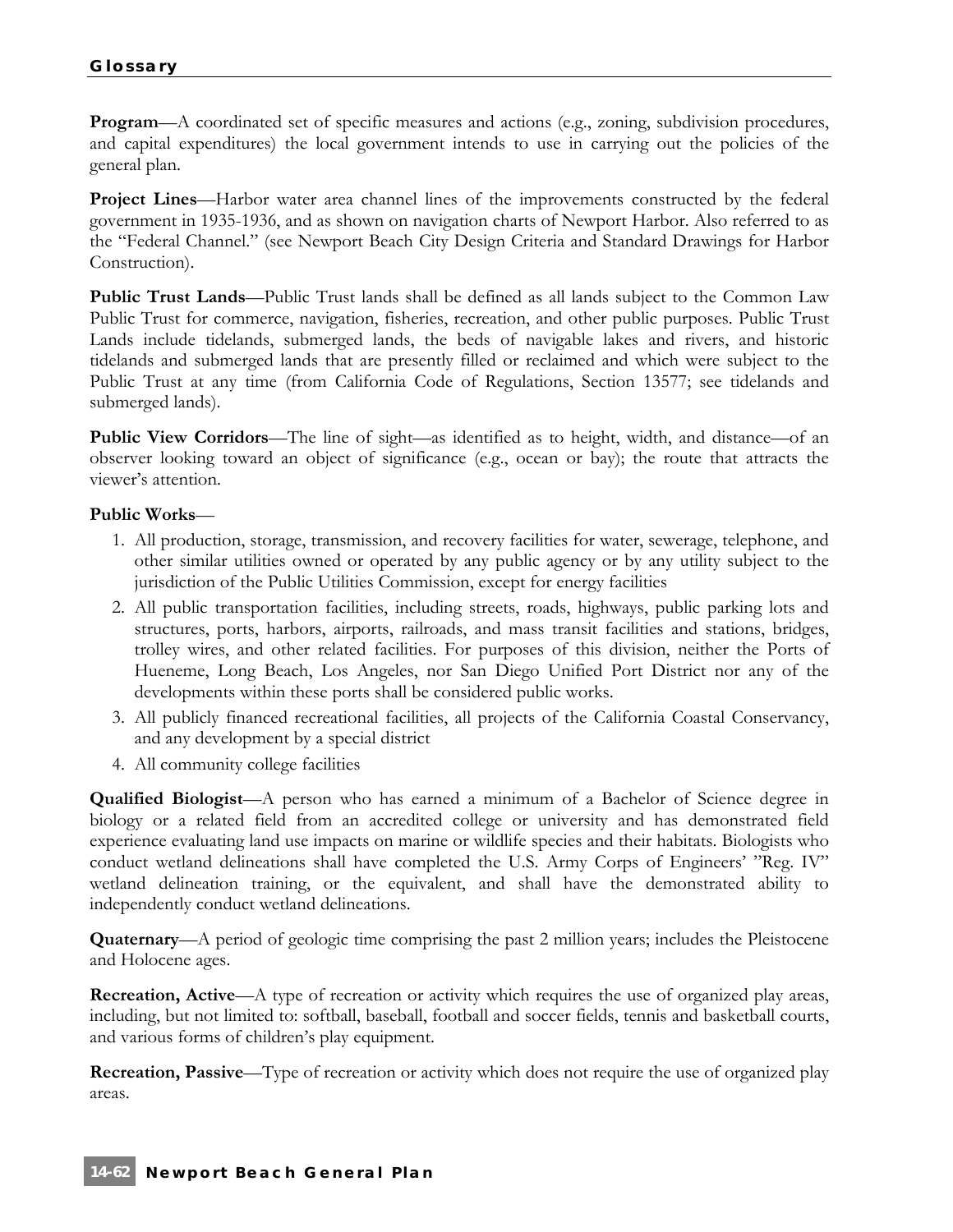**Redevelop**—To demolish existing buildings; or to increase the overall floor area existing on a property; or both; irrespective of whether a change occurs in land use.

**Redevelopment**—Redevelopment, under the California Community Redevelopment Law, is a process with the authority, scope, and financing mechanisms necessary to provide stimulus to reverse current negative business trends, remedy blight, provide job development incentives, and create a new image for a community. It provides for the planning, development, redesign, clearance, reconstruction, or rehabilitation, or any combination of these, and the provision of public and private improvements as may be appropriate or necessary in the interest of the general welfare. In a more general sense, redevelopment is a process in which existing development and use of land is replaced with new development and/or use.

**Reflection**—Redirection of a wave when it impinges on a steep beach, cliff or other barrier;

**Regional**—Pertaining to activities or economies at a scale greater than that of a single jurisdiction, and affecting a broad homogeneous area.

**Regional Housing Needs Assessment (RHNA)**—The Regional Housing Needs Assessment (RHNA) is based on California projections of population growth and housing unit demand and assigns a share of the region's future housing need to each jurisdiction within the SCAG (Southern California Association of Governments) region. These housing need numbers serve as the basis for the update of the Housing Element in each California city and county.

**Regional Housing Needs Plan**—A quantification by a COG or by HCD of existing and projected housing need, by household income group, for all localities within a region.

**Regional Park**—A park typically 150-500 acres in size focusing on activities and natural features not included in most other types of parks and often based on a specific scenic or recreational opportunity.

**Rehabilitation**—The upgrading of a building previously in a dilapidated or substandard condition, for human habitation or use.

**Research and Development Use**—A use engaged in study, testing, design, analysis, and experimental development of products, processes, or services.

**Residential**—Land designated in the City or County General Plan and zoning ordinance for buildings consisting only of dwelling units. May be improved, vacant, or unimproved. (See "Dwelling Unit.")

**Restoration—The replication or reconstruction of a building's original architectural features, usually** describing the technique of preserving historic buildings.

**Retaining Wall**—A wall used to support or retain an earth embankment or area of fill.

**Revetment**—A sloped retaining wall; a facing of stone, concrete, blocks, rip-rap, etc. built to protect an embankment, bluff, or development against erosion by wave action and currents.

**Rezoning**—An amendment to the map and/or text of a zoning ordinance to effect a change in the nature, density, or intensity of uses allowed in a zoning district and/or on a designated parcel or land area.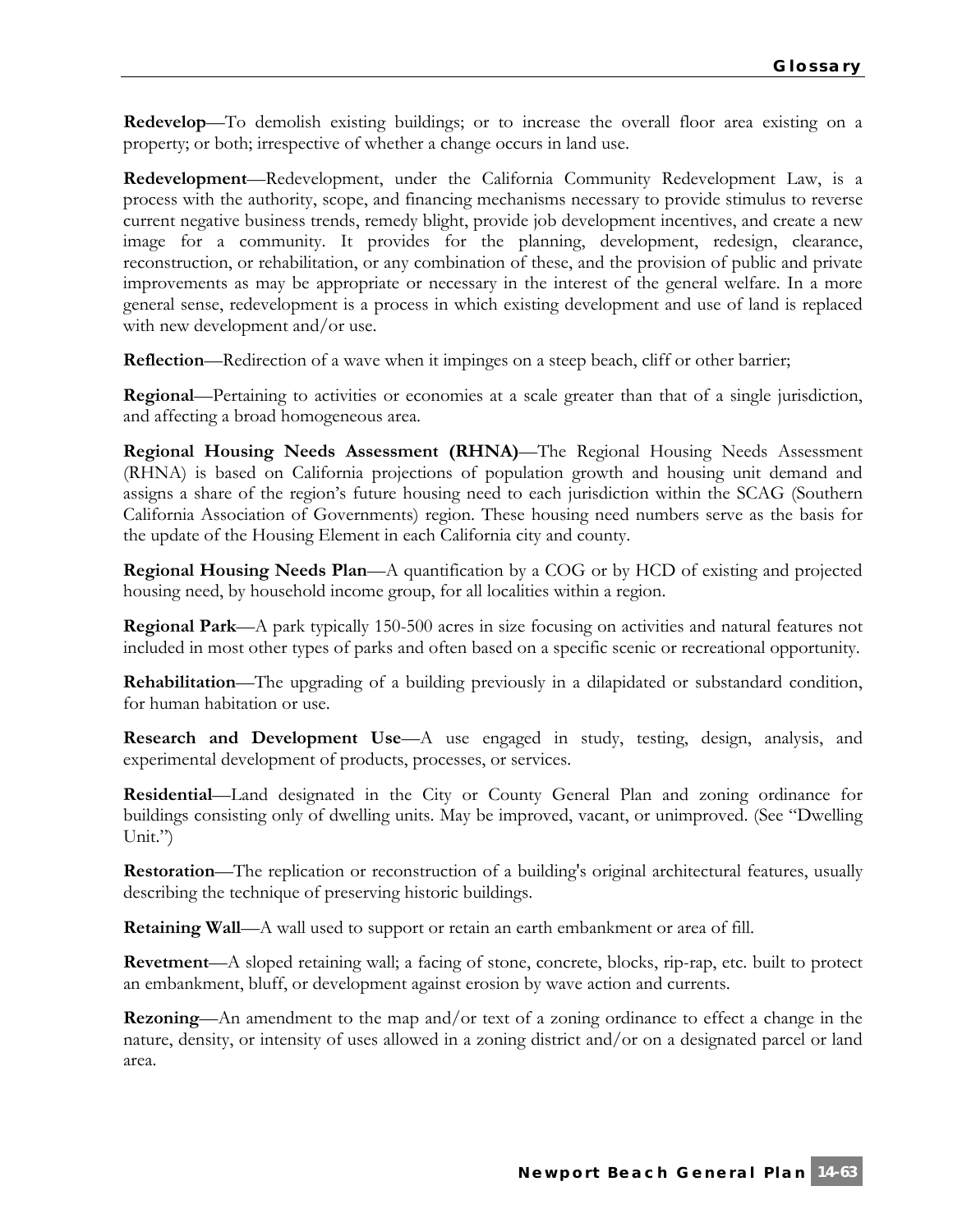**Right-of-Way**—A strip of land acquired by reservation, dedication, prescription, or condemnation and intended to be occupied by a road, crosswalk, railroad, electric transmission lines, oil or gas pipeline, water line, sanitary or storm sewer, or other similar uses.

**Rill**—The channel of a small stream or gully.

**Rip Current**—A strong surface current flowing seaward from the shore. It usually appears as a visible band of agitated water and is the return movement of water piled up on the shore by incoming waves and wind. With the seaward movement concentrated in a limited band its velocity is accentuated. Rip currents can pull inexperienced swimmers and waders into deeper water away from the shore. Since a rip current is usually quite narrow, the most effective way to get out of it is to swim perpendicular to the direction of the flow (in most cases, parallel to the beach). Rip currents can often develop adjacent to a jetty or groin.

**Riparian**—Consists of trees, shrubs, or herbs that occur along watercourses or water bodies. The vegetation is adapted to flooding and soil saturation during at least a portion of its growing season.

**Riprap**—A protective layer or facing of rock, concrete blocks, or quarrystone, placed to prevent erosion, scour, or sloughing of an embankment or bluff.

**Risk**—The danger or degree of hazard or potential loss.

**Riverine System**—All wetlands and deepwater habitats contained within a channel except those wetlands (1) dominated by trees, shrubs, persistent emergents, emergent mosses, or lichens, and (2) which have habitats with ocean-derived salinities in excess of 0.5 parts per thousand.

**RWQCB**—California Regional Water Quality Control Board.

**Sand Source**—Resource of sand that can be economically used for beach nourishment. The sand must meet the requirements for size distribution and cleanliness and its removal and transfer must not create unacceptable environmental effects. The source may be on land, offshore, in a nearby inlet, or in a navigational channel, a shoal, or other area in which sand accumulates.

**Sandstone—A** rock composed predominantly of sand grains that have undergone cementation.

**Santa Ana Regional Water Quality Control Board**—California Regional Water Quality Control Board, Santa Ana Region.

**Scarp (Beach Scarp)—An almost vertical slope along the beach caused by wave erosion. It may vary** in height from a few inches to several feet or more, depending on wave action and the nature and composition of the beach.

**SCWC**—Southern California Water Company.

**Sea Cliff—A** vertical or very steep cliff or slope produced by wave erosion, situated at the seaward edge of the coast or the landward side of the wave-cut platform, and marking the inner limit of beach erosion.

**Sea Level**—The height of the ocean relative to land; tides, wind, atmospheric pressure changes, heating, cooling, and other factors cause sea-level changes.

**Sea**—The Pacific Ocean and all harbors, bays, channels, estuaries, salt marshes, sloughs, and other areas subject to tidal action through any connection with the Pacific Ocean, excluding nonestuarine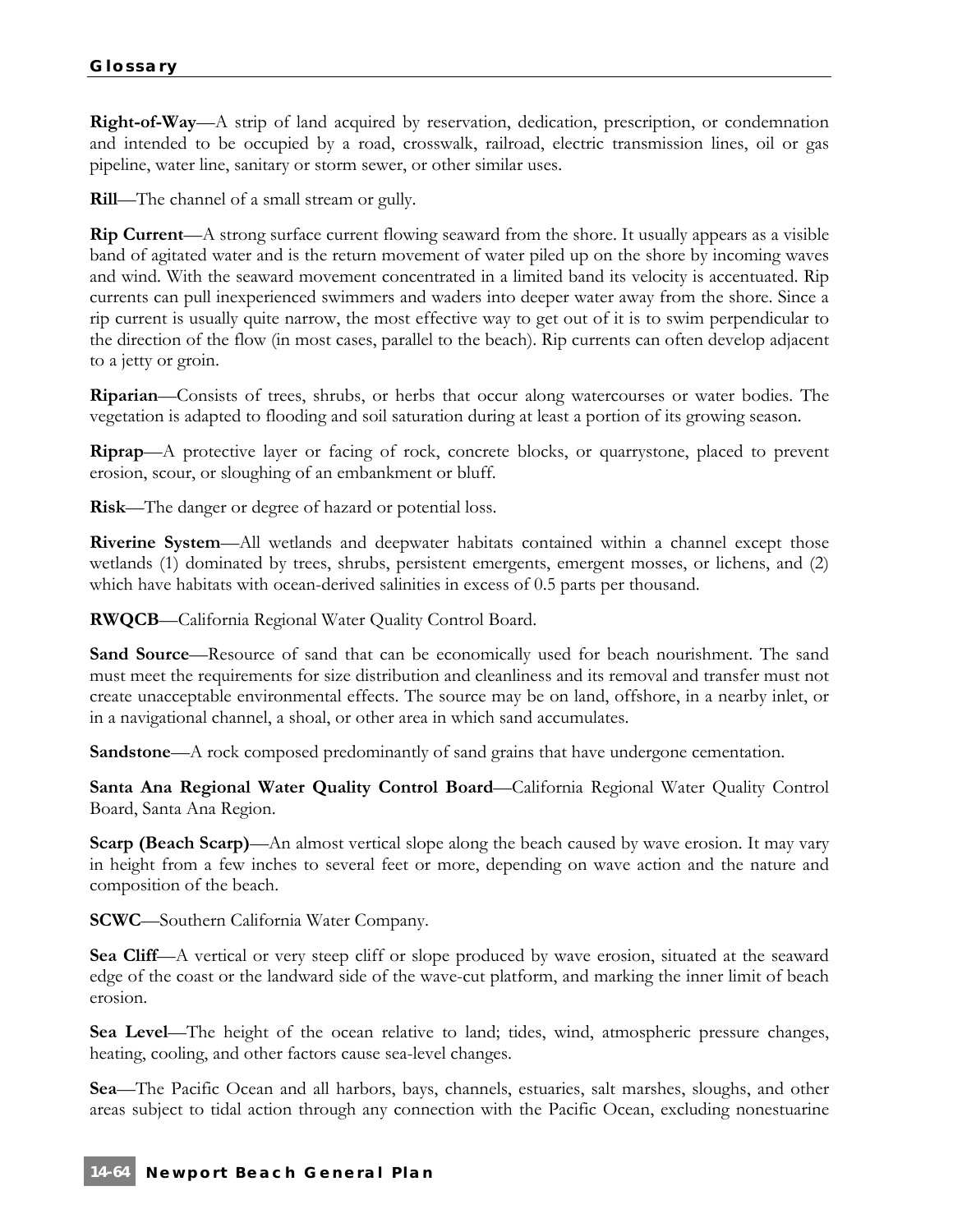rivers, streams, tributaries, creeks, and flood control and drainage channels. Sea does not include the area of jurisdiction of the San Francisco Bay Conservation and Development Commission, established pursuant to Title 7.2 (commencing with Section 66600) of the Government Code, including any river, stream, tributary, creek, or flood control or drainage channel flowing directly or indirectly into such area.

**Seas (Waves)**—Waves caused by wind at the place and time of observation. (see swell).

**Seawall**—A structure separating land and water areas, primarily designed to prevent erosion and other damage due to wave action. It is usually a vertical wood or concrete wall as opposed to a sloped revetment.

**Second Units**—Auxiliary residential units on a lot with an existing primary residential unit. Second units may lack full facilities, such as kitchens.

**Secondary Arterial**—A four-lane roadway (often undivided). A Secondary arterial distributes traffic between local streets and Major or Primary arterials. Although some Secondary arterials serve as through routes, most provide more direct access to surrounding land uses than Principal, Major, or Primary arterials. Secondary arterials carry from 20,000 to 30,000 VPD.

**Section 8 Rental Assistance Program—A** federal (HUD) rent-subsidy program that is one of the main sources of federal housing assistance for low-income households. The program operates by providing "housing assistance payments" to owners, developers, and public housing agencies to make up the difference between the "Fair Market Rent" of a unit (set by HUD) and the household's contribution toward the rent, which is calculated at 30 percent of the household's adjusted gross monthly income (GMI). "Section 8" includes programs for new construction, existing housing, and substantial or moderate housing rehabilitation.

**Sediment Budget**—An account of the sand and sediment along a particular stretch of coast; the sources, sinks, rates of movement, or the supply and loss of sediment.

**Sediment**—Grains of soil, sand, or rock that have been transported from one location and deposited at another.

**Seiche**—A standing wave oscillation in an enclosed waterbody that continues (in a pendulum fashion) after the cessation of the originating force. Seiches can be caused by tidal action or an offshore seismic event.

**Seismic—Caused by or subject to earthquakes or earth vibrations.** 

**Sensitive Coastal Resource Areas**—Those identifiable and geographically bounded land and water areas within the coastal zone of vital interest and sensitivity. Sensitive coastal resource areas include the following:

- 1. Special marine and land habitat areas, wetlands, lagoons, and estuaries as mapped and designated in Part 4 of the coastal plan.
- 2. Areas possessing significant recreational value.
- 3. Highly scenic areas.
- 4. Archaeological sites referenced in the California Coastline and Recreation Plan or as designated by the State Historic Preservation Officer.
- 5. Special communities or neighborhoods that are significant visitor destination areas.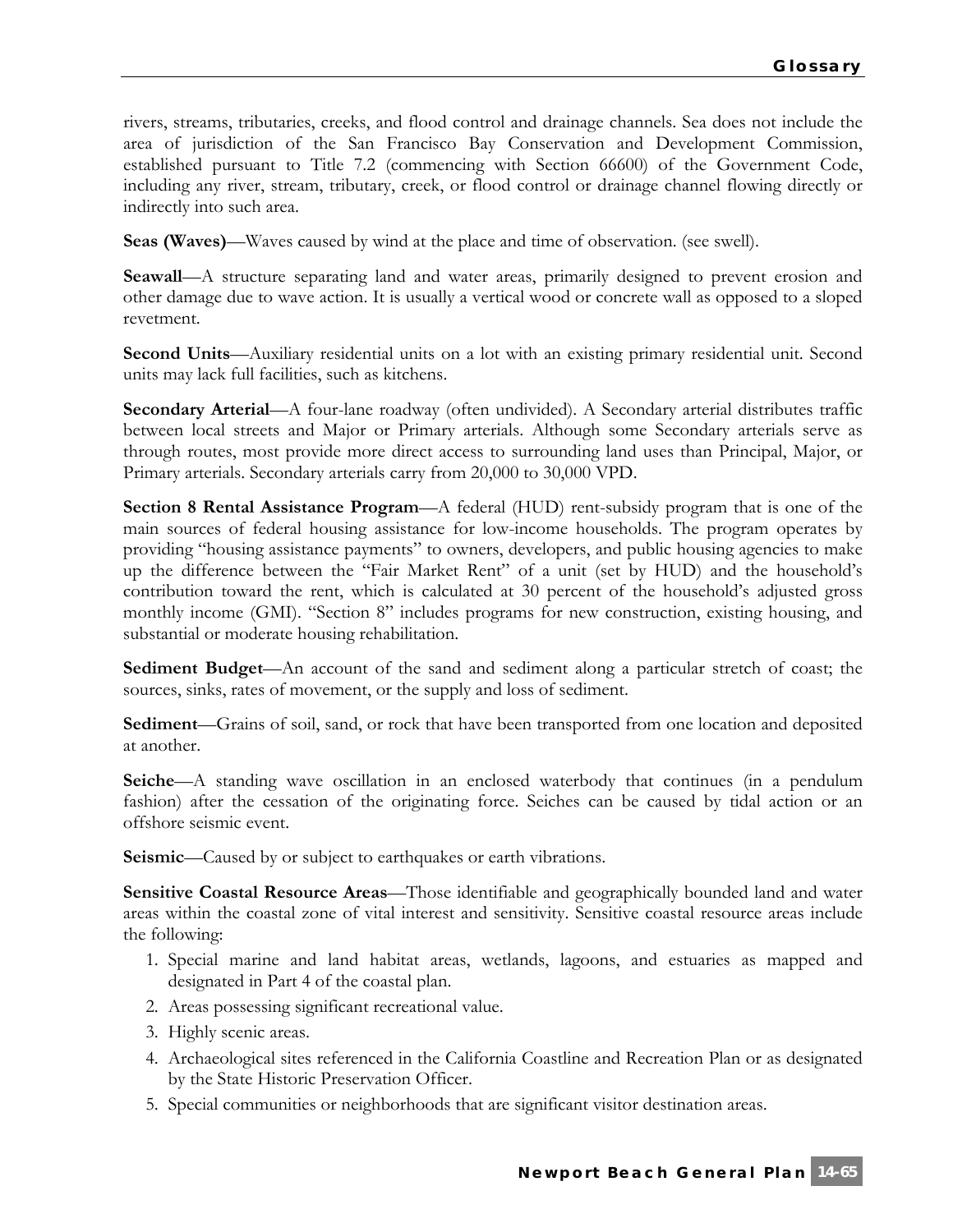- 6. Areas that provide existing coastal housing or recreational opportunities for low- and moderateincome persons.
- 7. Areas where divisions of land could substantially impair or restrict coastal access.

**Sensitive Species**—Includes those plant and animal species considered threatened or endangered by the U.S. Fish and Wildlife Service and/or the California Department of Fish and Game according to Section 3 of the federal *Endangered Species Act*.

Endangered—any species in danger of extinction throughout all, or a significant portion of, its range.

Threatened—a species likely to become an endangered species within the foreseeable future throughout all, or a portion of, its range. These species are periodically listed in the Federal Register and are, therefore, referred to as "federally listed" species.

**Sewer**—Any pipe or conduit used to collect and carry away sewage from the generating source to a treatment plant.

**Shore Mooring**—A mooring for small boats that is located in the nearshore perimeter of the Harbor and its islands, perpendicular to the shoreline. One end of the mooring line is attached to a point on or adjacent to the perimeter bulkhead, and the other end is attached to a mooring buoy located in the water, inside the pierhead line.

**Shore Protection—**Structures or sand placed at or on the shore to reduce or eliminate upland damage from wave action or flooding during storms.

**Shore**—Narrow strip of land in immediate contact with the sea, including the zone between high and low water. A shore of unconsolidated material is usually called a beach.

**Shoreline Armoring**—Protective structures such as vertical seawalls, revetments, riprap, revetments, and bulkheads built parallel to the shoreline for the purposes of protecting a structure or other upland property.

**Shoreline**—Intersection of the ocean or sea with land; the line delineating the shoreline on National Ocean Service nautical charts and surveys approximates the mean low water line from the time the chart was prepared.

**Significant Effect**—A beneficial or detrimental impact on the environment. May include, but is not limited to, significant changes in an area's air, water, and land resources.

**Single-family Dwelling, Attached**—A building containing two dwelling units with each unit having its own foundation on grade.

**Single-family Dwelling, Detached**—A building containing one dwelling unit on one lot.

**Site**—A parcel of land used or intended for one use or a group of uses and having frontage on a public or an approved private street. A lot.

**Site Plan**—The development plan for one or more lots on which is shown the existing and proposed conditions of the lot including: topography, vegetation, drainage, floodplains, marshes and waterways; open spaces, walkways, means of ingress and egress, utility services, landscaping, structures and signs, lighting, and screening devices; any other information that reasonably may be required in order that an informed decision can be made by the approving authority.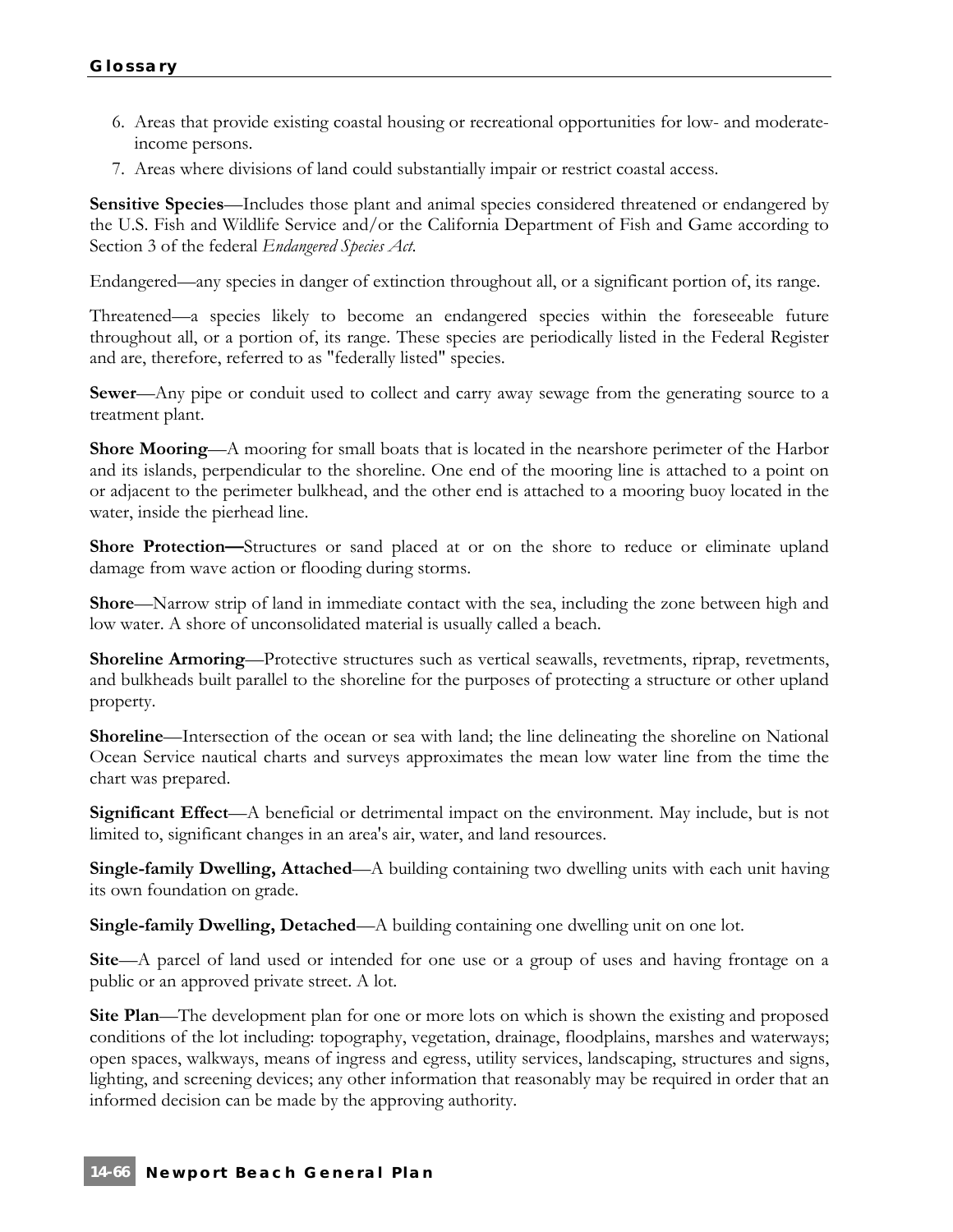**SLC**—State Lands Commission

**Slope—Land gradient described as the vertical rise divided by the horizontal run, and expressed in** percent.

**Slough**—To erode the uppermost layer of soil, or to crumble and fall away from the face of a cliff.

**Solid Waste**—Unwanted or discarded material, including garbage with insufficient liquid content to be free flowing, generally disposed of in landfills or incinerated.

**Southern California Association of Governments (SCAG)**—The Southern California Association of Governments is a regional planning agency which encompasses six counties: Imperial, Riverside, San Bernardino, Orange, Los Angeles, and Ventura. SCAG is responsible for preparation of the Regional Housing Needs Assessment (RHNA).

**Special District—Any public agency, other than a local government, formed pursuant to general law** or special act for the local performance of governmental or proprietary functions within limited boundaries. Special district includes, but is not limited to, a county service area, a maintenance district or area, an improvement district or improvement zone, or any other zone or area, formed for the purpose of designating an area within which a property tax rate will be levied to pay for a service or improvement benefiting that area.

**Special Needs Groups**—Those segments of the population which have a more difficult time finding decent affordable housing due to special circumstances. Under state planning law, these special needs groups consist of the elderly, handicapped, large families, female-headed households, farmworkers and the homeless.

**Specific Plan**—Under Article 8 of the Government Code (Section 65450 et seq.), a legal tool for detailed design and implementation of a defined portion of the area covered by a General Plan. A specific plan may include all detailed regulations, conditions, programs, and/or proposed legislation which may be necessary or convenient for the systematic implementation of any General Plan element(s).

**Speed, Critical—The speed that is not exceeded by 85 percent of the cars observed.** 

**Sphere of Influence—The probable ultimate physical boundaries and service area of a local agency** (city or district) as determined by the Local Agency Formation Commission (LAFCO) of the County.

**Spit**—A small, naturally formed point of land or a narrow shoal projecting into a body of water from the shore.

**Standards**—(1) A rule or measure establishing a level of quality or quantity that must be complied with or satisfied. The California Government Code (Section 65302) requires that General Plans describe the objectives, principles, "standards," and proposals of the General Plan. Examples of standards might include the number of acres of park land per 1,000 population that the community will attempt to acquire and improve. (2) Requirements in a zoning ordinance that govern building and development as distinguished from use restrictions; for example, site-design regulations such as lot area, height limit, frontage, landscaping, and floor area ratio.

**Stationary Source**—A non-mobile emitter of pollution.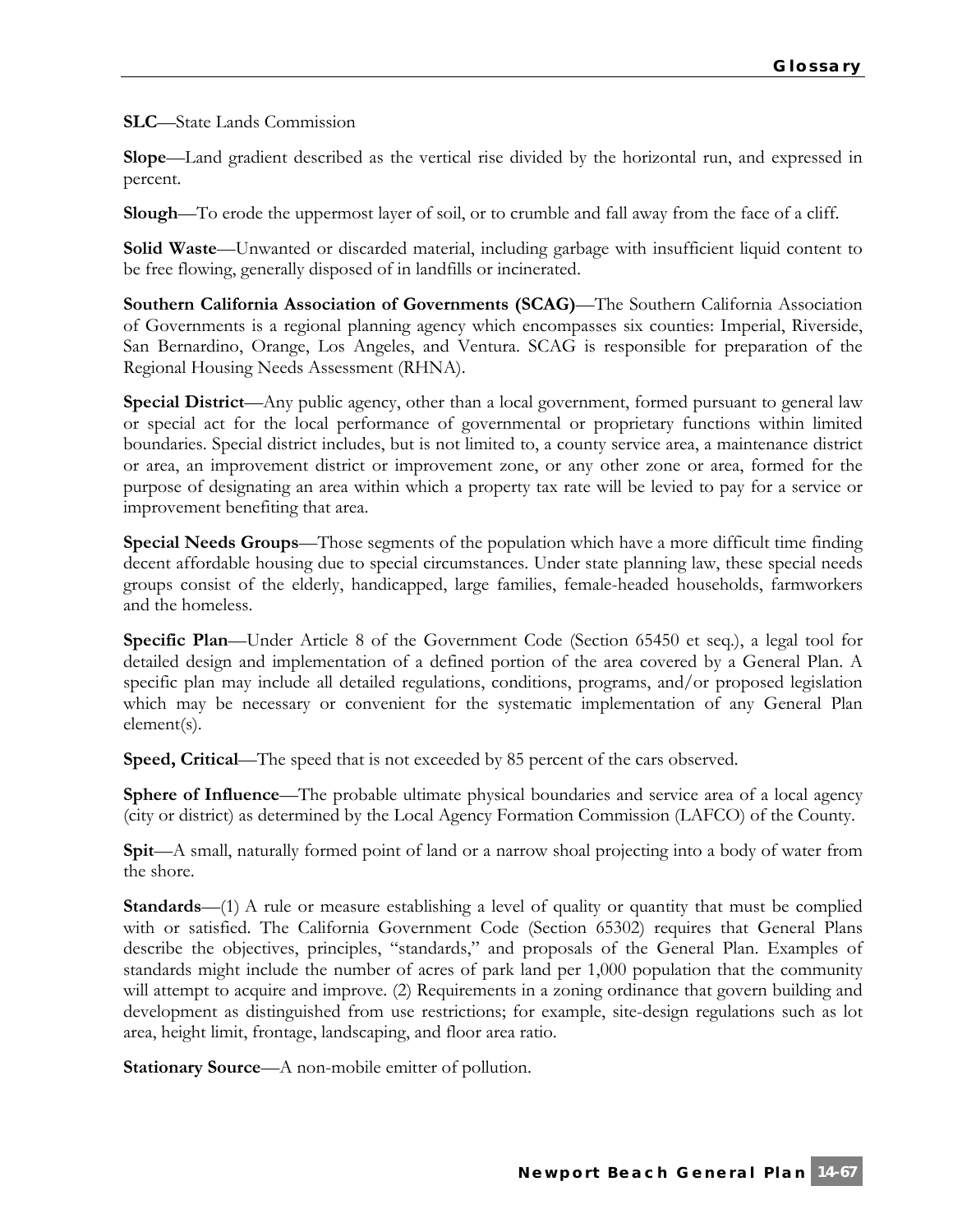**Storm Surge**—A rise above normal water level on the open coast due to the action of wind stress on the water surface. Storm surge resulting from a hurricane also includes the rise in level due to atmospheric pressure reduction as well as that due to wind stress.

**Stream**—A topographic feature that at least periodically conveys water through a bed or channel having banks. This includes watercourses having a surface or subsurface flow that supports or has supported riparian vegetation.

**Structure**—Includes, but is not limited to, any building, road, pipe, flume, conduit, siphon, aqueduct, telephone line, and electrical power transmission and distribution line.

**Subdivision**—The division of a lot, tract or parcel of land that is the subject of an application for subdivision.

**Subdivision Map Act**—Division 2 (Sections 66410 et seq.) of the California Government Code, this act vests in local legislative bodies the regulation and control of the design and improvement of subdivisions, including the requirement for tentative and final maps. (See "Subdivision.")

**Submarine Canyon—A** steep-sided underwater valley commonly crossing the continental shelf and slope.

**Submerged Lands**—Submerged lands shall be defined as lands which lie below the line of mean low tide (from California Code of Regulations, Section 13577; see Public Trust Lands).

**Subsidence**—The sudden sinking or gradual downward settling and compaction of soil and other surface material with little or no horizontal motion. Subsidence may be caused by a variety of human and natural activities, including earthquakes.

**Subsidize**—To assist by payment of a sum of money or by the granting of terms or favors that reduce the need for monetary expenditures. Housing subsidies may take the forms of mortgage interest deductions or tax credits from federal and/or state income taxes, sale, or lease at less than market value of land to be used for the construction of housing, payments to supplement a minimum affordable rent, and the like.

**Substantial Damage**—Damage of any origin sustained by a structure whereby the cost of restoring the structure to the condition existing before damage would equal or exceed 50 percent of the market value before the damage occurred.

**Substantial Repair**—Any repair, reconstruction, or improvement of a structure, the cost of which equals or exceeds 50 percent of the market value of the structure before such repair, reconstruction, or improvement. This term includes structures that have incurred "substantial damage" regardless of the actual repair work performed. For purposes of coastal development permitting, a substantial improvement to a structure qualifies the proposed development as new development.

**Subtidal**—Marine habitat that is permanently below the extreme low tide line.

**Summer Season**—Begins the day before the Memorial Day weekend and ends the day after the Labor Day weekend; alternatively, June 15th to September 15th.

**Surf Zone**—Area between the outermost breaking waves and the limit of wave uprush.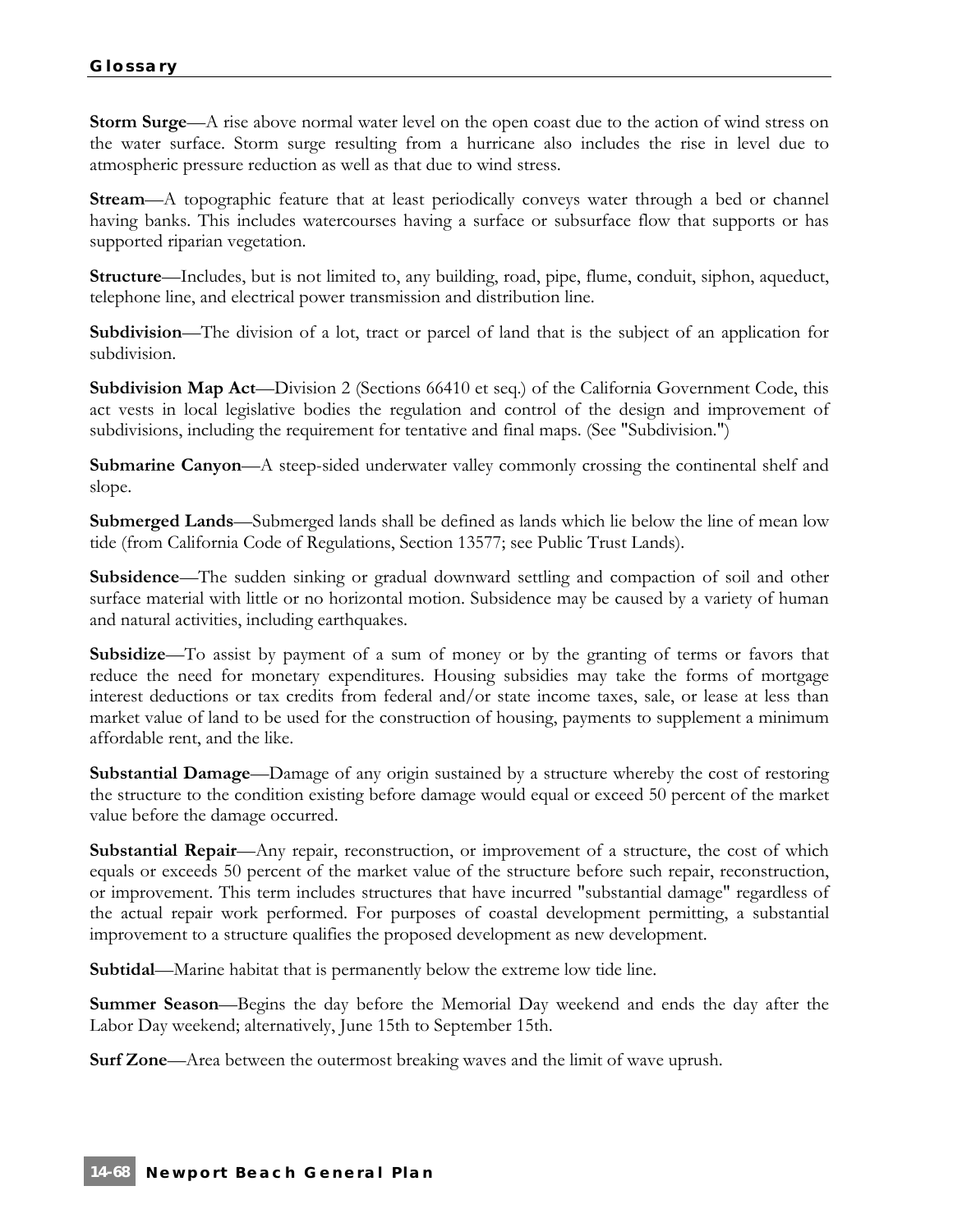**Surfgrass**—A type of marine flowering plant that forms meadows on rocky shorelines and shallow rocky subtidal reefs.

**SWRCB**—State Water Resources Control Board.

**Talus**—A pile of rock debris at the base of a cliff.

**Tectonic**—Related to the earth's surface.

**Temporary Event**—An activity or use that constitutes development as defined in this LCP but which is an activity or function which is or will be of limited duration and involves the placement of non-permanent structures; and/or involves the use of sandy beach, parkland, filled tidelands, water, streets, or parking areas which are otherwise open and available for general public use.

**Terrace**—A gently sloping platform cut by wave action.

**Terrestrial**—Land-related.

**Tidal Epoch (National Tidal Datum Epoch)**—The specific 19-year period adopted by the National Ocean Service as the official time segment over which tide observations are taken and averaged to form tidal data, such as Mean Lower Low Water. The 19-year period includes an 18.6 year astronomical cycle that accounts for all significant variations in the moon and sun that cause slowly varying changes in the range of tides. A calendar day is 24 hours and a "tidal day" is approximately 24.84 hours. Due to the variation between calendar day and tidal day, it takes 19 years for these two time cycles to establish a repeatable pattern. Thus, if the moon is full today, then the moon will be full again on this day of the year 19 years from today. The present tidal epoch used is 1983—2001.

**Tidal Prism**—The total amount of water that flows into a harbor or estuary or out again with movement of the tide, excluding any freshwater flow.

**Tidal Range**—Difference between consecutive high and low (of higher high and lower low) waters. (see Tides).

**Tidal Wave**—Wave movement of the tides. Often improperly used for tsunamis (see Tsunami).

**Tide**—The periodic rising and falling of the water that results from gravitational attraction of the moon and sun, and other astronomical bodies, acting upon the rotating earth. The California coast has a mixed tidal occurrence, with two daily high tides of different elevations and two daily low tides, also of different elevations. Other tidal regimes are diurnal tides, with only one high and one low tide daily, and semidiurnal, with two high and two low tides daily, with comparatively little daily inequality between each high or each low tide level

**Tidelands**—Tidelands shall be defined as lands that are located between the lines of mean high tide and mean low tide (from California Code of Regulations, Section 13577; see Public Trust Lands).

**Topography**—Configuration of a surface, including its relief and the position of natural and manmade features.

**Total Maximum Daily Load (TMDL)**—The maximum amount of a pollutant that can be discharged into a water body from all sources (point and non-point) and still maintain water quality standards. Under *Clean Water Act* section 303(d), TMDLs must be developed for all water bodies that do not meet water quality standards after application of technology-based controls. TMDL also refers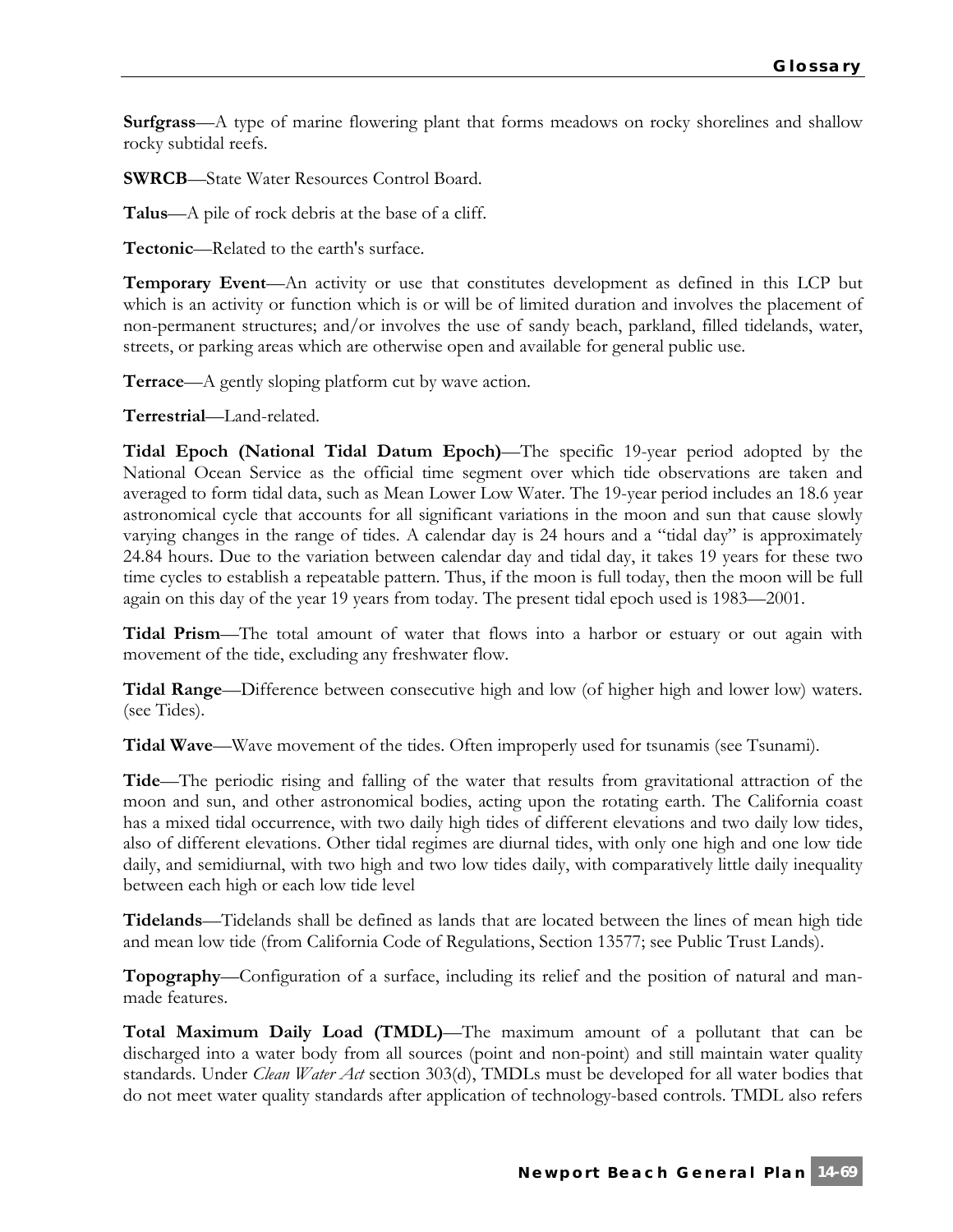to the written, quantitative analysis and plan for attaining and maintaining water quality standards in all seasons for a specific waterbody and pollutant.

**Traffic Model**—A mathematical representation of traffic movement within an area or region based on observed relationships between the kind and intensity of development in specific areas. Many traffic models operate on the theory that trips are produced by persons living in residential areas and are attracted by various non-residential land uses.

**Transit**—The conveyance of persons or goods from one place to another by means of a local, public transportation system.

**Transportation Demand Management (TDM)**—A strategy for reducing demand on the road system by reducing the number of vehicles using the roadways and/or increasing the number of persons per vehicle. TDM attempts to reduce the number of persons who drive alone on the roadway during the commute period and to increase the number in carpools, vanpools, buses and trains, walking, and biking. TDM can be an element of TSM (see below).

**Transportation Systems Management (TSM)**—Individual actions or comprehensive plans to reduce traffic congestion by increasing the efficiency of the transportation system itself. Examples would include improved traffic signal timing, coordination of multiple traffic signals, or spot improvements that increase capacity of the roadway system.

**Treatment Works**—Has the same meaning as set forth in the federal *Water Pollution Control Act* (33 U.S.C. 1251, et seq.) and any other federal act that amends or supplements the federal *Water Pollution Control Act*.

**Trip**—A one-way journey that proceeds from an origin to a destination via a single mode of transportation; the smallest unit of movement considered in transportation studies. Each trip has one origin (often the "production end," sometimes from home, but not always), and one destination ("attraction end").

**Tsunami**—A long period wave, or seismic sea wave, caused by an underwater disturbance such as a volcanic eruption or earthquake. Commonly misnamed a Tidal Wave.

**Turbidity**—A measure of the extent to which water is stirred up or disturbed, as by sediment; opaqueness due to suspended sediment.

**Turning Basin**—An area, often designated on nautical charts, connected to a channel that is large enough to allow vessels to maneuver or turn around.

**Undertow**—A seaward current near the bottom on a sloping inshore zone, caused by the return, under the action of gravity, of the water carried up on the shore by waves. Commonly misnamed a Rip Current.

**Uniform Building Code (UBC)**—A standard building code which sets forth minimum standards for construction.

**Upcoast**—In the United States usage, the coastal direction, generally trending toward the north, from which a current comes. Sediment will often deposit on the upcoast side of a jetty, groin, or headland, reducing the amount of sediment that is available for transport further downcoast.

**Updrift**—The direction opposite that of the predominant movement of littoral materials.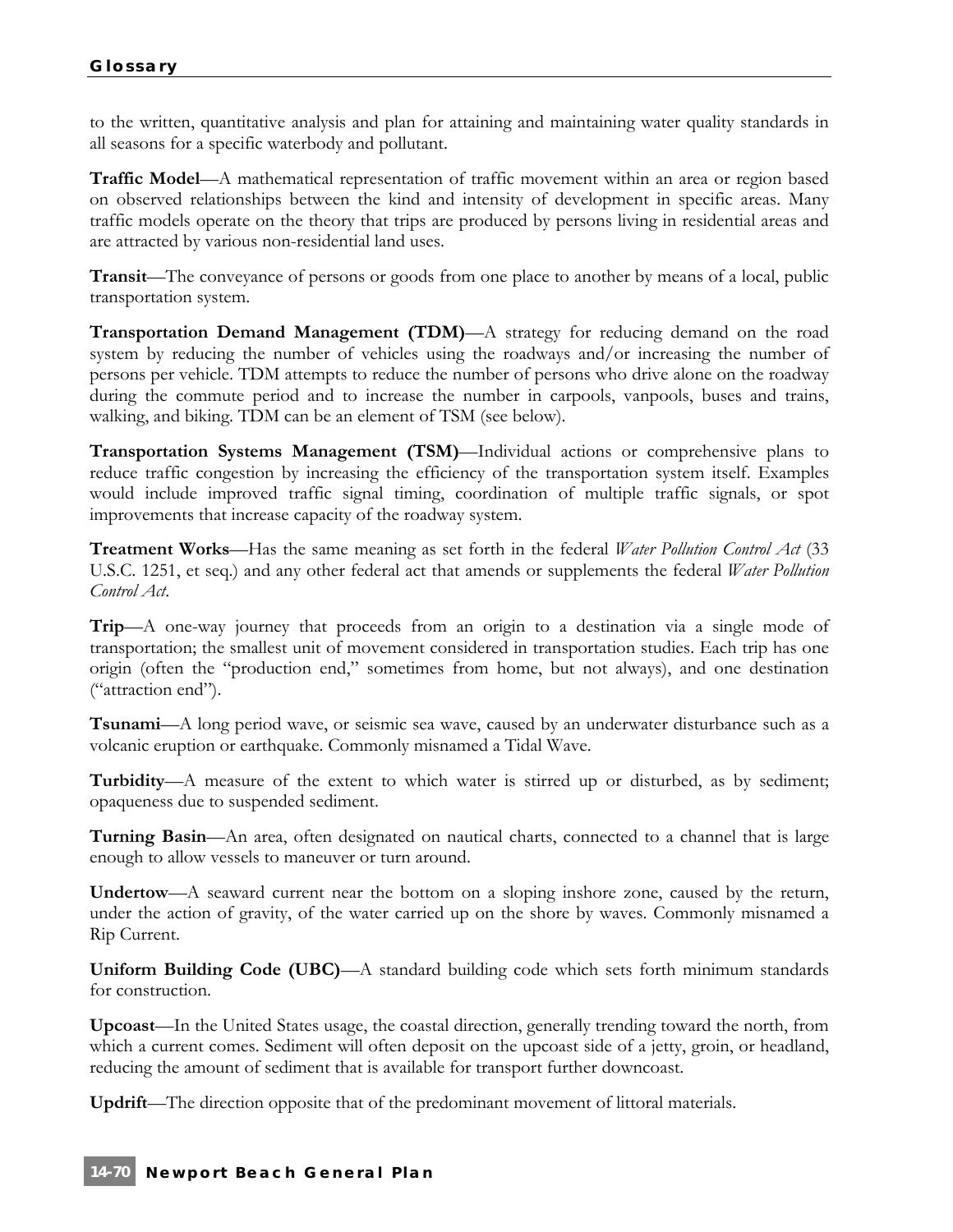**Urban Design**—The attempt to give form, in terms of both beauty and function, to selected urban areas or to whole cities. Urban design is concerned with the location, mass, and design of various urban components and combines elements of urban planning, architecture, and landscape architecture.

**Urban Open Space**—The absence of buildings or development, usually in well-defined volumes, within an urban environment.

**USACE**—U.S. Army Corps of Engineers.

**USC**—United States Code.

**USFWS**—United States Fish and Wildlife Service (also known as FWS).

**Vernal Pools**—Vernal pools are low depressions that typically are flooded and saturated above a hardpan or claypan for several weeks to a few months in the winter and spring.

**Vessel**—Watercraft, such as boats, ships, small craft, barges, etc. whether motorized, sail-powered or hand-powered, which are used or capable of being used as a means of transportation, recreation, safety/rescue, service or commerce on water. This includes all vessels of any size (other than models) homeported, launched/retrieved, or visiting in Newport Harbor, arriving by water or land, and registered or unregistered under state or federal requirements.

**Warehousing Use**—A use engaged in storage, wholesale, and distribution of manufactured products, supplies, and equipment, excluding bulk storage of materials that are flammable or explosive of that present hazards or conditions commonly recognized as offensive.

**Water Course**—Any natural or artificial stream, river, creek, ditch, channel, canal, conduit, culvert, drain, waterway, gully, ravine or wash in which water flows in a definite channel, bed and banks, and includes any area adjacent thereto subject to inundation by reason of overflow or flood water.

**Water Dependent Use**—Those uses that are tied to and require water, including fishing and other vessel rental and charter, water transportation, water public safety and enforcement, marinas, boatyards, yacht/sailing/boating/fishing clubs, watersports instructional and educational facilities, public and guest docking facilities, and landside support uses, dredging, marine construction, and harbor service and maintenance uses and related equipment.

**Water Related Use**—Those uses that relate to but do not require water, including nautical museums, bait and tackle shops, boat charter, rental, sales, storage, construction and/or repair, marine-related retail sales, and marine-related industry.

**Water Transportation Use**—This group of uses includes in-harbor and coastal/offshore ferry services, in-harbor water taxi services, docking, parking, offices, and other water and land support facilities.

**Water-Enhanced Use**—Those waterfront or waterfront-adjacent land uses and activities, including restaurants and residential uses that derive economic, aesthetic and other amenity benefits from proximity to and views of water and water-based activities, but which do not need direct access and proximity to the water in order to accomplish their basic functional and economic operation.

**Watershed**—The geographical area drained by a river and its connecting tributaries into a common source. A watershed may, and often does, cover a very large geographical region.